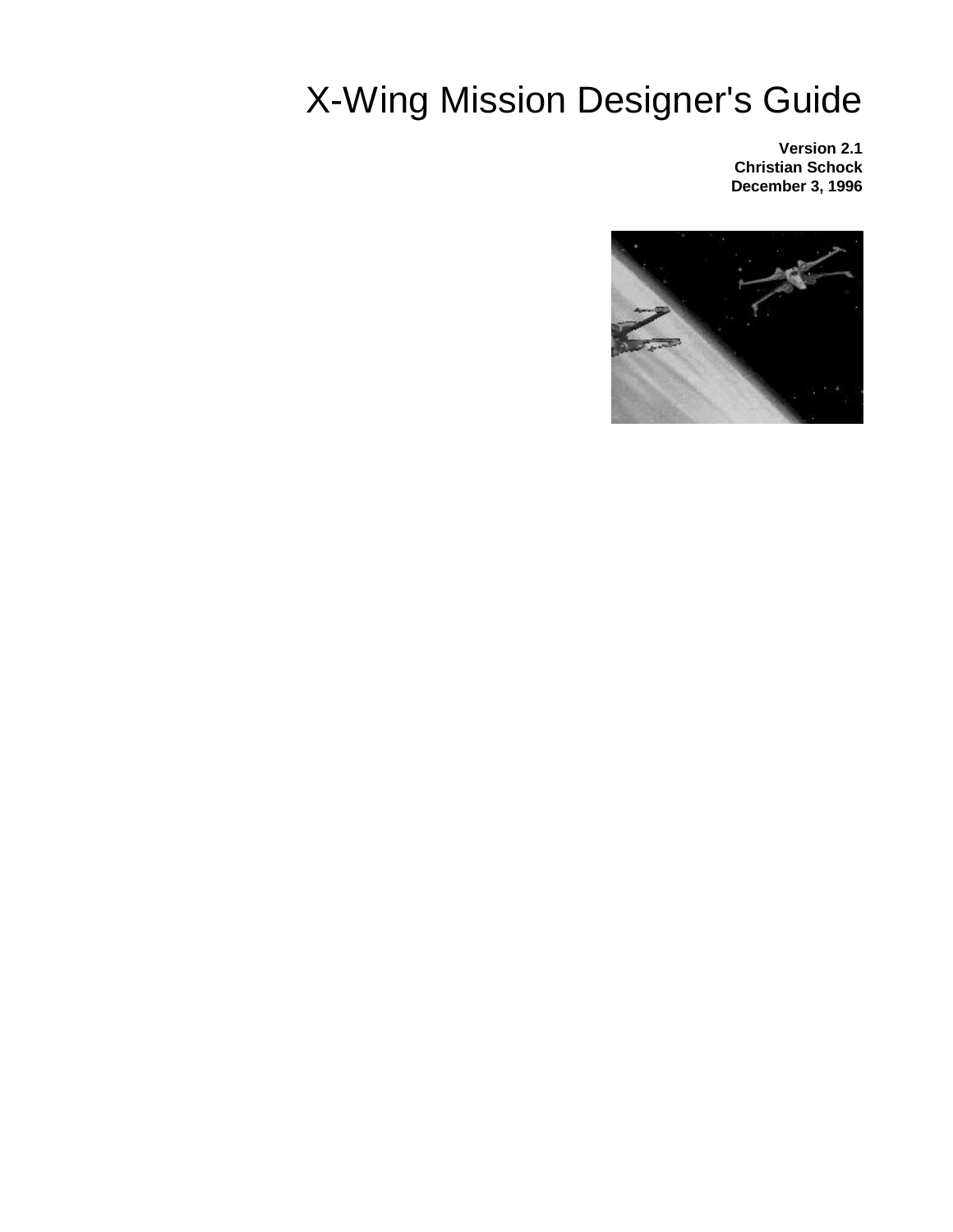### **Introduction**

This manual is a guide to designing and building custom missions for X-Wing, the space flight simulation from LucasArts. It combines in one place information on using several mission editing utilities and provides practical suggestions for creating and testing compelling custom missions.

### **How This Manual Is Organized**

The X-Wing Mission Designer's Guide is divided into the following chapters and appendices:

| Chapter 1  | Mission Planning and Design              |
|------------|------------------------------------------|
| Chapter 2  | Mission Creation using XMB               |
| Chapter 3  | Using Custom Ship Designs                |
| Chapter 4  | <b>Playing Custom Missions</b>           |
| Chapter 5  | <b>Other Customization Possibilities</b> |
| Appendix A | <b>Standard Ship Specifications</b>      |
| Appendix B | <b>Standard X-Wing Mission Files</b>     |
| Appendix C | Other Sources of Information             |
|            |                                          |

### **Conventions**

Certain typographical conventions have been used throughout this document.

**Bold face** is used for menus, command names, and options. *Italics* are used for the names of publications and for emphasis. Monospace is used for text that you should type exactly as shown.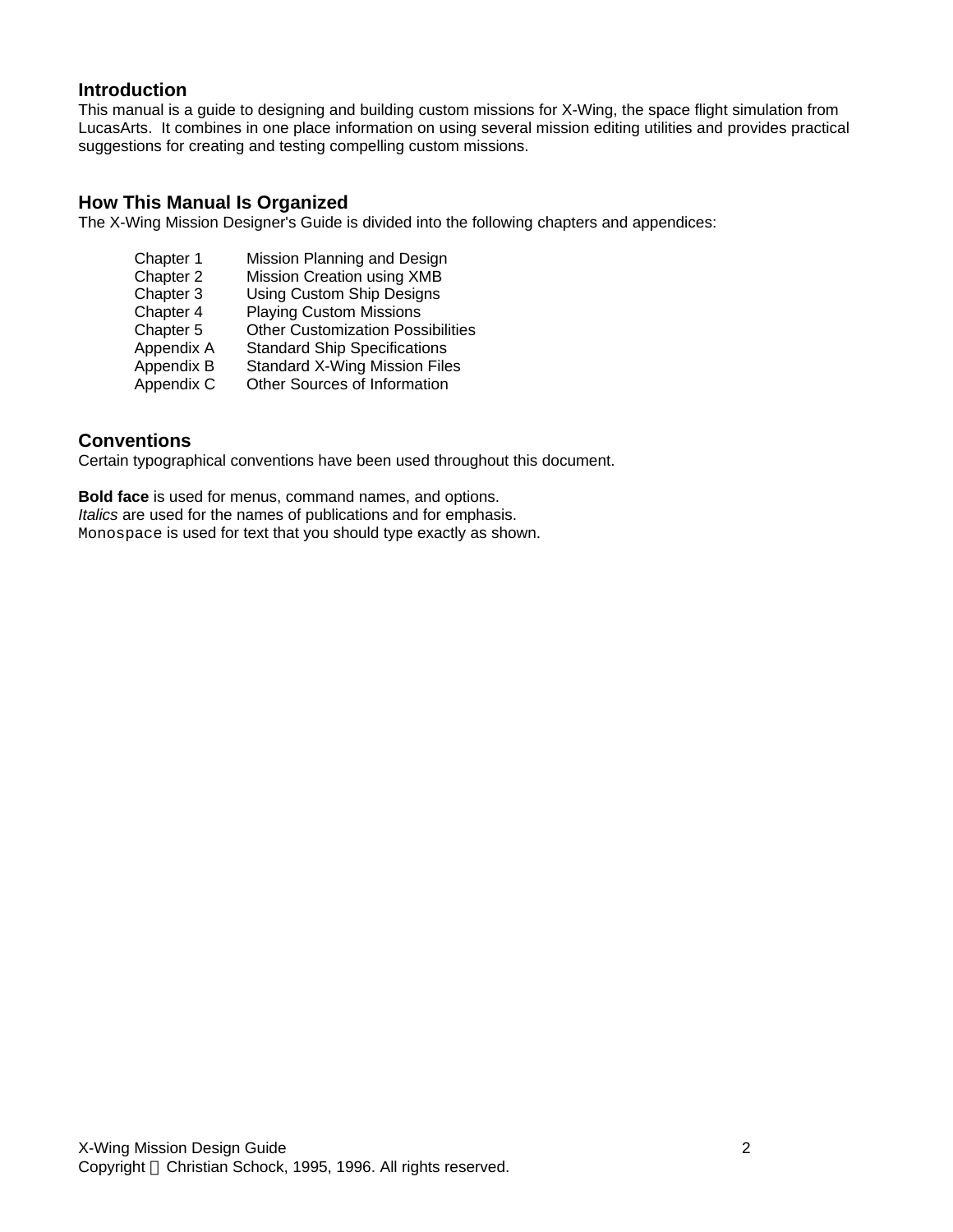# **Your Comments Are Welcome**

As a reader and user of the information in this manual your comments, insights and suggestions for improvements are welcome. If you have suggestions, clarifications, corrections or comments to provide, please send them to the author one of the addresses below.

Christian Schock 115 Seville Way San Mateo, CA 94402

Internet: electro@hooked.net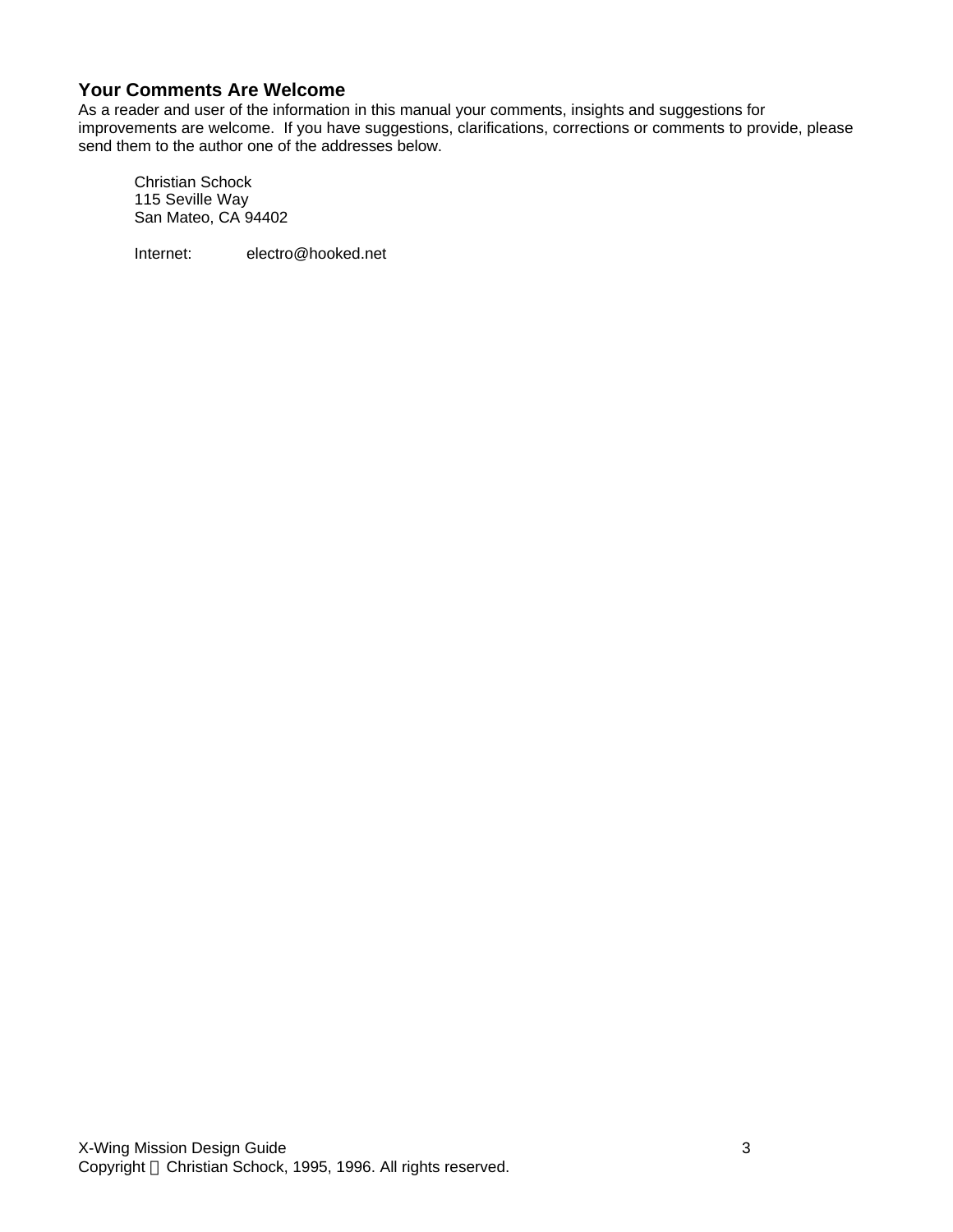# X-Wing Mission Designer's Guide

Version 2.0 Copyright © Christian Schock, 1994, 1995, 1996 All rights reserved.

You may not change, redistribute or otherwise make use of this work except for your own personal enjoyment without the express written permission of the author.

The information in this document is subject to change without notice. If you find any errors please report them in writing via electronic mail. Christian Schock does not warrant that this document is error free.

*While the techniques described in this document have been tested and proven not to cause damage to the machines on which they were tested, Christian Schock accepts no liability for loss or damages as a result of using the information in this document. By reading this document you accept all liability for any loss incurred as a result of using the information in this document.*

*The author is in no way affiliated with LucasArts. LucasArts has not sanctioned the publication of this document nor verified any of the information contained herein. It is probable that editing the files distributed with X-Wing or any of its extensions and distributing them is a violation of copyright law, your X-Wing software license agreement, or other applicable laws.*

X-Wing and TIE Fighter are trademarks of LucasArts Entertainment and Star Wars is a registered trademark of LucasFilms Limited.

#### *Picture Credits*

Cover art is a retouched and modified 256 color Star Wars Screen Entertainment image. The original image was captured using HiJaak PRO. Image editing was done using HiJaak TouchUp.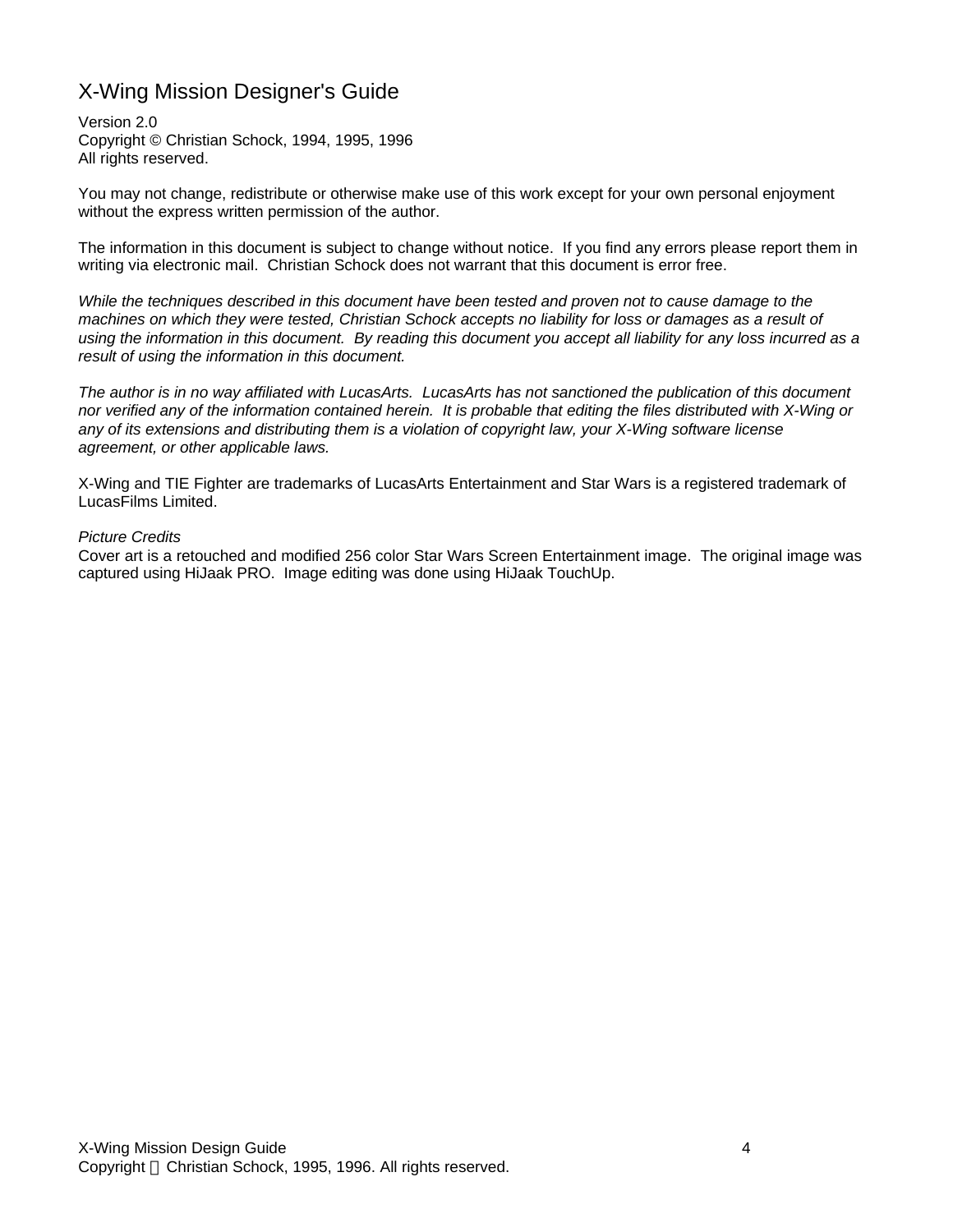# **Chapter 1: Mission Planning and Design**

This chapter discusses considerations related to planning a custom mission.

# **A Mission Design Philosophy**

It is possible to just fire up a mission editor and start placing ship groups. You will get custom missions this way. But, it isn't likely you'll get interesting, fun to play missions. Why is that? A mission is just that, a mission. It must have a justification and a set of clearly understood objectives that mesh with the justification.

This doesn't mean you have to write a novel about each mission before you build it. But you should know a little about all of the following:

- 1. Why is the mission being flown?
- 2. Who are the combatants?
- 3. Where is the mission being flown?
- 4. What will happen if the mission fails?
- 5. What will happen if the mission succeeds?
- 6. Who does the person flying the mission identify with in the mission?
- 7. What are some different possible mission outcomes?

If you have this information in mind before you start to build a mission you will be able to think out mission flow, motivations of the various parties in the mission, invent interesting plot twists based on what might happen in the mission and so on. All of these will make a richer tapestry upon which to draw and will lead to more compelling mission designs that are fun to play, and replay.

#### **Considering Play Balance**

Missions that are too easy lack challenge and replay value. Missions that are too hard will frustrate and annoy the player (there are exceptions to this of course). I have found that a good compromise is to create missions that will require 2 to 5 attempts to complete for the average pilot as the best compromise. Some missions should be harder if you are constructing a tour of duty.

The best mission parameters for standalone missions are quite different than for those that are part of a series of missions comprising a tour of duty. You do not want any mission in a tour of duty to be so hard that a competent pilot cannot reasonably expect to complete it in at most 20 attempts. Otherwise, you will create a "block point" in the tour that will turn off players. However, in single missions you can make harder goals, even nearly impossible ones, since the outcome of that mission does not affect later missions in any way.

#### **Mission Realism**

The Alliance is a military force. As such, its missions will be planned in a military way. This means that in most cases you will fly missions that have been planned effectively and have some reasonable chance of succeeding. You should strive not to construct unlikely scenarios, such as player takes on the Imperial fleet single handedly and wins.

While it is harder to construct realistic missions given the Artificial Intelligence of the computer flown ships, it is possible to do so. The best missions should not have overwhelming force on either side, but rather a realistic balance of forces. As a general rule, Imperial forces will have numerical superiority to make up for the qualitative superiority of individual Alliance starfighters.

One note regarding capital ships. They are modeled in almost laughably bad ways in most missions. No reasonable commander of a capital ship will simply sit and allow a lone starfighter to destroy his ship. Any mission with capital ships should have mechanisms in place where it is quite likely the capital ships will in fact escape to hyperspace. This can be done by having the ship leave when a particular ship arrives (or returns) or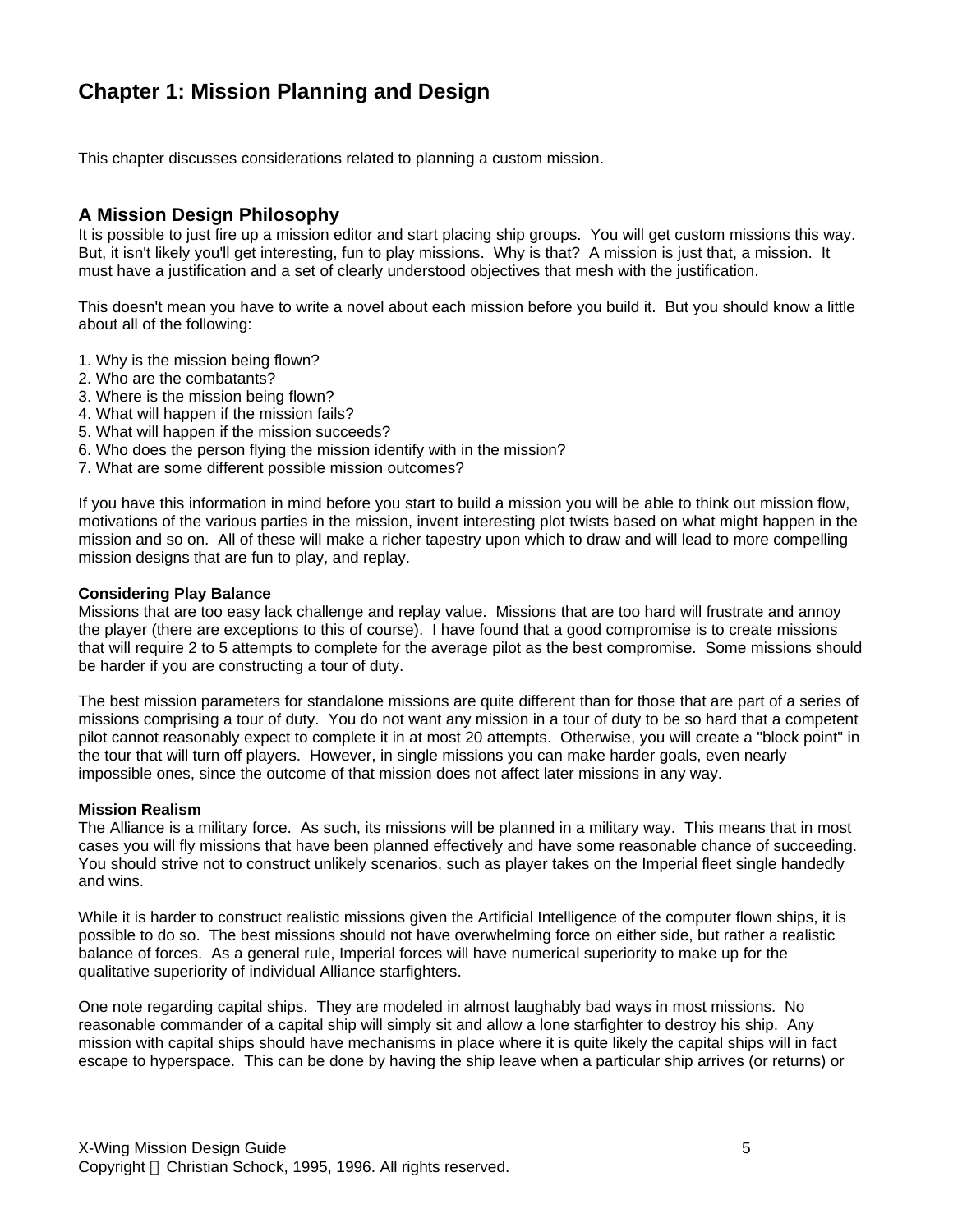by programming waypoints that would only allow an exceptional pilot to have enough time to destroy the Capital ship while still competing mission goals.

# **X-Wing Limitations**

The following are known limitations of the X-Wing engine.

- 1. There can only be 16 ship groups per mission.
- 2. There can only be 16 object groups per mission.
- 3. There is a limit of 12 ships per group.
- 4. There can be no more than 29 active ships in a mission. Ships in excess will either not arrive or unpredictable results will occur.
- 5. There must be a ship designated as the player's or you will hang the game.
- 6. Keep in mind that the more ships there are the faster the machine needed to run the mission at an acceptable frame rate. This last limitation is especially fierce when you have capital ships in the mission. They take a lot of processing to animate and they fire a lot of weapons, all of which slows down the mission.
- 7. There seems to be a limit to the number of ships that can be firing at once. This limit is three AI batteries for each side in the conflict. This means if the Imperials are firing on the player with three gun turrets on a Star Destroyer they can't be firing at anyone else! Also, no more than two missiles will ever be fired at the player at one time.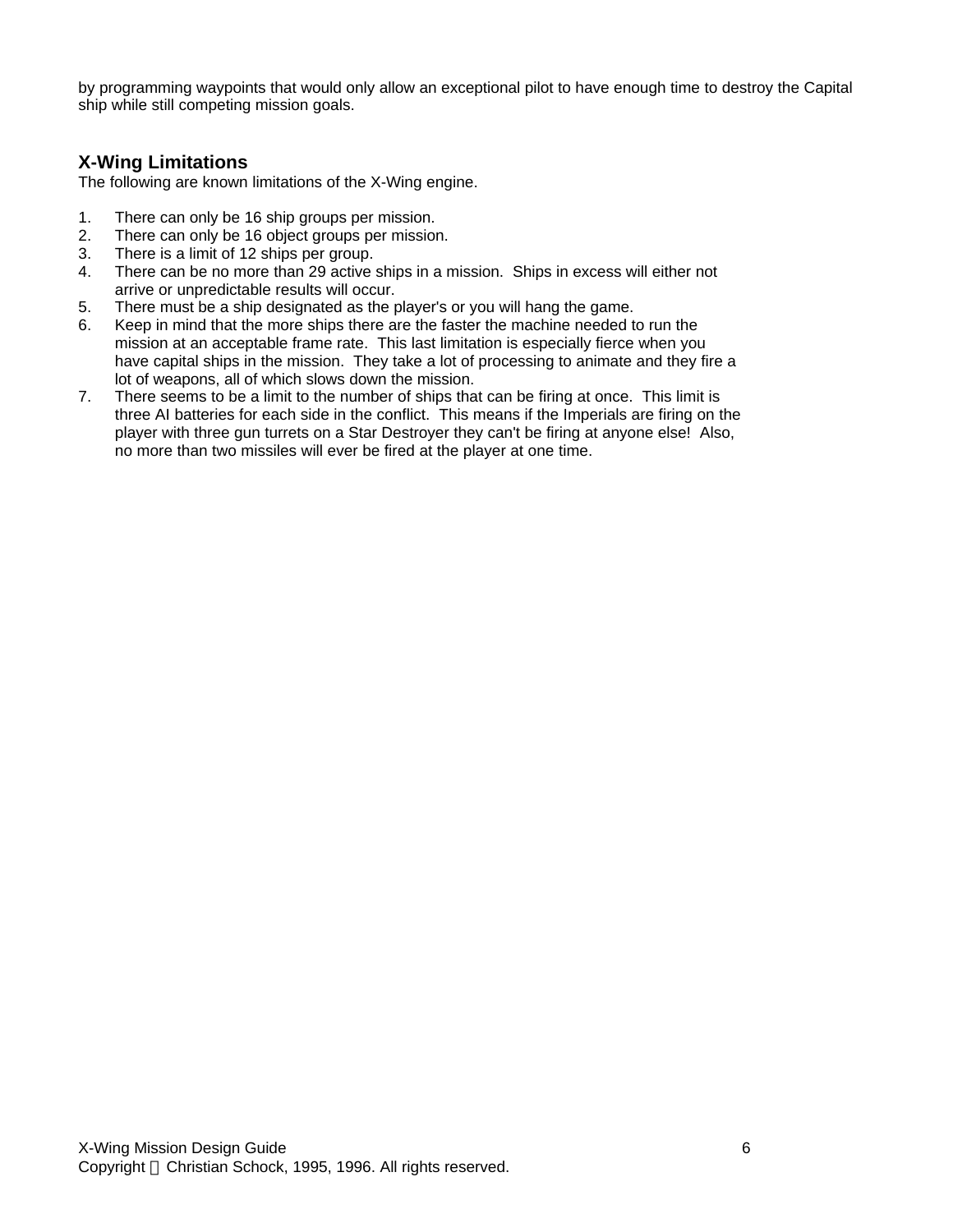# **Chapter 2: Mission Creation Using XMB**

This chapter discusses the mechanics of creating and modifying missions using XMB Version 3.02, a shareware X-Wing Mission Builder created by Neal Westfall. This document describes only the registered version of XMB.

### **What is XMB?**

XMB, an acronym for X-Wing Mission Builder, is a DOS utility which enables you to create X-Wing mission and briefing files. It can be used to either modify the distributed X-Wing missions or to create completely new missions. XMB operates by manipulating the files stored in the \MISSION subdirectory of the original X-Wing game.

### **XMB Menu Reference**

This section describes each menu command and the actions it performs.

#### **The System Menu**

The system menu is located under the small character  $(\equiv)$  at the far left of the menu bar.

#### *About*

The **About** menu choice displays the About dialog box, which shows the program version number, information on how to contact the author, and some other interesting facts.

#### *Calculator*

The **Calculator** menu choice displays a calculator dialog box which has many basic math functions. I suspect that this is used to do calculations for distances covered by a ship group. Unfortunately, the dialog is modal, so if you don't remember the coordinates you have to cancel the calculation to go look them up. Windows users will be happier with the calculator accessory for the same purpose, as it can be used in a separate window.

#### *Program Docs*

The **Program Docs** menu choice displays a window which contain the XMB.DOC file, the supplied documentation for XMB. This window can be kept open during your XMB editing session and displayed as needed using the commands on the Window menu.

If you use Microsoft Windows, you can use the Notepad Accessory to display XMB.DOC in a separate window. Many users may find this more convenient for editing a mission and viewing the documentation simultaneously. Better yet, use Windows Write to display this guide instead!

#### *Mission List*

The **Mission List** menu choice displays a window which contains the MISSIONS.TXT file. This file contains a list of all X-Wing missions along with their file names, titles, and the craft flown in each mission. This window can be kept open during your XMB editing session and displayed as needed using the commands on the Window menu.

If you use Microsoft Windows, you can use the Notepad Accessory to display MISSIONS.TXT in a separate window. Many users may find this more convenient for editing a mission and viewing the mission list simultaneously.

#### **File Menu**

The **File** menu contains choices that allow you to open, close and save mission and briefing files.

*New*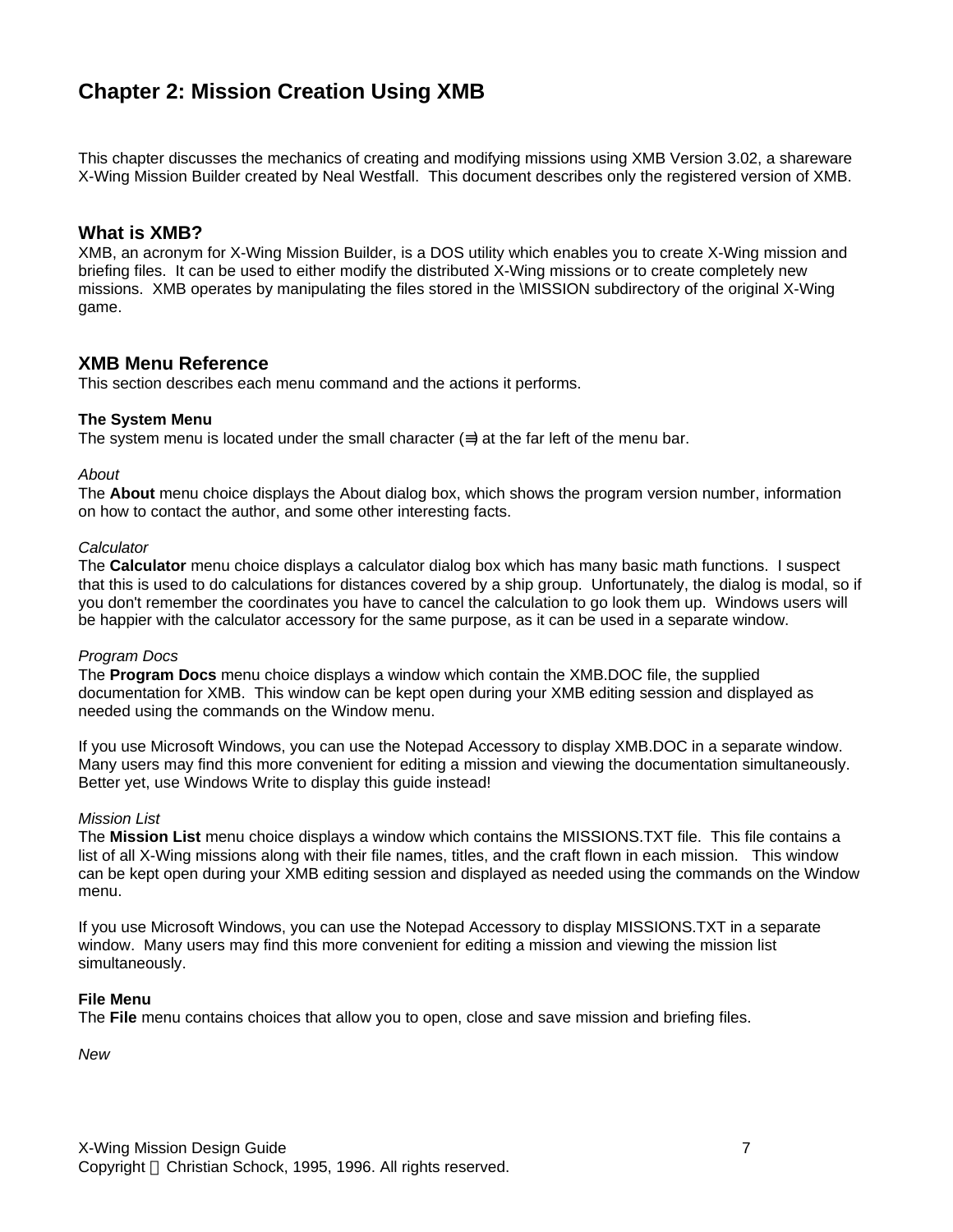The **New** menu choice displays the **File Type to Create** dialog. This dialog allows the user to specify whether to create a mission file (\*.XWI) or briefing file (\*.BRF). To create a mission file, simply press Enter when the dialog is displayed. To create a briefing file press the up or down arrow or click on the briefing file choice and then press Enter. A new window will be displayed containing the file type you specified and will be called UNTITLED.

#### *Open*

The **Open** menu choice displays the **File Type to Open** dialog. This dialog allows the user to specify whether to open a mission file (\*.XWI) or briefing file (\*.BRF). To open a mission file, simply press Enter when the dialog is displayed. To open a briefing file press the up or down arrow or click on the briefing file choice and then press Enter.

In either case, the **Open X-Wing File** dialog will be displayed which allows you to select the file you wish to open. Only files of the selected type are displayed in the list box along with directory names. To navigate to a directory other than the one XMB is installed in, simply select the directory name and then select the Open button. If you have a mouse driver installed, double clicking on a name or directory will open that name or directory.

Note: If you attempt to open a file in a directory other than the default directory that has the same name as a file in the default directory XMB will open the file in the default directory instead. I believe this to be a bug.

#### *Save*

The **Save** menu choice saves the currently displayed mission or briefing file. If the mission or briefing file is untitled this menu choice is the same as selecting the **File/Save As** menu choice.

#### *Save As*

The **Save As** menu choice allows you to save the currently displayed mission or briefing file under a different name than it already has. The **Save X-Wing File** dialog will be displayed to allow you to choose a file name.

Note: XMB has a bug that does not allow you to save a file with a new name under a different directory than the current default directory. Even if you navigate to a different directory, the file will be placed in the current directory (normally the directory XMB is installed in).

#### *Save All*

The **Save All** menu choice saves each open mission or briefing file.

Note: if any of the open files do not have names, you will be prompted to name them in the order they were created. This can be confusing if you have multiple new files open. I recommend only creating one new mission or briefing file between each Save All to avoid this problem.

#### *Convert*

The **Convert** menu choice allows you to convert from .XWI to .BRF file format, or vice versa. You will be prompted to choose the conversion you wish to perform and then to choose the file that you wish to convert. Typically this is used to create a default briefing file from a mission file.

#### *DOS*

The **DOS** menu choice temporarily exits XMB and returns the user to the DOS prompt. This is actually a DOS shell. XMB is still active, no work has been lost. The user may enter DOS commands as needed. To return to XMB, type the command EXIT at the DOS prompt.

#### *Exit*

The **Exit** menu choice exits XMB. If any mission or briefing files are open you are prompted to save them even if they have not been edited since last saved. If you choose to save the open files when prompted by the dialog box the equivalent of the **File/Save All** menu choice is executed and then XMB exits and returns you to the DOS prompt.

#### **Options Menu**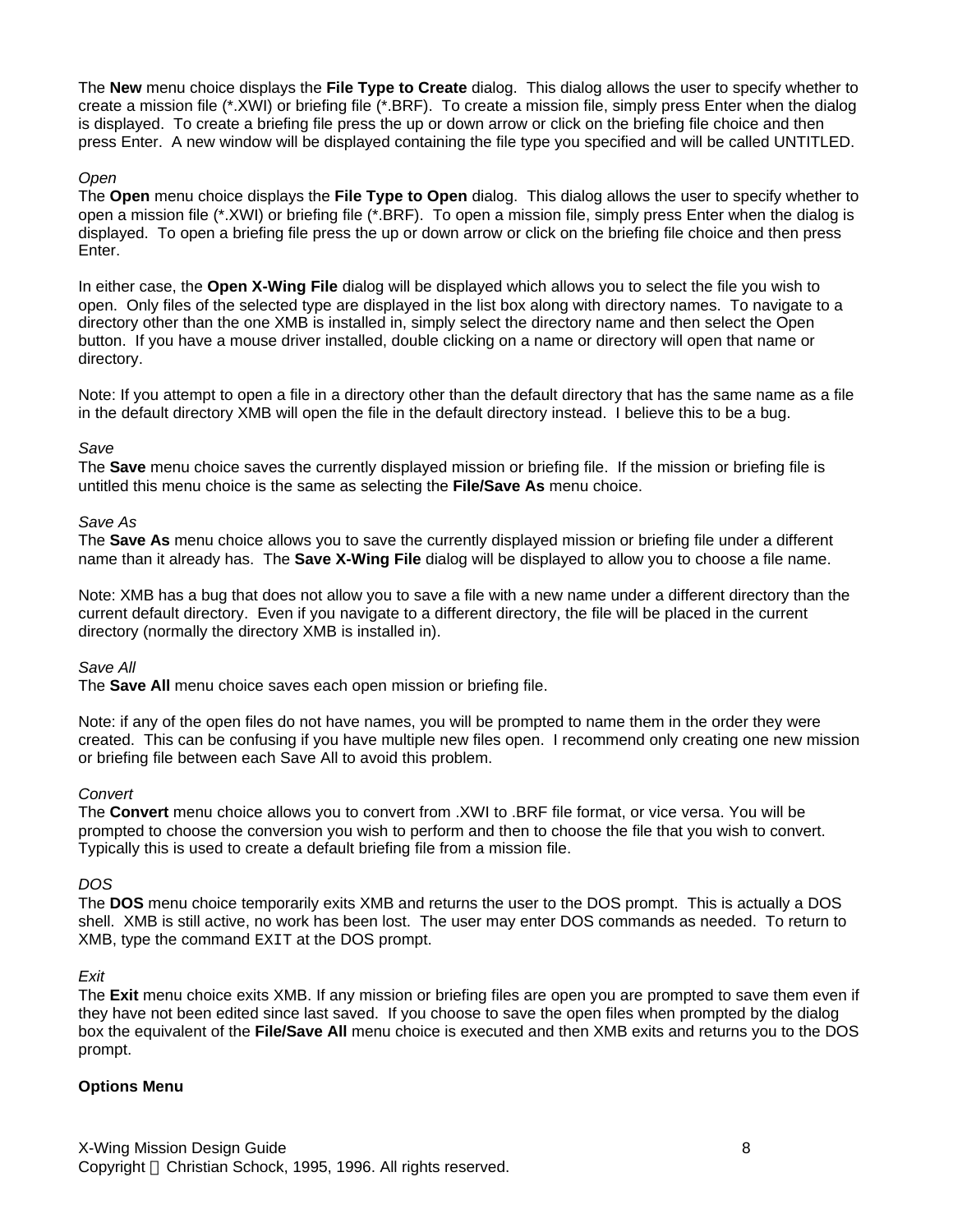The **Options** menu contains only a single menu choice.

#### *Toggle Numbers on Icons*

The **Toggle Numbers on Icons** menu choice displays the ship group identification number on objects in the mission map. If the numbers are already shown, this menu choice turns them off. This is useful for keeping track of which units are which when you have multiple ship groups of the same type. Note that objects and ships can have the same numbers, but no two objects can have the same number nor can any two ships have the same number. The number displayed corresponds to the number associated with the ship or object in the **Ship List** or **Object List** dialog boxes.

#### **Window Menu**

The **Window** menu contains options for switching between different open mission and briefing files.

#### *Size/Move*

The **Size/Move** menu choice allows you to use the cursor keys to move or resize the currently active window. This choice is essentially useless, as mission windows cannot be resized and it is unlikely that you will wish to move the window such that part of it cannot be seen.

#### *Next*

The **Next** menu choice displays the next file open in XMB. You can tell which file is currently active by looking at the title bar at the top of the window.

#### *Previous*

The **Previous** menu choice displays the previous file open in XMB. You can tell which file is currently active by looking at the title bar at the top of the window.

#### *Close*

The **Close** menu choice closes the active window. You will be prompted to save the file even if changes have not been made since the last time you saved the file. This menu choice is the equivalent of clicking the close box on the upper left corner of the window.

### **The Mission Editor Window**

The mission editor window is the main location where you create or edit mission definition files. It can be identified by the gray colored border around the window and the file name showing the extension .XWI at the top. The mission editor window is divided into two pieces, the Map Display and the Mission Panel.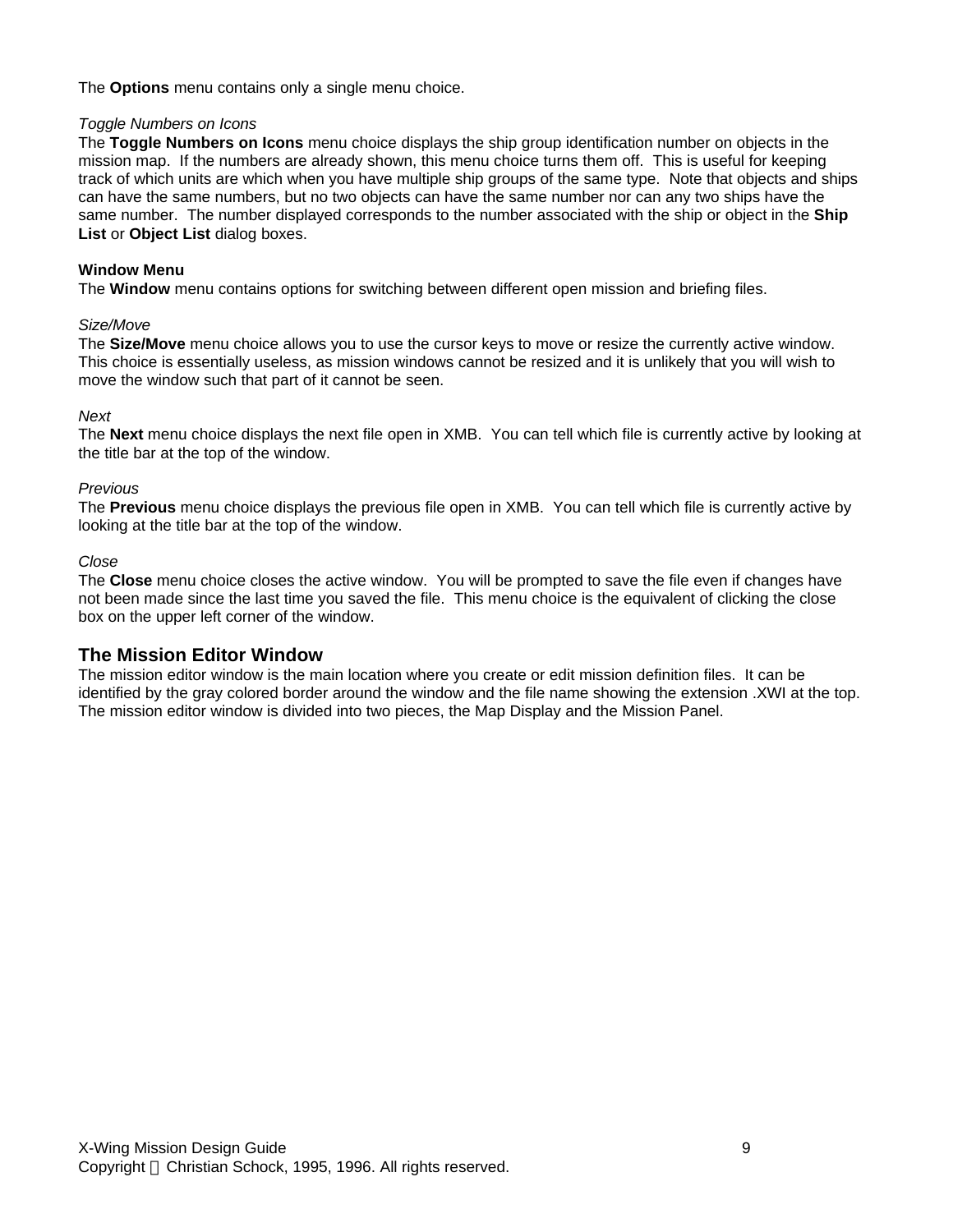| <b>WEX-Wing Mission Builder</b>                                             | $\Box$ o $\overline{\mathbf{x}}$                            |
|-----------------------------------------------------------------------------|-------------------------------------------------------------|
| $\mathbb{C}$ $\mathbb{H}$ a<br>圈<br>⊞■■■<br>Auto<br>$\overline{\mathbf{r}}$ |                                                             |
| File<br><b>Options</b><br>Window                                            | 350440                                                      |
|                                                                             | <b>Mission</b><br>Time: 30 mins.                            |
|                                                                             | [ ] Enable Death Star                                       |
|                                                                             | Death Star Objective:                                       |
| <b>GUN</b>                                                                  | <b>None</b><br>(.) Destroy Lasers<br><b>Hit Exaust Port</b> |
| <b>TRN</b><br>v.                                                            | dection:<br>Rescued                                         |
| CP.                                                                         | (.) Captured                                                |
| ∣A–W                                                                        | <b>Completion Message</b>                                   |
|                                                                             | <b>Ships</b><br><b>Objects</b>                              |
|                                                                             | <b>Consistency Check</b>                                    |
|                                                                             |                                                             |
| F1:He1p<br>$F3:0$ pen<br>F2:Save<br>Ins:Add                                 | <b>F8:Edit</b><br>Del:Delete<br>Zoom In<br>Zoom Out         |

#### **The Map Display**

The map display, on the left side of the window, contains iconic representations of the ship and object groups that appear in the mission. Each group is shown in the position it will be in when it first arrives during the mission. Note: but see alternate initial start positions below.

Ship and object groups are color coded on the map display as follows:

Color Interpretation Red Imperial Green Alliance Blue Neutral Yellow Default Object

Each object icon also contains a name that helps you to identify the object. This name is the abbreviated group type. Abbreviations used are:

Code Ship Type A-W A-Wing Starfighter B-W B-Wing Starfighter X-W X-Wing Starfighter Y-Wing Starfighter T/A TIE Advanced T/B TIE Bomber<br>T/F TIE Fighter **TIE Fighter** T/I TIE Interceptor GUN Assault Gunboat TRN Transport SHU Shuttle CRV Corellian Corvette FRG Nebulon B Frigate STD Star Destroyer FRT Freighter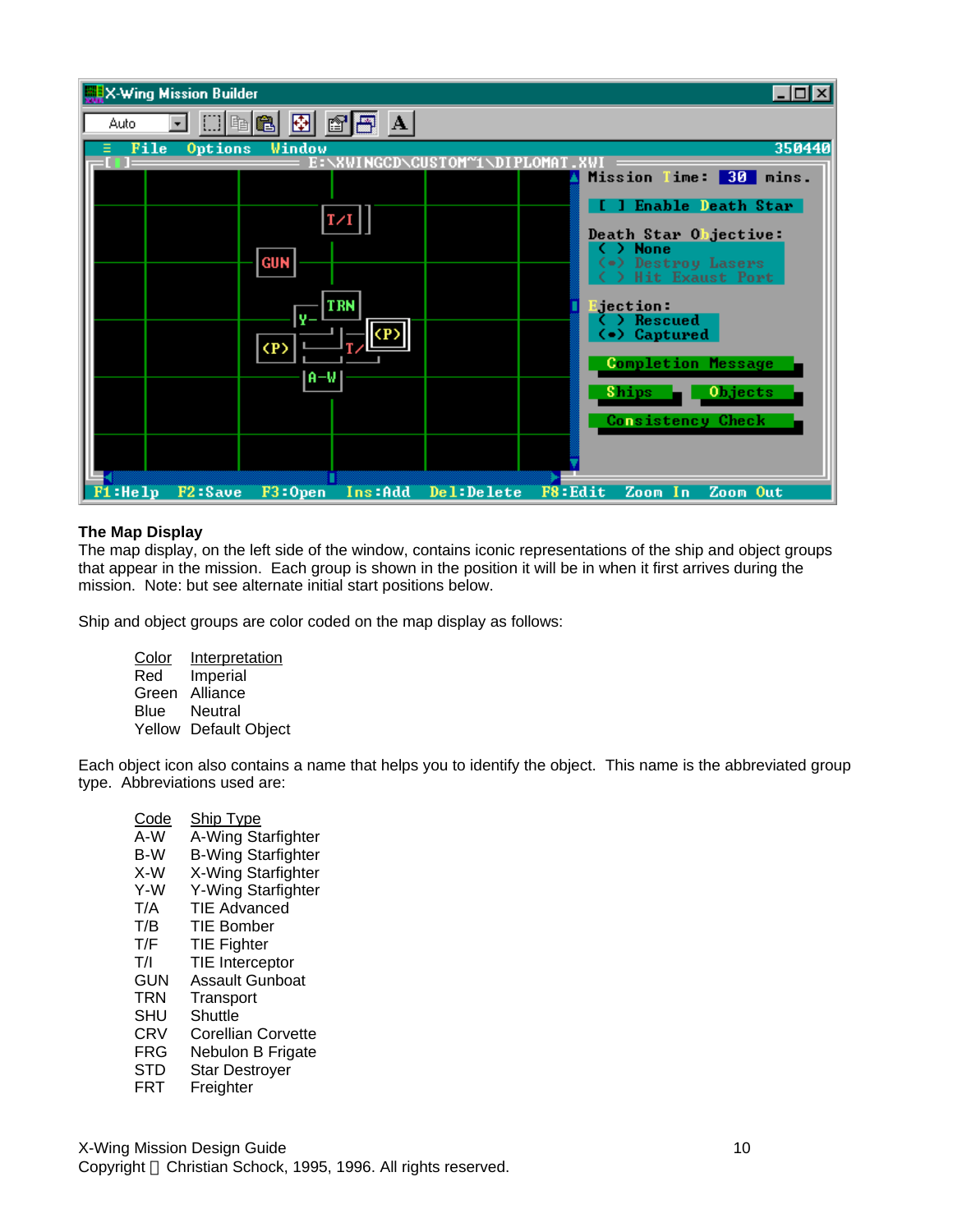- TUG Tug
- CON Container
- CRS Calamari Cruiser
- (P) Planet
- nav Navigation Buoy
- min Mines
- sat Satellite
- pro Probe
- ast Asteroid
- (D) Death Star
- ?o? Object, type not yet specified
- ??? Ship, type not yet specified

The map display shows a grid 200 by 200 kilometers in size. The Z axis of unit placement cannot be displayed. It can be scrolled to display any part of this area. In addition, the map can be zoomed in or out (using the  $I$  and O keys) to show smaller map grid or larger map grid resolution. Each map grid is 10 by 10 kilometers. Fully zoomed out, the display will show about a 10 grids on a side. Fully zoomed in, it will display only about one grid square.

#### *Moving a Group*

To position a unit on the map grid, you can use the mouse. Click the top border of the unit and drag it to the desired location on the grid.

#### *Deleting a Group*

You may delete units by selecting them on the map and pressing the Del key.

#### *Editing Group Properties*

To examine all of the details about a group, double-click its icon with the mouse or select the group and press F8. This will display the **Ship Group Information** or **Object Record** dialog box depending on the group selected. For information on these dialog boxes, see below.

#### *Adding a Group*

To add a new group press the Ins key. This will display the Add Group dialog box so you can choose to add either a Ship or Object group. Choose the type of group and press Enter or click the OK button. You will be asked to confirm your choice and an unnamed object or ship group will be placed at coordinates 0,0,0.

#### **The Mission Panel**

The mission panel serves as a launch point for displaying other dialog boxes used to add and edit units as well as to set certain mission parameters.

#### *Mission Time*

The mission time field allows you to set the time showing on the mission clock when the mission starts. While this is not really used in X-Wing except for informational purposes in anything but a historical mission, it can be a valuable player aid. Any value from 0 to 99 minutes is allowed. Note that in historical missions the mission ends when the clock goes to zero. You should be sure that the mission clock displays enough time at mission start to complete the mission if it will ever be used as a historical mission.

#### *Enable Death Star*

This check box allows you to specify whether or not the mission will be near the Death Star. Each mission can either be in Deep Space or very near the surface of the Death Star. The default is deep space, which is the likely choice for nearly all missions. If your mission is an attack on or near the surface of the Death Star, check this box.

*Death Star Objective*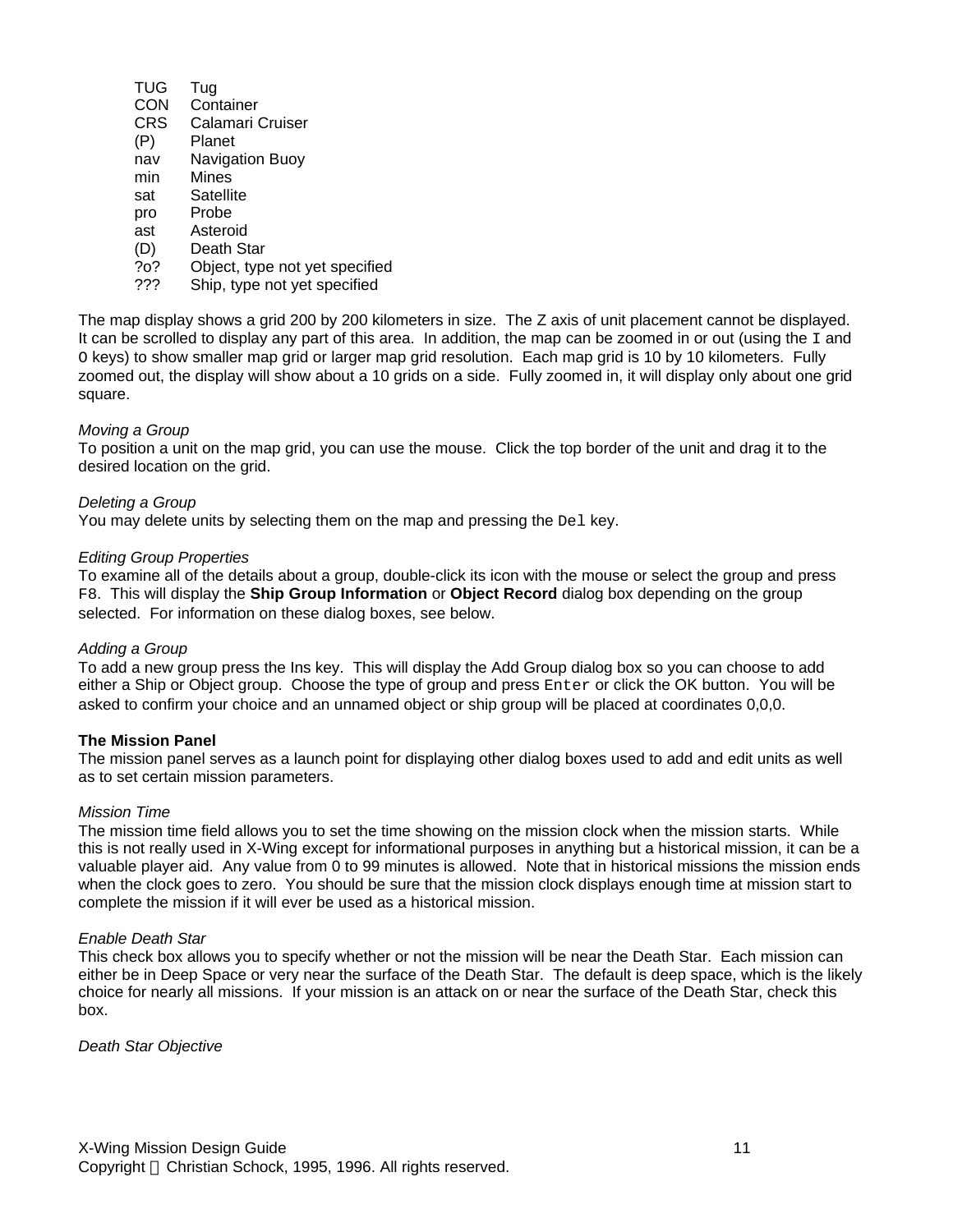If you have selected Enable Death Star, you must specify what type of Death Star mission this will be. You can either attack the Death Star surface (which means to complete the mission you must destroy laser towers on the surface) or reenact the Death Star Trench run from the movie. Select the choice that applies.

#### *Ejection*

This control allows you to determine which is more likely to occur when an Alliance pilot ejects after his spacecraft is destroyed. You may choose to have the pilot captured or rescued. Note that regardless of what you pick there is some chance of either the opposite happening or of the pilot being killed. This choice merely determines the most likely occurrence.

#### *Completion Message*

This button displays the Completion Message dialog box that allows you to enter up to three lines of text that will be displayed if the mission is successfully completed. Type the text into the fields of the dialog box. This step is optional. If you do not enter any text the message 'Mission complete' will be displayed.

#### *Ships*

Displays the Ship Groups dialog box. This dialog is a list of all defined ship groups. It shows the group number (also displayed on the group icon if you select this option from the menu), group designation (name), the number of ships within the group, and the ship type. You may insert, delete or edit ship groups from within the Ship Groups dialog in a similar manner as from the Mission Map.

To insert a new group, press Ins. You will be prompted to confirm the action. To confirm, press Y. To abort the operation press N. The group will be added to the end of the list of groups and will have a blank designation, a single ship in the group and will have an unassigned type.

To delete a group, select it and press Del. You will be prompted to confirm the action. To confirm, press Y. To abort the operation press N.

To edit group properties, select the group and press F8 or double click on the group in the list.

You may also copy entire ship group definitions by selecting the ship group and pressing  $Alt-C$ . This adds the group to the clipboard. If you wish to use that ship group definition again, select the group you wish to have the definition apply to and press  $\text{Alt}-P$ . Then choose the group definition from the clipboard dialog. This will overwrite the selected group with the attributes of the pasted group.

Note: whichever group is selected in the **Ship Groups** dialog when it is closed will be the selected group in the Map Window.

#### *Objects*

Displays the **Object Groups** dialog box. This dialog is a list of all defined ship groups. It shows the group number (also displayed on the group icon if you select this option from the menu), group designation (name), the number of objects within the group, and the object type. You may insert, delete or edit object groups from within the Object Groups dialog in a similar manner as from the Mission Map.

To insert a new group, press Ins. You will be prompted to confirm the action. To confirm, press Y. To abort the operation press N. The group will be added to the end of the list of groups and will have a blank designation, a single object in the group and will have an unknown type.

To delete a group, select it and press Del. You will be prompted to confirm the action. To confirm, press Y. To abort the operation press N.

To edit group properties, select the group and press F8 or double click on the group in the list.

You may also copy entire object group definitions by selecting the ship group and pressing Alt-C. This adds the group to the clipboard. If you wish to use that ship group definition again, select the group you wish to have the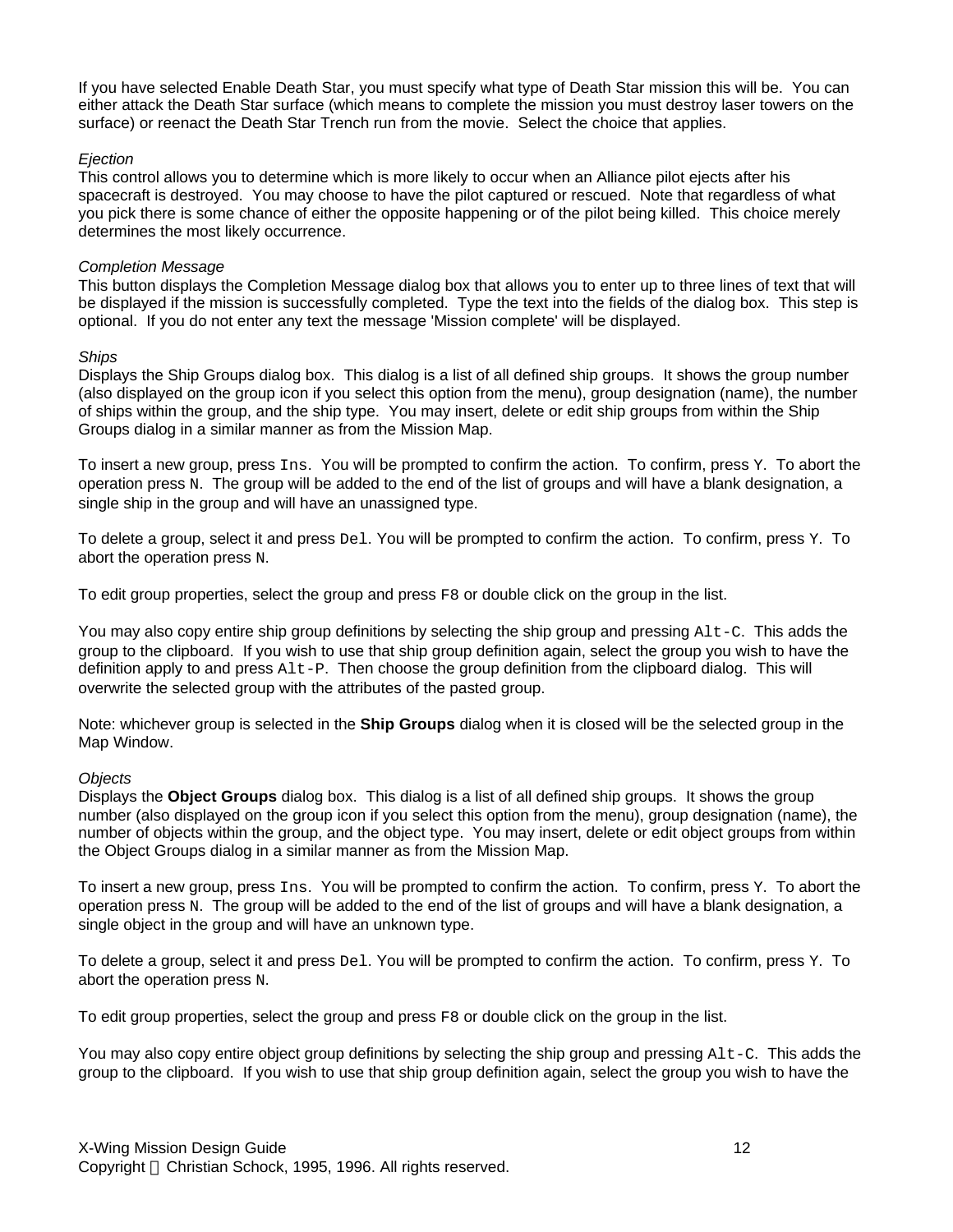definition apply to and press Alt-P. Then choose the group definition from the clipboard dialog. This will overwrite the selected group with the attributes of the pasted group.

Note: whichever group is selected in the Object Groups dialog when it is closed will be the selected group in the Map Window.

#### *Consistency Check*

This button displays a resizable dialog box with useful mission debugging information. The information displayed includes:

Mission file name and directory location Mission length Mission type Number of ship groups Number of object groups Whether or not a personal vessel was located Information on each ship group

To close the dialog, press ESC or click the close box in the upper left corner of the dialog. Note that while this dialog looks like a window, it is modal (i.e. you cannot do anything else until you close the dialog).

#### **The Ship Group Information Dialog**

This dialog is the heart of mission creation. It contains all of the information pertaining to the behavior and look of the ship group during the mission. This section describes each element of this dialog and its purpose.

| urgo.<br>Alt Cargo:<br>ø<br>carries alt cargo.<br>Spec. Ship:<br>3<br>hip Type:<br>$A = w$ ing                                                                                                                                                                                                          | (.) Alliance<br>( ) No Missiles<br>) Half Missiles<br>) Imperial<br><b>Shields Down</b><br><b>Neutral</b>                                                         |
|---------------------------------------------------------------------------------------------------------------------------------------------------------------------------------------------------------------------------------------------------------------------------------------------------------|-------------------------------------------------------------------------------------------------------------------------------------------------------------------|
| umber of Vessels:<br>Number of Waves:<br>$\frac{1}{1}$<br>Speed/Docking Time: 4<br>Personal lessel:<br>ormation:<br>(•) Uic<br>Double Astern<br>Diamond<br>Finger Four<br>Line Astern<br>Stack<br>Line Abreast<br>Spread<br>Echelon Right<br>Hi-Low<br>$\left( \quad \right)$<br>Echelon Left<br>Spiral | <b>Arrival Params</b><br>и<br>Waypoints<br>Pilot Skill:<br>Objective<br>Rookie<br>Officer<br><b>Ueteran</b><br>Assignment<br>Ace<br><b>X-Reference</b><br>Top Ace |
| arkings:<br>( ) Red<br>(∙) Gold<br><b>Blue</b><br>Fi:Help   Designation or name for ship group                                                                                                                                                                                                          | 0 <sup>k</sup><br><b>Cancel</b><br>Help                                                                                                                           |

#### *Designation*

This field is used to specify the name of the ship group. It can be any text string up to 14 characters in length.

#### *Cargo*

This field contains the type of cargo on board the ship. Cargo descriptions can be up to 14 characters. Typically if the ship does not carry cargo, this item should be left blank. Normally starfighters do not carry cargo.

#### *Alt Cargo*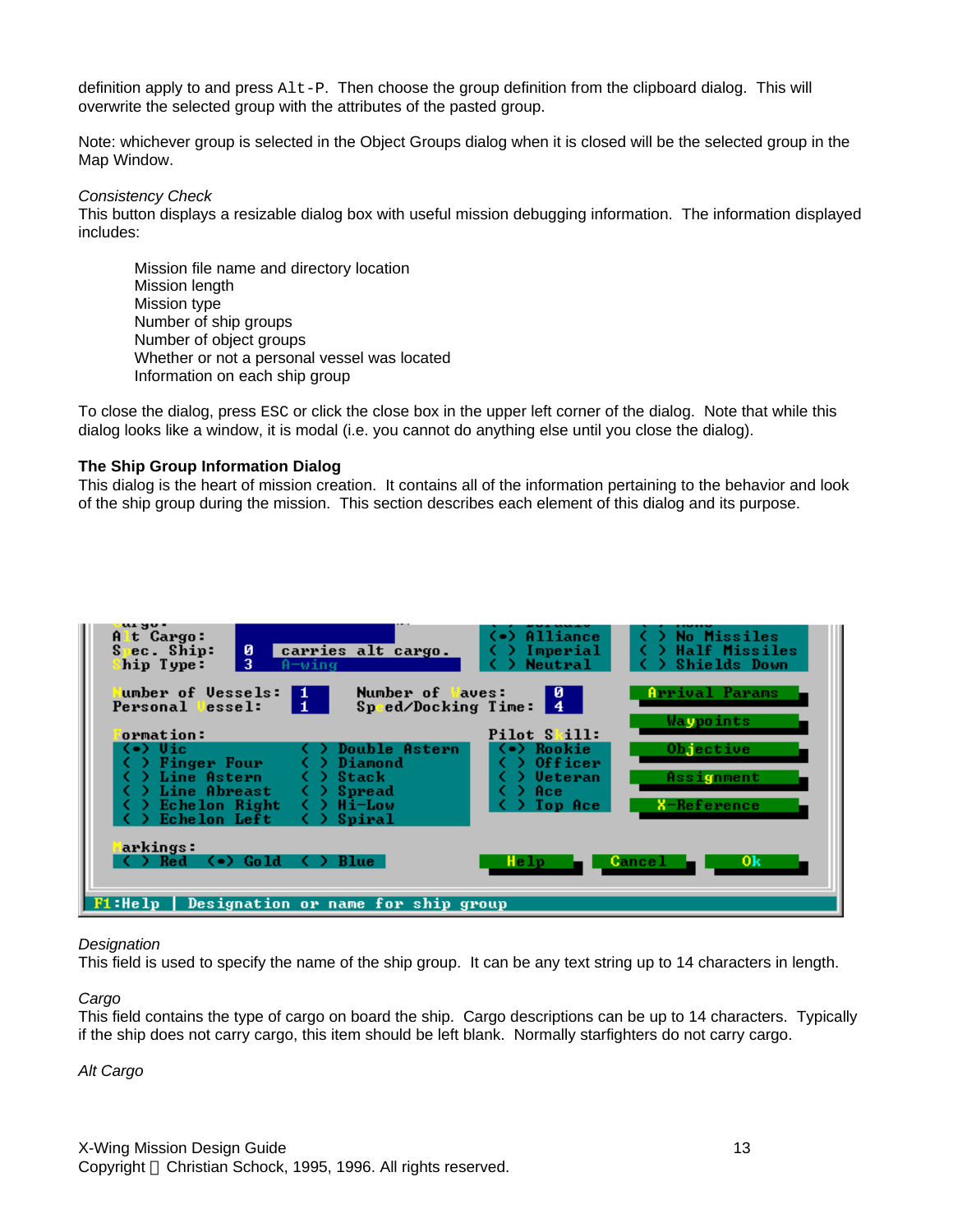This field contains the type of cargo carried aboard a single special ship within the group. The alternate cargo description can be up to 14 characters. Only available on one ship. Leave blank if no ship in the group should carry an alternative cargo.

#### *Spec. Ship*

This field contains the number of the ship within the group which carries the alternative cargo specified in the Alt Cargo field. This field should be left blank if no ship will carry alternative cargo.

#### *Ship Type*

This field contains the type of ship that will be in the group. Press F8 or double-click in the field for a list of available ship types. Use the arrow keys to select ship type and press Enter or double-click the desired ship type with your mouse.

#### *IFF*

The IFF (Identify Friend or Foe) field determines which side of the conflict the group will fight on. The possible choices and the interpretation of each are:

| Value    | Meaning                                                                                                                                                                                                                                        |
|----------|------------------------------------------------------------------------------------------------------------------------------------------------------------------------------------------------------------------------------------------------|
| Default  | The group will fight on a default side based on ship type. Default is the<br>equivalent of Alliance for the A-Wing, B-Wing, Y-Wing, X-Wing, container,<br>Freighter, Calamari Cruiser, and Corellian Corvette. Default is the<br>equivalent of |
|          | Imperial for the TIE Fighter, TIE Bomber, TIE Interceptor, TIE Advanced,                                                                                                                                                                       |
|          | Transport, Shuttle, Tug, Nebulon B Frigate, and Star Destroyer.                                                                                                                                                                                |
| Alliance | Forces unit to fight for the Alliance, regardless of type.                                                                                                                                                                                     |
| Imperial | Forces unit to fight for the Empire regardless of type.                                                                                                                                                                                        |
| Neutral  | Forces unit to fight for nonaligned forces regardless of type.                                                                                                                                                                                 |

#### *Cripple*

This control allows you to specify if the group has any restrictions placed upon it at mission start. The possible choices and the interpretation of each are:

| Value         | Meaning                                                                                                      |
|---------------|--------------------------------------------------------------------------------------------------------------|
| None          | No restrictions are placed on the group.                                                                     |
| No Missiles   | If the ship type normally carries missiles, it will not have any when it<br>arrives.                         |
| Half Missiles | If the ship type normally carries missiles, it will have only half the<br>normal compliment when it arrives. |
| Shields Down  | If the ship normally has shields they will not be operational when the<br>ship arrives.                      |

#### *Number of Vessels*

This field contains the number of ships within the group. You can enter any number between 1 and 12. Each wave of ships in the group will contain the number of ships entered here. Default value is 1.

#### *Number of Waves*

This field contains the number of times this group will reappear after the departure or destruction of previous waves of the group. The default is zero. You may enter any value from zero to 10. Each wave will have all of the characteristics of the initial group, including speed, number of ships, arrival location, objective, etc.

#### *Personal Vessel*

This field contains the number of the ship within the group that the player will pilot. Default is zero. You should only specify a value other than zero in this field for a single group for each mission. If you have not specified a non-zero value for some group, X-Wing will abort. Finally, it is best not to assign the player to non-Alliance/nonstarfighter groups. Odd behavior can result during mission execution if you try this.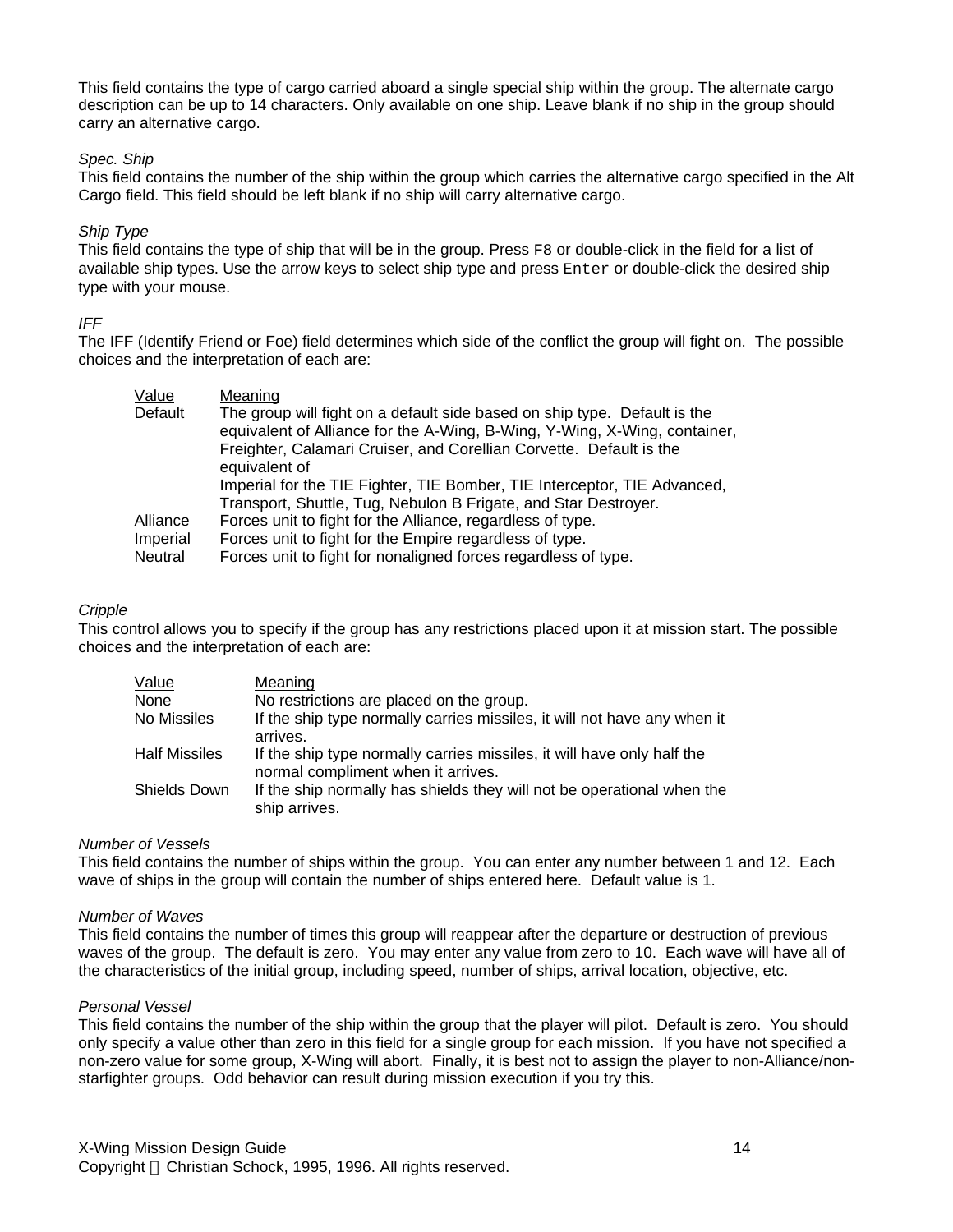#### *Speed/Docking Time*

This field specifies how fast the group is flying as a percentage of maximum speed when it arrives. You may enter any value from zero to nine (0=100 percent, 1=10 percent and 9=90 percent).

#### *Formation*

This field allows you to specify the formation of the ships within the group. Formations regulate the distance and placement of individual ships in relation to one another if the group has more than one ship in it. Available formations are: Vic, Finger Four, Line Astern, Line Abreast, Echelon Right, Echelon Left, Double Astern, Diamond, Stack, Spread, Hi-Low, and Spiral. The default is Vic.

#### *Pilot Skill*

This field controls the combat skill level of the pilot in the group. The higher the rank, the more effective the unit is in combat. Pilot rankings from worst to best are: Rookie, Officer, Veteran, Ace, Top Ace. Default is Rookie. Note that for Alliance starfighter groups pilots can be assigned at mission start which have higher combat effectiveness than that shown here. However, the value you set here is the *minimum* effectiveness of the pilot.

#### *Markings*

This field allows you to specify the coloring of the markings on the ship. This is most visible on Alliance starfighters and certain ships such as shuttles and corvettes. The possible values are: Red, Gold, and Blue. The default is Red.

#### *Arrival Params*

This button displays the **Arrival** dialog box. Within this dialog you can specify how and when the group arrives during the mission. The fields are explained below.

**Arrival Time**: This field specifies how long after the arrival conditions are met that the group arrives. This can range from immediately (the default: 00:00) to 100 minutes later.

**Mothership**: This field specifies the group number of the ship that launches the group, if any. The default is zero, or no group is the mothership for the group. If a group has a mothership specified it will not arrive unless that ship is currently present. If it has yet to arrive, has departed, or has been destroyed the unit will not arrive.

**Arrive via Hyperspace**: If this item is checked the group will arrive by hyperspace. It not checked, the unit will simply "appear", either from a mothership, will be there at mission start, or will just miraculously start to exist.

**Depart via Hyperspace**: If this item is checked the group will depart from the mission via hyperspace. Only groups that have orders that require them to depart will actually do so. If not checked the unit will depart by returning to its mothership if any.

**After Ship Group**: This field allows you to specify how a group arrives relative to an event that effects another ship group in the mission when combined with the Condition field. Enter the number of the ship group that the arrival of the group should be dependent on.

**Condition**: This field allows you to specify the condition that must be met by the group specified in the After Ship Group field in order for the group to arrive. The possible values and their meanings are explained below:

| Value     | Meaning                                                                                                                                                                                                                                |
|-----------|----------------------------------------------------------------------------------------------------------------------------------------------------------------------------------------------------------------------------------------|
| None      | The group is not dependent at all on the After Ship Group unit. This is the<br>default value.                                                                                                                                          |
| Arrives   | The group arrives in the amount of time specified in the Arrival Time field<br>after the group specified in the After Ship Group field arrives in the mission.                                                                         |
| Destroyed | The group arrives in the amount of time specified in the Arrival Time field<br>after the group specified in the After Ship Group field is destroyed during<br>the mission. If the group is not destroyed this group will never arrive. |
| Engaged   | The group arrives in the amount of time specified in the Arrival Time field                                                                                                                                                            |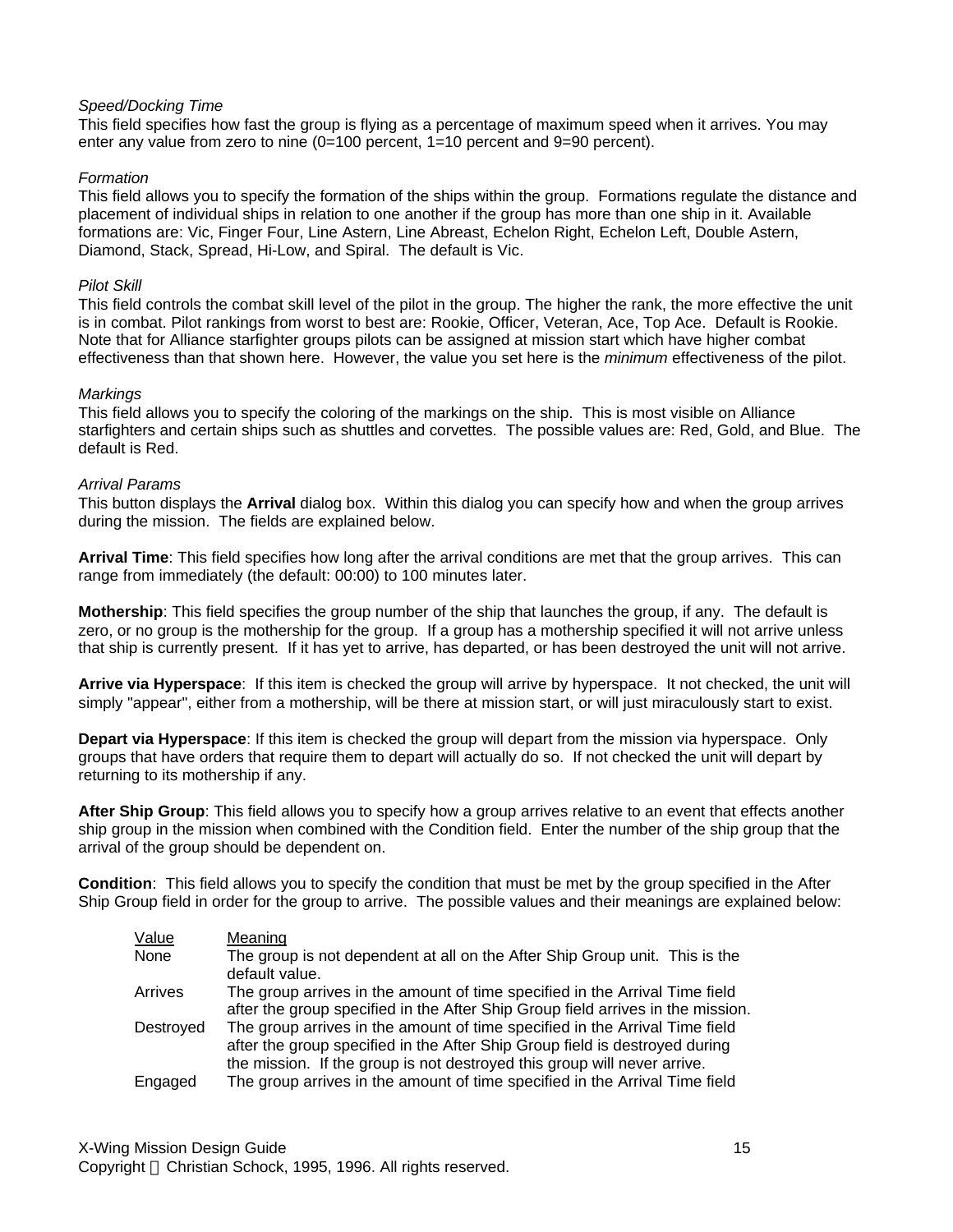|                 | after the group specified in the After Ship Group field is first hit by hostile<br>fire during the mission.                                                               |
|-----------------|---------------------------------------------------------------------------------------------------------------------------------------------------------------------------|
| Boarded         | The group arrives in the amount of time specified in the Arrival Time field<br>after the group specified in the After Ship Group field is boarded by another<br>group.    |
| Identified      | The group arrives in the amount of time specified in the Arrival Time field<br>after the group specified in the After Ship Group field is identified by the<br>player.    |
| <b>Disabled</b> | The group arrives in the amount of time specified in the Arrival Time field<br>after the group specified in the After Ship Group field is disabled during the<br>mission. |

Example: Suppose that the arrival dialog has been filled out as follows:

| Arrival Time:             | 1:00                    |
|---------------------------|-------------------------|
| Mothership:               | 3                       |
| After Ship Group:         | 3                       |
| Condition:                | <b>Engaged by Enemy</b> |
| Arrive via Hyperspace: No |                         |
| Depart via Hyperspace: No |                         |

This is interpreted as follows: the group will be launched from ship group three one minute after ship group three has been hit by hostile fire.

#### *Waypoints*

This button displays the Waypoints dialog. In this dialog you specify at what location the group arrives in the mission, and the points it will travel to during the mission. This is used primarily for non-starfighters with "travel" type assignments.

**Enable**: Activates the waypoint. The Initial waypoint should be specified for each group (this is the location the group arrives in the mission at). For any group that will leave a mission, the Jump Point should also be activated.

**Initial**: This is the groups starting location when it enters the mission. It should always be set for all groups. It is set automatically when a group is placed on the map grid.

**1st**: The first coordinate the group will travel to once it has entered the mission. If blank, the group will proceed to the 2nd waypoint.

**2nd**: The second coordinate the group will travel to once it has entered the mission. If blank, the group will proceed to the 3rd waypoint.

**3rd**: The third coordinate the group will travel to once it has entered the mission. If blank, the group will proceed to the Jump Point.

**Alt Initial**: You can specify to alternative starting points for the group. This allows missions to be less repeatable if used liberally, as ship groups will not always arrive in a completely predictable location.

**Jump Point**: The location that when reached the ship will exit the mission. If the group has been set to leave via Hyperspace it will leave in that manner. If it has been set not to leave via hyperspace, it will either just keep flying in the same direction or circle around that point aimlessly.

#### *Objective*

This button displays the **Mission Objective** dialog box. In this dialog you can specify what the group must accomplish in order for the mission to be completed by the player. The possible values are: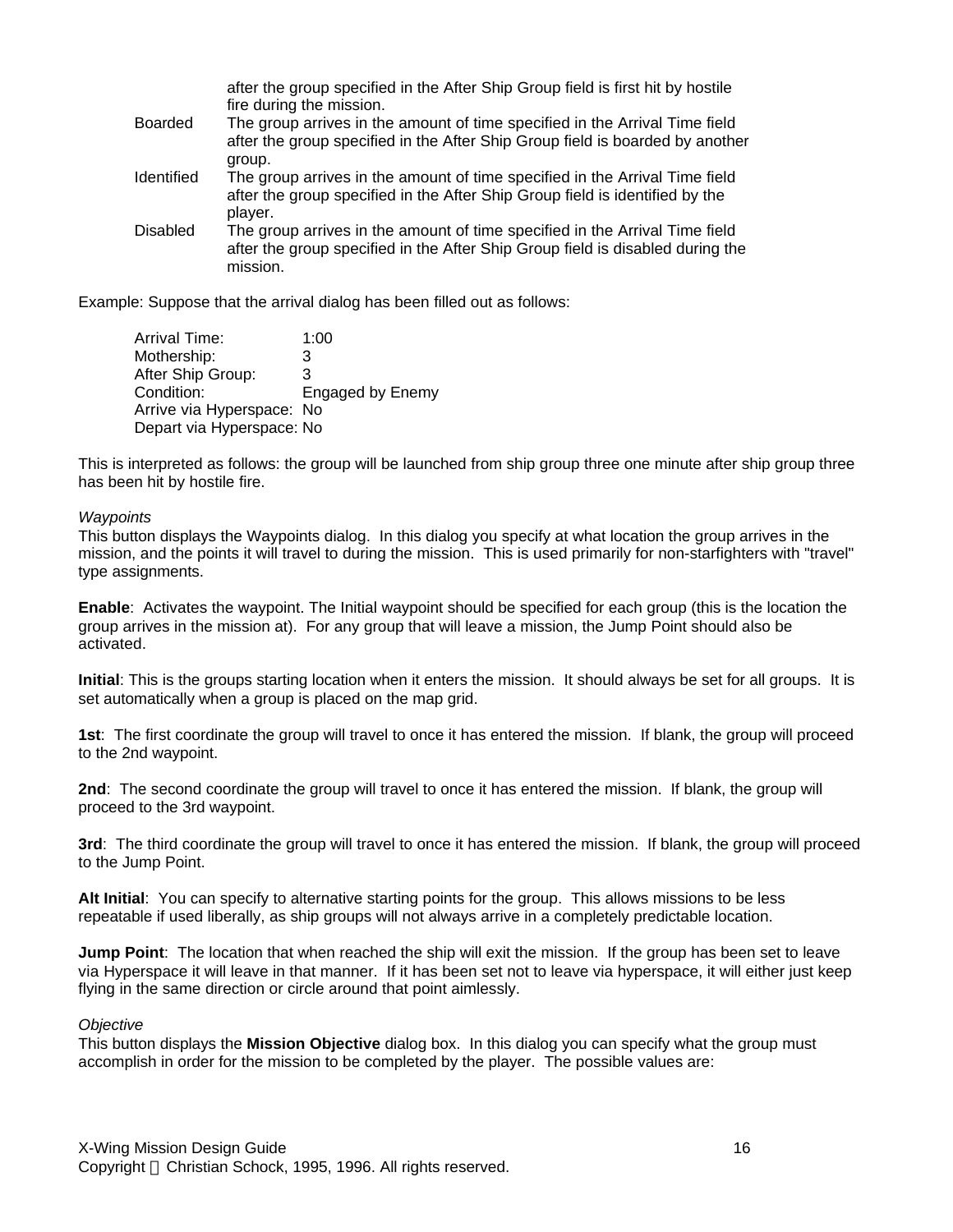| Value                   | Meaning                                                                                                                                                 |
|-------------------------|---------------------------------------------------------------------------------------------------------------------------------------------------------|
| None                    | The group has no impact on mission completion.                                                                                                          |
| Destroyed               | Every ship in the group must be destroyed for the mission to be<br>completed.                                                                           |
| Survive                 | Every ship in the group must survive for the mission to be<br>completed.                                                                                |
| Captured                | Every ship in the group must be captured for the mission to be<br>completed.                                                                            |
| <b>Boarded</b>          | Every ship in the group must be boarded for the mission to be<br>completed.                                                                             |
| Special                 | The ship specified in the Spec. Ship field on the Ship Group                                                                                            |
| Destroyed               | Information dialog must be destroyed for the mission to be<br>completed.                                                                                |
| <b>Special Survive</b>  | The ship specified in the Spec. Ship field on the Ship Group<br>Information dialog must survive for the mission to be completed.                        |
| <b>Special Captured</b> | The ship specified in the Spec. Ship field on the Ship Group<br>Information dialog must be captured for the mission to be<br>completed.                 |
| Special Boarded         | The ship identified in the Spec. Ship field on the Ship Group<br>Information                                                                            |
| 50% Destroyed           | dialog must be boarded for the mission to be completed.<br>At least 50% of the ships in the group must be destroyed for the<br>mission to be completed. |
| 50% Survive             | At least 50% of the ships in the group must survive for the mission<br>to be completed.                                                                 |
| 50% Captured            | At least 50% of the ships in the group must be captured for the<br>mission to be completed.                                                             |
| 50% Boarded             | At least 50% of the ships in the group must be boarded for the<br>mission to be completed.                                                              |
| All Identified          | Every ship in the group must be identified by the player for the<br>mission to be completed.                                                            |
| Special Identified      | The ship specified in the Spec. Ship field on the Ship Group<br>Informationdialog must be identified by the player for the mission to<br>be completed.  |
| 50% Identified          | At least 50% of the ships in the group must be identified by the<br>player for the mission to be completed.                                             |
| Arrive                  | The group must arrive for the mission to be completed.                                                                                                  |
|                         |                                                                                                                                                         |

Note that objectives for each group are added together to get the final requirements for successful completion. It is possible to define mission objectives for different ship groups such that it is impossible to complete a mission. For example, suppose Ship Group A must survive for the mission to be completed and Ship Group B must arrive. Further suppose Ship Group B does not arrive unless Ship Group A is destroyed. Both conditions can never occur in the same mission, so the mission cannot be completed successfully.

#### *Assignment*

This button displays the **Assigned Command** dialog box. This dialog is used to determine the offensive or defensive behavior of the group during the mission. Each group is assigned a command, and optionally a primary and secondary target. Commands that have a check mark next to them in the Assigned Command list must have a primary and secondary target to be effective. The Target 1 and Target 2 fields allow you to specify the ship group number that is the primary and secondary target respectively. You can press F8 or double-click in either field to get a list of available ship groups.

To assign a command, highlight that command in the list. The highlighted command will be shown in green. The possible commands you can assign to a group are listed in the following table:

Command Meaning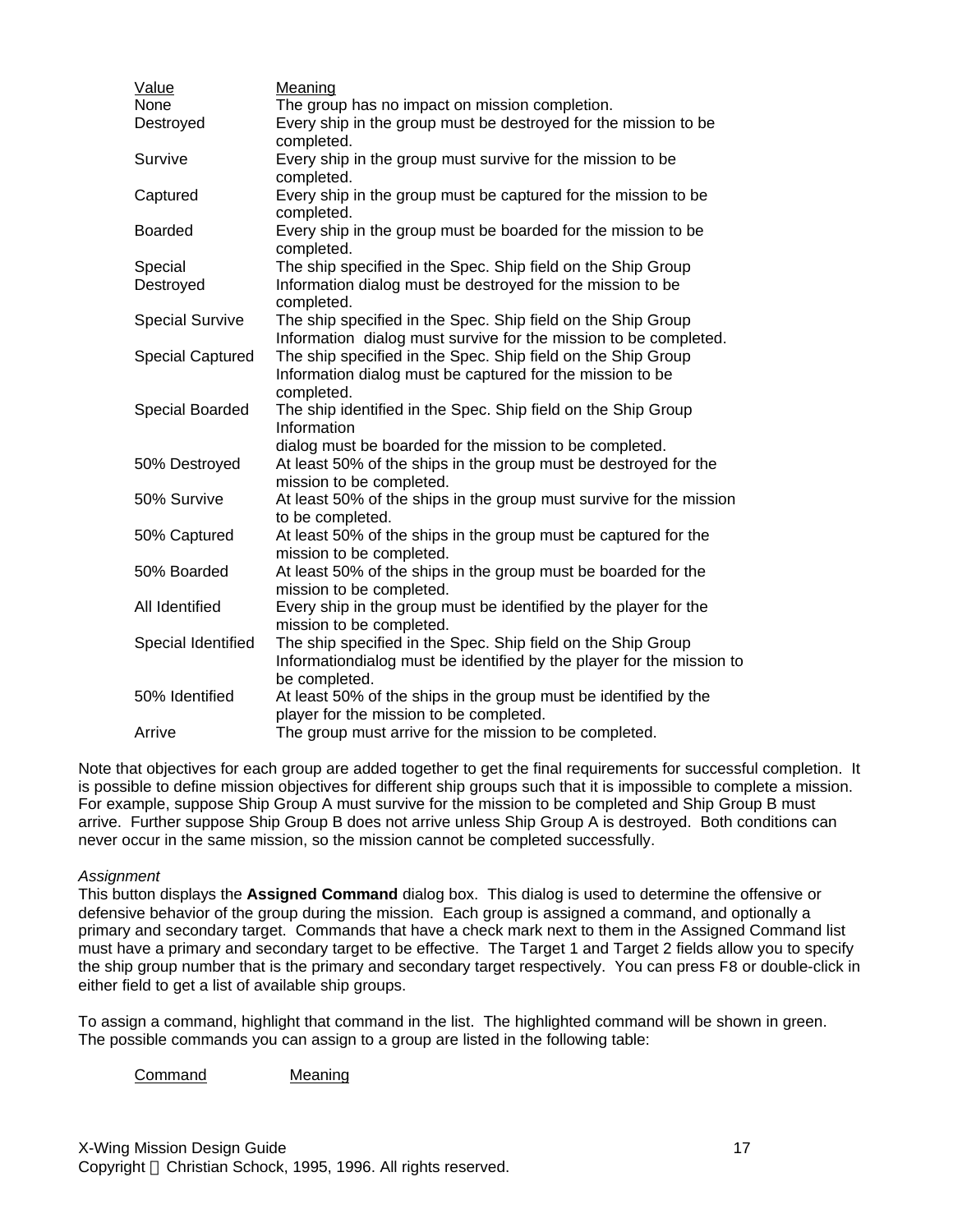| Stationary<br>Go Home                               | The group will sit in space doing nothing<br>The group will fly to its mothership or hyperspace jump point and                                               |
|-----------------------------------------------------|--------------------------------------------------------------------------------------------------------------------------------------------------------------|
| Circle & Ignore                                     | leave the mission.<br>The group will circle between its waypoints and ignore all                                                                             |
| Fly once & Ignore                                   | attackers.<br>The group will fly from its starting point through all waypoints to its                                                                        |
| Circle & Evade                                      | jump point and then leave while ignoring all attackers.<br>The group will circle between its waypoints and attempt to evade<br>all attackers.                |
| Fly once & Evade                                    | The group will fly from its starting point through all waypoints to its<br>jump point and then leave while attempting to evade all attackers.                |
| <b>Close Escort</b>                                 | The group will attack any enemy ships that fly within about 1.5<br>kilometers of the ship groups specified in the Target 1 and Target<br>2 fields.           |
| Loose Escort                                        | The group will attack any enemy ships that fly within about four<br>kilometers of the ship groups specified in the Target 1 and Target<br>2 fields.          |
| <b>Attack Escorters</b>                             | The group will attack any ships that have Close Escort or Loose<br>Escort as their commands. (See below)                                                     |
| Attack Pri & Sec                                    | The group will attack the ship groups specified in the Target 1 and<br>Target 2 fields.                                                                      |
| <b>Attack all Enemies</b><br>Rendezvous             | The group will attack all enemy groups.<br>The group will wait for another group to board it and then execute<br>the Go Home command.                        |
| <b>Disabled</b><br>Board & Deliver                  | The group is disabled and will not move.<br>The group will board and transfer its cargo to the ship groups                                                   |
|                                                     | specified in the Target 1 and Target 2 fields.                                                                                                               |
| Board & Take                                        | The group will board and take cargo from the ship groups<br>specified in the Target 1 and Target 2 fields.                                                   |
| Board & Capture                                     | The group will board and capture the ship groups specified in the<br>Target 1 and Target 2 fields.                                                           |
| Board & Destroy                                     | The group will board and destroy the ship groups specified in the<br>Target 1 and Target 2 fields.                                                           |
| Disable Pri & Sec                                   | The group will attempt to disable the ship groups specified in the<br>Target 1 and Target 2 fields.                                                          |
| Disable All<br><b>Attack Transports</b>             | The group will attempt to disable all enemy groups.<br>The group will attack all enemy ships of type transport. (See<br>below)                               |
| <b>Attack Freighters</b>                            | The group will attack all enemy groups of freighters and corvettes.<br>(See<br>below)                                                                        |
| <b>Attack Starships</b>                             | The group will attack all enemy frigates, star destroyers and<br>cruisers. (See below)                                                                       |
| <b>Attack Sat &amp; Mines</b><br>Disable Freighters | The group will attack all enemy satellites and mines. (See below)<br>The group will attempt to disable all enemy freighters and<br>corvettes.<br>(See below) |
| <b>Disable Starships</b>                            | The group will attempt to disable all enemy frigates, star<br>destroyers, and cruisers. (See below)                                                          |
| Cap: Sit & Fire<br>Cap: Fly Once                    | The group will sit motionless and fire at all enemies within range.<br>The group will fly from its initial point through all waypoints to its<br>jump        |
|                                                     | point and then depart the mission while firing at all enemies within<br>range.                                                                               |
| Cap: Circle                                         | The group will fly in a circle through its waypoints while firing at all<br>enemies within range.                                                            |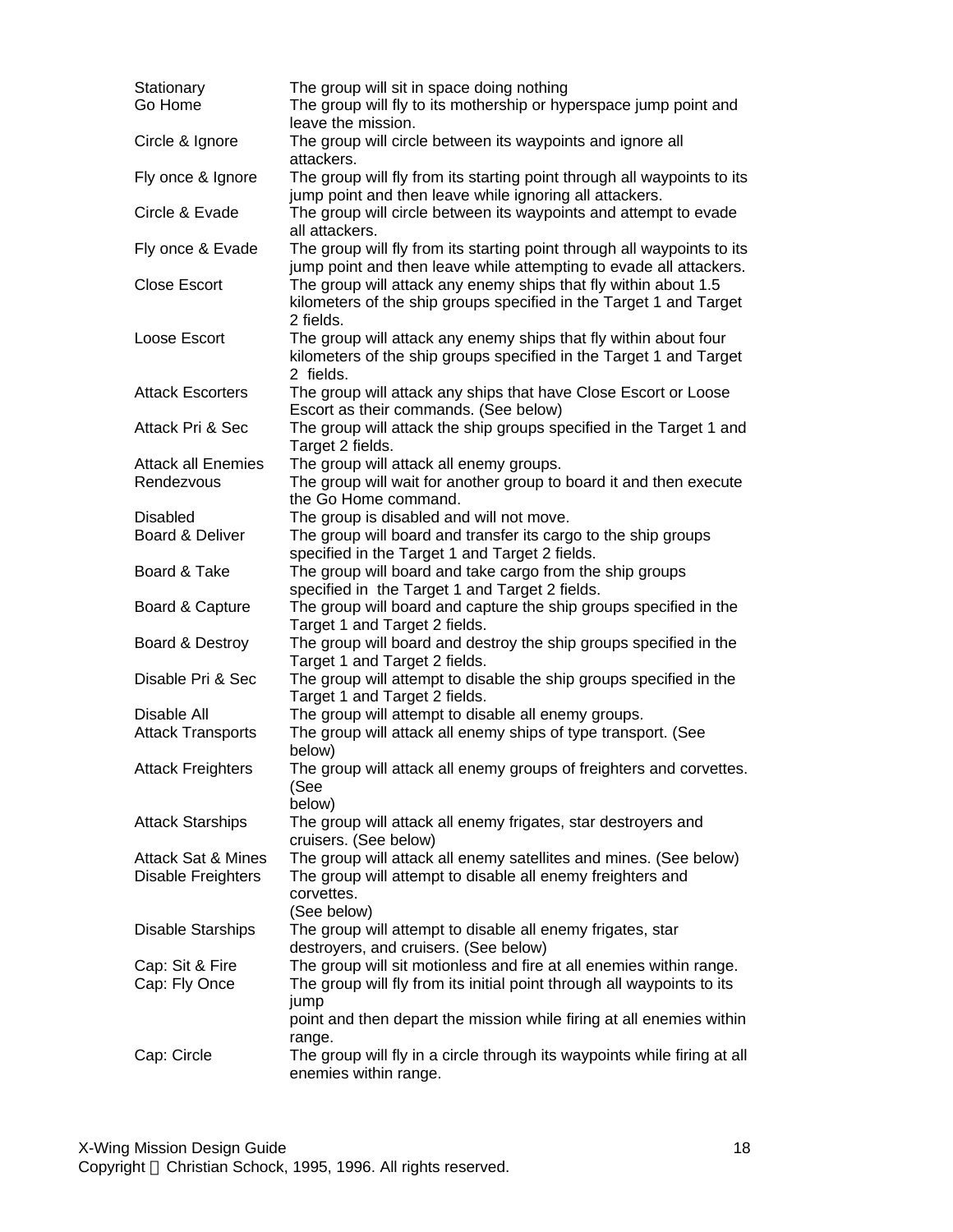| Cap: Wait Return  | The group will sit motionless and wait for the ships specified in the<br>Target 1 and Target 2 fields to return to it or be destroyed while                                 |
|-------------------|-----------------------------------------------------------------------------------------------------------------------------------------------------------------------------|
|                   | firing at all enemies within range.                                                                                                                                         |
| Cap: Wait Arrival | The group will sit motionless wait for the arrival of the ships<br>specified in                                                                                             |
|                   | the Target 1 and Target 2 fields to arrive while firing at all<br>enemies within range.                                                                                     |
| Cap: Wait Board   | The group will sit motionless and wait to be boarded by the ships<br>specified in the Target 1 and Target 2 fields to board it while firing<br>at all enemies within range. |

Only ships of type Corvette, Frigate, Star Destroyer or Cruiser should be assigned orders beginning with Cap:. These ships must be assigned commands in this group or they will not properly carry out their orders.

Note: the commands followed by (See below) above are not specific to a ship group. Ships assigned these tasks will attempt to carry them out on all appropriate enemy ship groups. If you wish to restrict the ship groups to one or two, use the Target 1 and Target 2 fields.

#### *X-Reference*

This button displays the **Dependencies** dialog box. This dialog displays a listing of all of the items in the mission which depend on the group, or that the group depends on. It is a useful debugging aide. The screen dialog displays the following information:

- 1. Group number, designation, number of ships and ship type of the current group
- 2. Group number, designation, number of ships and ship type for all groups whose arrival is dependent on the current ship group
- 3. Group number, designation, number of ships and ship type for all groups whose mothership is the current ship group
- 4. Group number, designation, number of ships and ship type whose primary target is the current ship group
- 5. Group number, designation, number of ships and ship type whose secondary target is the current ship group

To close the dialog and return to the Ship Group Information dialog press ESC or click on the close box at the top left of the dialog.

#### **The Object Record Dialog**

This dialog box allows you to specify the characteristics of space objects in the mission. This section describes each element of this dialog and its purpose.

#### *Designation*

This field contains the name of the object. It can be any value up to 38 characters in length. Objects do not require names. Default is blank.

#### *Object Type*

This field allows you to select the type of object that will make up the group. There are 31 choices. Most objects cannot be attacked, they appear as background only during the mission. However, mines, com sats, nav buoys, and probes may be destroyed. There is no functional difference between mine types in a mission.

#### *IFF*

This field specifies the ownership of the object. By default, all objects are neutral (and show up in yellow on the Map Grid and in white on scanners during a mission). You can specify ownership of an object to be Alliance, Imperial, Default, or Neutral. If Neutral is selected, the item will appear in blue rather than yellow/white.

#### *Layout*

This field specifies how the objects in the group are arranged relative to each other. There are four choices: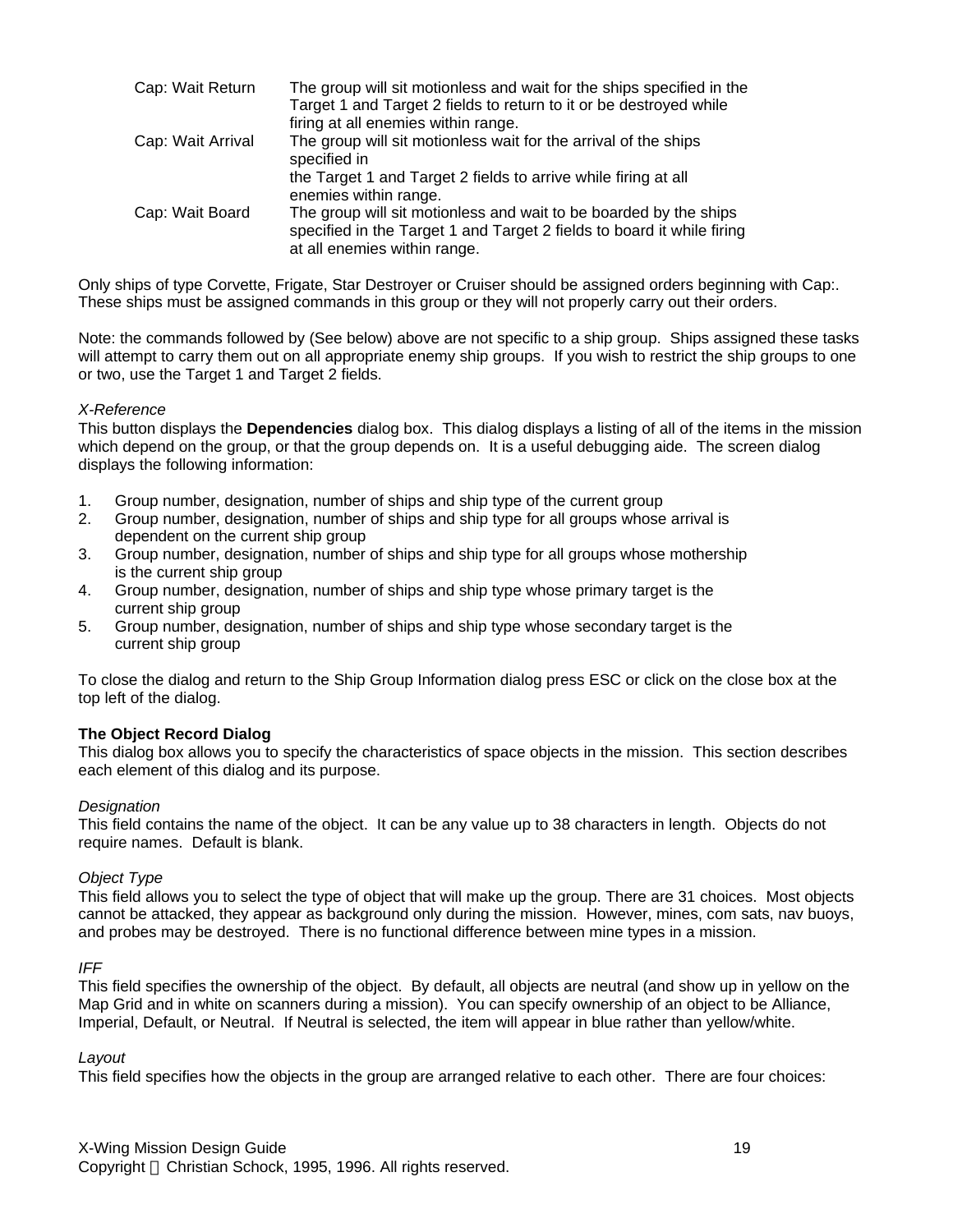| Flat             | Objects are arranged flat in the x-y plane            |
|------------------|-------------------------------------------------------|
| On Edge          |                                                       |
| <b>Broadside</b> |                                                       |
| Scattered        | Objects are placed at random around the central point |

#### *Must be Destroyed*

If this field is checked the object must be destroyed for the mission to be successfully completed.

#### *Quantity*

This field contains the number of objects in the group except for mines. For mines the number is squared to yield the number of mines in the group. Number of objects in unit. If object is a mine, number is squared for total # of mines in unit. Regardless of the number entered, only one planet will be placed per group.

#### *X Loc*

This field contains the X location of the object on the map grid. Any value from -99.99 to 99.00 may be entered. 0.00 is the default.

#### *Y Loc*

This field contains the Y location of the object on the map grid. Any value from -99.99 to 99.00 may be entered. 0.00 is the default.

#### *Z Loc*

This field contains the Z location of the object on the map grid. The Z axis is the "height" of the object relative to the X-Y plane represented in the map grid. Any value from -99.99 to 99.00 may be entered. 0.00 is the default.

### **The Briefing Editor Window**

The Briefing Editor Window enables you to create the graphical briefings presented prior to each mission. It is quite useful for creating professional looking custom missions, but it is somewhat difficult to use in some areas due to the complexity of the briefings themselves. This section discusses the Briefing Editor window and how to use it. The Briefing Editor Window is divided into two sections, the Map Display and the Briefing Panel. It can be identified by the blue colored border around the window and the file name showing the extension .BRF at the top.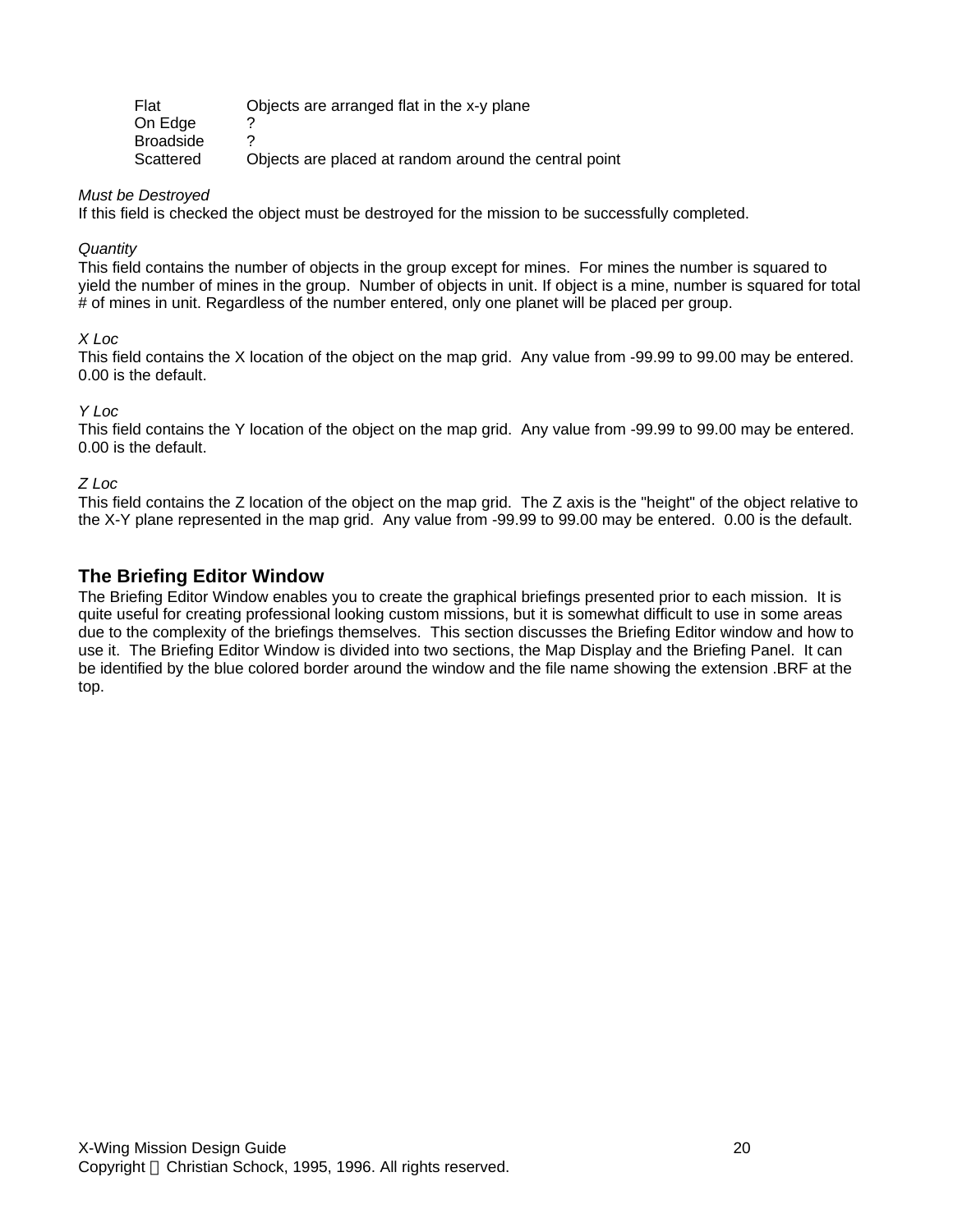

#### **The Map Display**

The map display, on the left side of the window, contains iconic representations of the ship and object groups that appear in the briefing.

Ship and object groups are color coded and identified on the map display in the same way as in the mission editor. See the Map Display under the Mission Editor Window above. They are also created and placed using the same basic procedures as in the Mission Editor.

#### **The Briefing Panel**

The mission editor window is the main location where you create or edit mission definition files. It can be identified by the gray colored border around the window and the file name showing the extension .XWI at the top. The mission editor window is divided into two pieces, the Map Display and the Mission Panel. This section describes the elements in the Briefing Panel.

#### *Coordinate Set*

Each briefing file can contain more than one coordinate set. In practice you only actually need to use one of them for your briefings. XMB will automatically remove any coordinate sets in excess of two and add one if there is only a single coordinate set in the file (this is only relevant if you edit a LucasArts supplied mission as a starting point). All new briefings created by XMB will contain two coordinate sets.

Normally one coordinate set contains the same locations as the mission file. The second has the briefing file locations. You may want these to be different for a number of reasons: spacing on the briefings will tend to be smaller to show many ships on the briefing map at once, you may want to move things around for a nice presentation on the briefing map, etc.

This field allows you to specify which coordinate set to display in the Map Display. Click on the coordinate set number or type S to toggle between coordinate set 1 and 2.

#### *Briefing Type*

This unlabeled selection allows you to determine whether the briefing should be against a space background or the deathstar background. In practice this should be set to the identical setting as the Enable Death Star choice in the Mission Editor. If the Death Star is enabled, the briefing should be set to Surface. If not, it should be set to Space. To select the briefing type, click your choice or type A for Space or type U for Surface.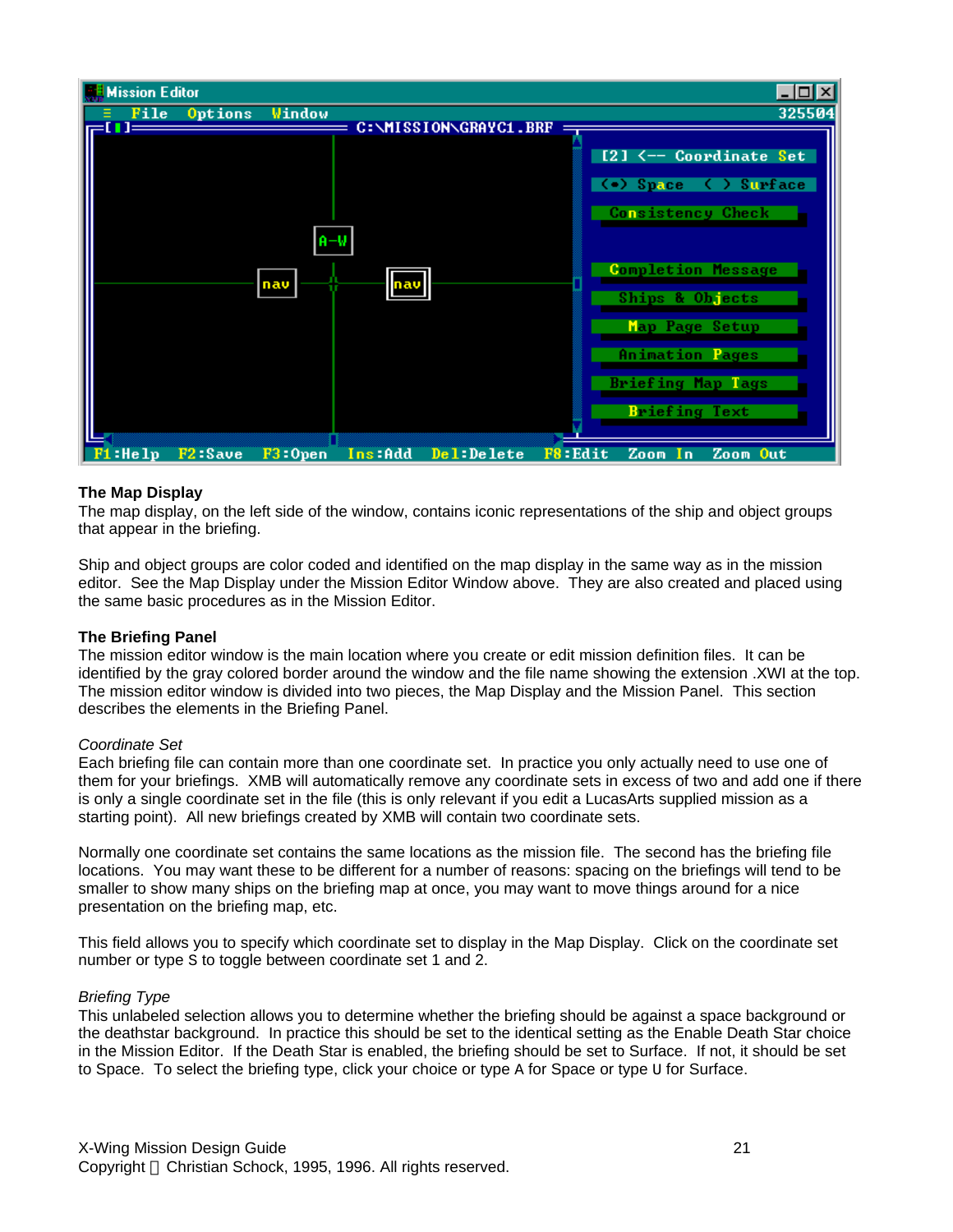#### *Consistency Check*

Displays a modal text window with information on the briefing useful for finding errors or omission in the briefing that could cause problems when the mission is played. The information contained in the consistency check includes:

Number of Coordinate Sets Type of Mission Number of lines reserved for the Map Page text Number of object groups Number of tag strings Number of text strings Number of briefing pages Personal vessel

For each briefing page a listing of all actions to take and at what time plus any errors in the specification of these map pages.

This check is useful to see all of your map page programming in one place. The dialogs used to enter the information are somewhat small. To close the consistency check, click on the close box at the upper left or press ESC.

#### *Completion Message*

This button displays the **Completion Message** dialog box that allows you to enter up to three lines of text that will be displayed if the mission is successfully completed. Type the text into the fields of the dialog box. This step is optional. If you do not enter any text the message 'Mission complete' will be displayed. The text in this dialog is identical to that entered in the **Completion Message** dialog box in the Mission Panel if you have converted the .XWI file to the .BRF format.

#### *Ships & Objects*

Unlike in the Mission Editor, all groups, both ships and objects, are displayed in a single list for briefings. This button displays the **Ships & Objects** dialog which lists all groups in the briefing. Note that you can add groups that do not appear in the mission or remove groups you do not wish to be in the briefing. This is useful if you want to "surprise" a player with things not included in the briefing or to remove the clutter of multiple ship or object groups of the same type on the briefing map.

The listing shows the group number (also displayed on the group icon if you select this option from the menu), group designation (name), the number of ships/objects within the group, and the ship/object type. You may insert, delete or edit groups from within the dialog in a similar manner as from the Mission Map.

To insert a new group, press Ins. You will be prompted to confirm the action. To confirm, press Y. To abort the operation press N. The group will be added to the end of the list of groups and will have a blank designation, zero objects in the group and will have an unassigned type.

To delete a group, select it and press Del. You will be prompted to confirm the action. To confirm, press Y. To abort the operation press N.

To edit group properties, select the group and press F8 or double click on the group in the list. This will display the **Briefing Object/Icon** dialog. See below.

Note: whichever group is selected in the dialog when it is closed will be the selected group in the Map Window.

#### *Map Page Setup*

This button displays the **Map Page Setup** dialog. You can use this to determine how many text lines will appear at the bottom of the briefing map during the briefing. You may choose any value from one to five, two is the default. To select a value, click on the number you wish to select or type the number. Press Enter to accept your changes, or ESC to cancel.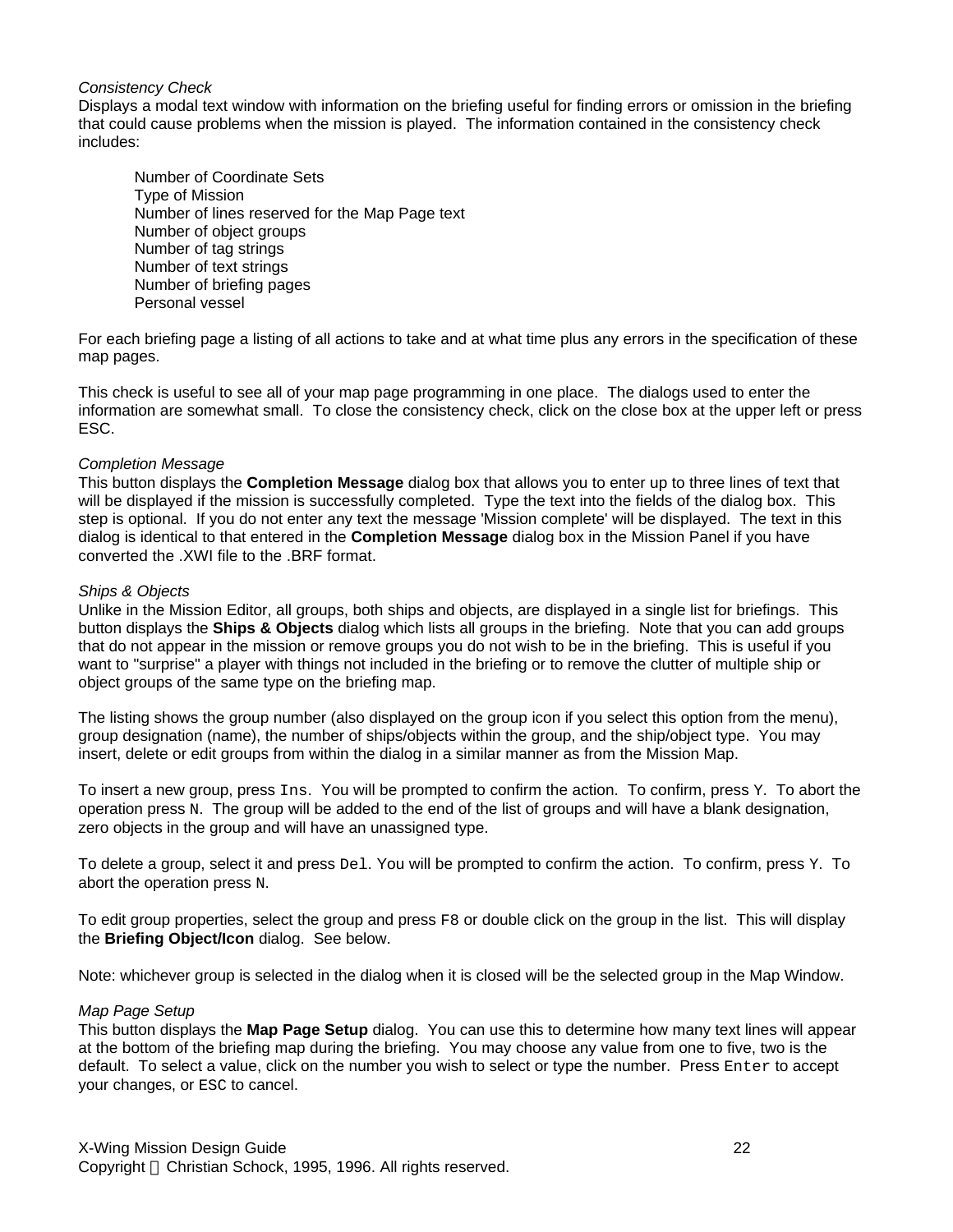#### *Animation Pages*

This button displays the **Edit Animation Pages** dialog box where you can create and change the animations in the briefing. See below.

#### *Briefing Map Tags*

This button displays the **Edit Briefing Map Tags** dialog where you can create and change the text that identifies objects on the briefing map. See below.

#### *Briefing Text*

This button displays the **Edit Briefing Text** dialog where you can create the text that appears as titles, descriptions, and prompts in the briefing pages. See below.

#### **The Briefing Object/Icon Dialog**

The **Briefing Object/Icon** dialog contains a subset of the information contained in the **Ship Record** and **Object Record** dialogs in the Mission Editor. Each element of the dialog and its purpose are described below.

#### *Object Type*

This is the type of object that will appear on the briefing map. It will be shown on the briefing display with an iconic representation of the object or ship. To select an object type, press F8 or double click on the field to display the list of possible values.

#### *Quantity*

This is not used for the briefing. For all practical purposes the briefing system does not care how many items are in a group, all groups are displayed as a single icon regardless of the quantity in a group.

#### *Waves*

This is not used for the briefing.

#### *IFF*

The IFF (Identify Friend or Foe) field determines which side of the conflict the group will fight on and the color or the object on the briefing map. The possible choices and the interpretation of each are:

| Value    | Meaning                                                                                                                                                                                                                                        |
|----------|------------------------------------------------------------------------------------------------------------------------------------------------------------------------------------------------------------------------------------------------|
| Default  | The group will fight on a default side based on ship type. Default is the<br>equivalent of Alliance for the A-Wing, B-Wing, Y-Wing, X-Wing, container,<br>Freighter, Calamari Cruiser, and Corellian Corvette. Default is the<br>equivalent of |
|          | Imperial for the TIE Fighter, TIE Bomber, TIE Interceptor, TIE Advanced,                                                                                                                                                                       |
|          | Transport, Shuttle, Tug, Nebulon B Frigate, and Star Destroyer.                                                                                                                                                                                |
| Alliance | Forces unit to fight for the Alliance, regardless of type.                                                                                                                                                                                     |
| Imperial | Forces unit to fight for the Empire regardless of type.                                                                                                                                                                                        |
| Neutral  | Forces unit to fight for nonaligned forces regardless of type.                                                                                                                                                                                 |

Imperial groups appear in red, Alliance groups appear in green, Neutral ships appear in Blue and Neutral Objects appear in Yellow on the briefing map.

#### *Designation*

The name of the group. This is not really used as anything but an identifier. By default it will be the same as the designation of the ship/object group from the mission file if you converted the .XWI file to a .BRF file.

#### *Cargo*

This is not used for the briefing. It may be useful as a reminder when determining other briefing information (such as map tags or text) however.

#### *Alt Cargo*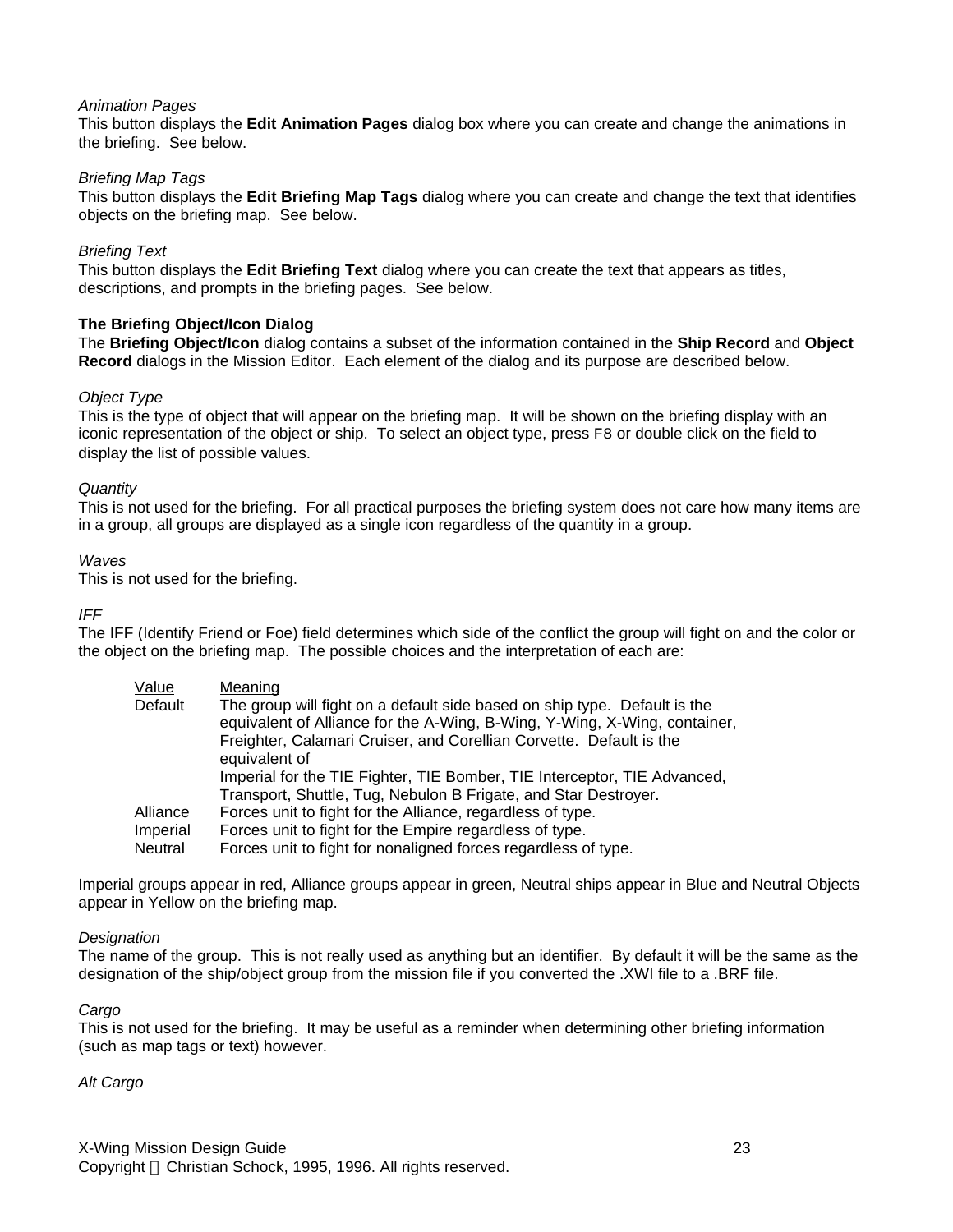This item is not used for the briefing. It may be useful as a reminder when determining other briefing information (such as map tags or text) however.

#### *Alt Vessel*

This is not used for the briefing. It may be useful as a reminder when determining other briefing information (such as map tags or text) however.

#### *Location X*

This field contains the X location of the object on the map grid during the briefing. Any value from -99.99 to 99.00 may be entered. 0.00 is the default.

#### *Location Y*

This field contains the X location of the object on the map grid during the briefing. Any value from -99.99 to 99.00 may be entered. 0.00 is the default.

#### *Location Z*

This field contains the X location of the object on the map grid during the briefing. Any value from -99.99 to 99.00 may be entered. 0.00 is the default.

#### *Personal*

This button displays the **Personal Vessel** dialog box. This dialog allows you to specify which ship in the group is piloted by the player. The animation cuts scenes of the ship taking off and landing during the mission are determined by the type of vessel that is marked as the personal vessel of the player in the briefing file.

#### **The Edit Animation Pages Dialog**

The Edit Animation Pages dialog allows you to create the animation sequences and text page mission descriptions displayed prior to the start of each mission. This is the core of the briefing editor, and it is also the most complicated aspect of using XMB.

An animation page may be of two types, a Map Page or a Full Text Page. Each page is listed in the dialog.

#### *Creating an Animation Page*

To create an animation page, select an existing page and click Insert (or type  $I$ ) to create a page prior to the one you selected or click Append (or type A) to add a page to the end of the list. This will create a new default page and display the **Animation Page** dialog. See Editing an Animation Page below for details.

#### *Deleting an Animation Page*

To delete an animation page, select it and click Delete (or type D). You will be prompted to confirm your action.

#### *Editing an Animation Page*

To edit an animation page, select it and click Edit (or type E) or simply double click on the page you wish to edit. This will display the **Animation Page** dialog. This dialog is where you tell X-Wing what should happen on the page.

**Clock Period** The number of program ticks that will be spent on this page per cycle of animation commands. This is not the same as seconds. The list of animation commands will start each number of clock ticks specified by this value.

**Coordinate Set** The map grid coordinate set to be used. This need not be set for Full Text pages, but is important for Map Pages. If you have altered the map grid for use in the briefing, be sure to set the coordinate set to be the one you want to use. Click on the coordinate set or type the number of the coordinate set.

**Page Type** This can either be full text (the text pages with a blue background) or Map Grid, the animated briefings.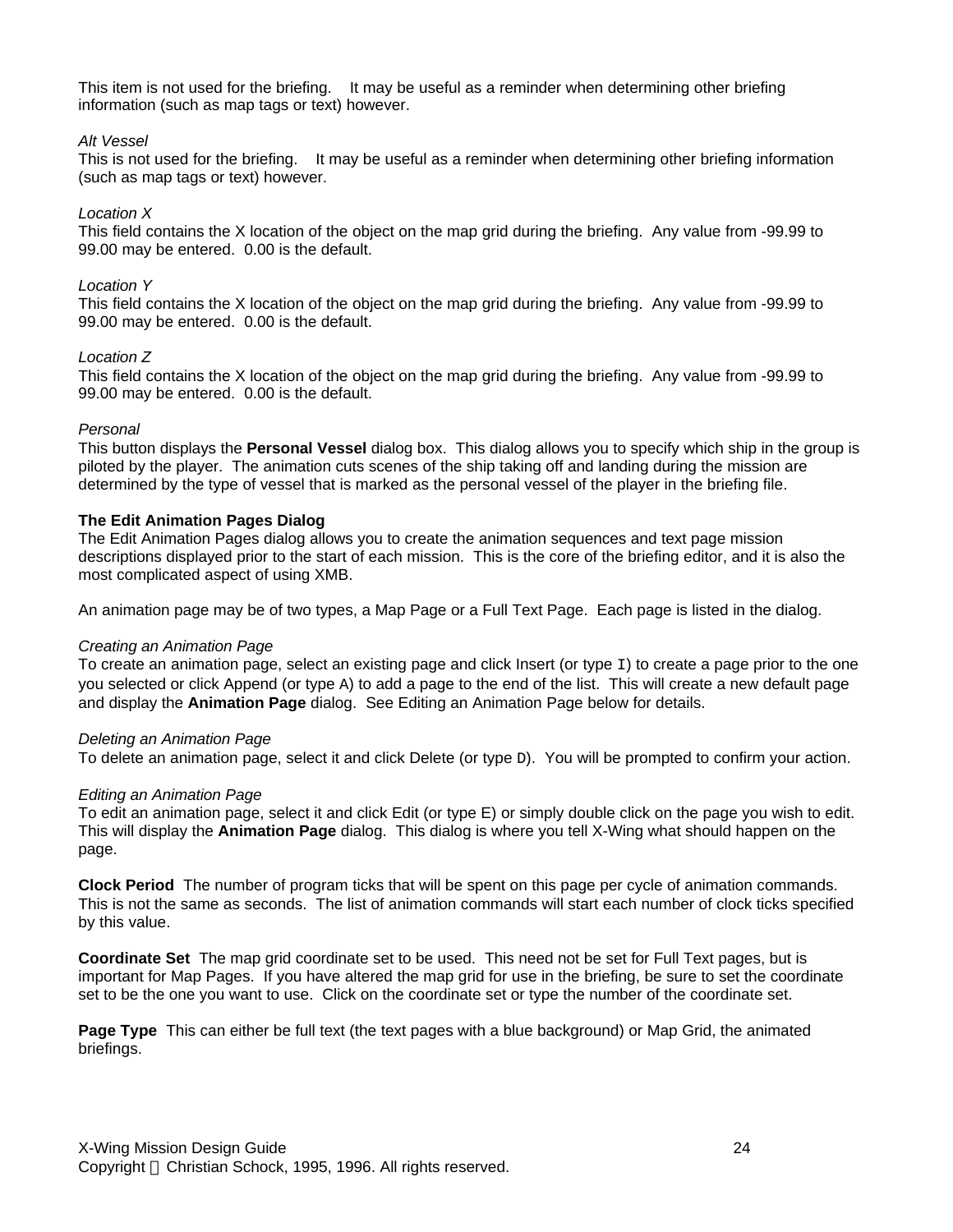**Animation Commands** This is a list of all of the commands for this page. You can insert, delete and modify them just as you did entire pages using the buttons on the right side of the dialog. Each page will run the commands listed in order at the times shown. The list shows the command number, the clock tie it will execute, and the command itself. By editing a command you will display the **Animation Command** dialog. It allows you to specify the arguments to the command as well as the command type. This dialog is context sensitive, in that it changes based on the type of command you select. The following table has a list of all commands you can specify and the arguments they take.

| <b>Command Name</b>    | <b>Arguments</b>  | Purpose                                                                                                                                                                                                                                                                |
|------------------------|-------------------|------------------------------------------------------------------------------------------------------------------------------------------------------------------------------------------------------------------------------------------------------------------------|
| <b>Wait for Click</b>  | None              | Creates a pause in the animation.                                                                                                                                                                                                                                      |
| <b>Clear Text</b>      | None              | Erases all titles and main text on the screen.                                                                                                                                                                                                                         |
| <b>Show Title Text</b> | <b>Text Entry</b> | Displays a text entry in the top line of the map<br>screen.                                                                                                                                                                                                            |
| <b>Show Main Text</b>  | <b>Text Entry</b> | Displays either a text entry at the bottom of the<br>screen as a prompt for the animation on Map<br>Grid pages, or a full page of text on Full Text<br>pages.                                                                                                          |
| Center Map             | X, Y              | Moves the center of the viewing area over the<br>specified X, Y coordinates of the map grid.                                                                                                                                                                           |
| Zoom Map               | X, Y              | Zooms the map grid to the specified factor.<br>Zoom factors of 16 and 32 seem to work best.<br>16 for a wide angle view and 32 for a focused<br>view with nice sized object icons.                                                                                     |
| <b>Clear Boxes</b>     | None              | Erase all boxes around objects. You cannot<br>"reuse" boxes once used in a page unless you<br>clear boxes first. So, if you have boxed four<br>groups and would like to box a fifth, you must<br>use this command to remove all boxes and<br>then box the fifth group. |
| Box 1                  | Group             | Create a box around the specified group.                                                                                                                                                                                                                               |
| Box 2                  | Group             | Create a box around the specified group.                                                                                                                                                                                                                               |
| Box 3                  | Group             | Create a box around the specified group.                                                                                                                                                                                                                               |
| Box 4                  | Group             | Create a box around the specified group.                                                                                                                                                                                                                               |
| Clear Tags             | None              | Erase all map tags from the display. You<br>cannot "reuse" tags once used in a page unless<br>you clear tags first. So, if you have shown four<br>tags and would like to show a fifth, you must<br>use this command to remove all tags before<br>you can show another. |
| Tag 1                  | Map Tag, X,<br>Y  | Display the map tag at the specified X, Y<br>location.                                                                                                                                                                                                                 |
| Tag 2                  | Map Tag, X,<br>Y  | Display the map tag at the specified X, Y<br>location.                                                                                                                                                                                                                 |
| Tag 3                  | Map Tag, X,<br>Y  | Display the map tag at the specified X, Y<br>location.                                                                                                                                                                                                                 |
| Tag 4                  | Map Tag, X,<br>Y  | Display the map tag at the specified X, Y<br>location.                                                                                                                                                                                                                 |

The **Animation Command** dialog is context sensitive as mentioned above. Generally, it always shows the following information:

| Element            | Description                                                                    |
|--------------------|--------------------------------------------------------------------------------|
| <b>Clock Ticks</b> | The time at which the command should take place.                               |
| Cmd                | The command to execute. Double click or press F8 to get a list of<br>commands. |
| Parameters         | Either a pure numeric entry (to specify map tag numbers, text entry            |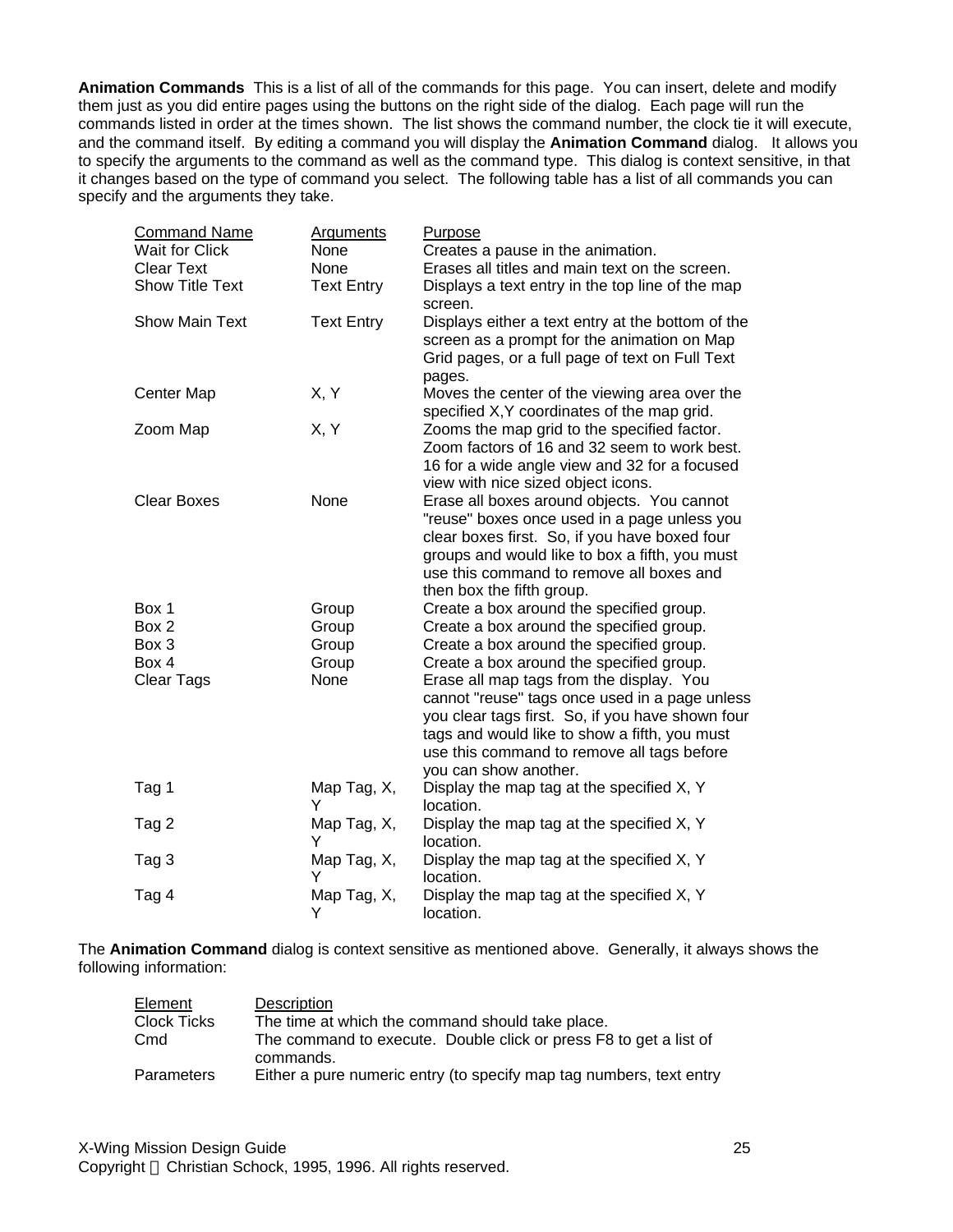numbers, and group numbers) or an X, Y location (for centering, zoom factors, and tag locations) or both. Any numeric entry parameter has a list of values. Press F8 or double click the value to see it.

The dialog also displays a locate button for any command that has an X, Y parameter. This button displays a dialog that allows you to choose a map object and specify an offset from that object. This is extremely useful when you want to place a map tag next to an icon.

*A Text Page Template*

I have found the following settings to be ideal for a Text Page.

Clock Period: 1 Coordinate Set: 2 Page Type: Full Text Animation Commands: 1 0000 Show Title Text 2 0000 Show Main Text

The argument for the first animation command should be the text entry that contains the mission title. The argument for the second animation command should be the text entry that is the full text for the page.

#### *Map Page Hints*

I have found the following general rules to be useful for creating good map pages.

1. Never add commands with timings such that they are out of order in the list. The briefing will not work properly (it will skip commands that are out of order, or worse). Thus, the following should be avoided:

1 0000 Show Title Text<br>2 0010 Box 1 2 0010 Box 1<br>3 0000 Show 0000 Show Main Text

2. The number of clock ticks should be 40-60 times the number of text entries you will use at the bottom of the page. 40 makes for very quick briefings, 50 seems about right, and 60 is often a bit slow.

3. When boxing and tagging items, box them 2-4 ticks before you tag them. When boxing multiple items in the same text entry sequence, box them 6 ticks apart. This gives a nice effect on the briefing map.

4. Always Clear Text as the first command on a Map Page. That way you are sure everything is good when the animation cycles through from the end.

5. Always Clear Boxes and Clear Tags as the last things you do on a Map Page. That way you are sure everything is reset for the start of the animation as it cycles to the start again.

6. Be consistent on Zooming factors and where you center things.

7. When placing tags, consult the following set of diagrams developed by Robert Delinsky (Sparks, Blue 15), to place your tags next to boxes.



*Zoom factor 32/32. Viewport displays approx. 17 x 8 km.*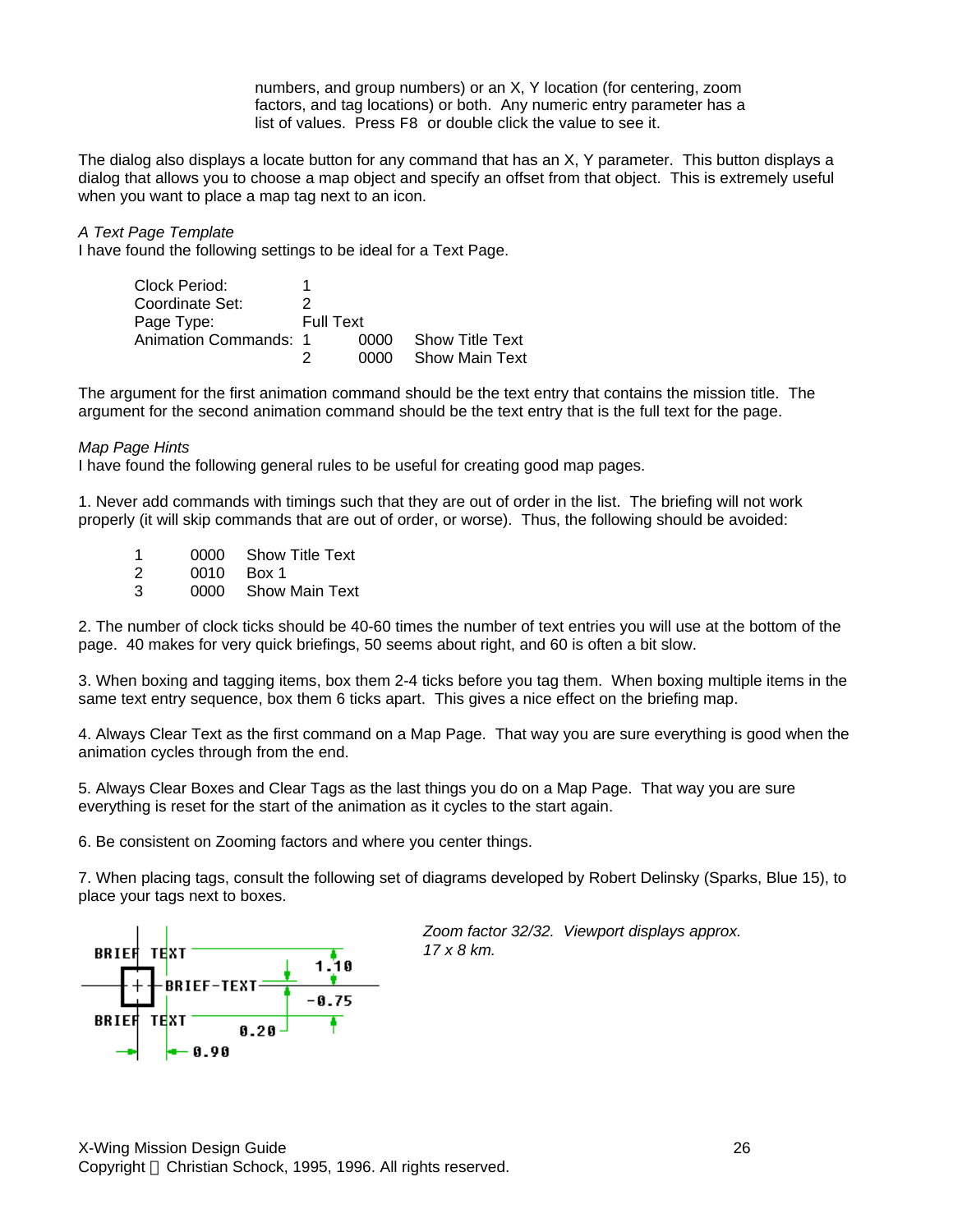

#### **The Edit Briefing Map Tags Dialog**

Briefing map tags are short descriptions of ships, objects, or other items that appear during the animation sequences on the map itself. This dialog box allows you to create, modify and delete briefing map tags.

#### *Creating a Map Tag*

To create a map tag, select an existing tag from the list and then click Insert (or type  $I$ ) to create a tag just before that one or click Append (or type A) to create a tag at the end of the list. In either case the **Briefing Map Tag** dialog is displayed which contains a text field where you can enter the text to be used as the tag. This text is displayed (possibly truncated) in the list of tags. Generally you should keep map tags short, otherwise they will be difficult to display on the briefing map.

#### *Deleting a Map Tag*

To delete a map tag, select it in the list and click the Delete button (or type D).

Note: deleting map tags has some side effects you may wish to avoid. During the animation definitions, map tags are referred to by number. Deleting a map tag will have the effect of making any reference to the tag in the animation now refer to the next tag in the list (or to no tag if you deleted the last tag). Be careful when deleting tags to make sure that any references to the tag are updated as well.

#### *Modifying a Map Tag*

To edit the text of a tag, select the tag from the list and click edit (or type E) or simply double click the tag. This will display the **Briefing Map Tag** dialog which contains a text field where you can modify the tag text.

#### *Returning to the Briefing Panel*

To close the dialog and save all of your changes (you cannot cancel them) you can click Done or the close box or type ESC or O.

#### **The Edit Briefing Text Dialog**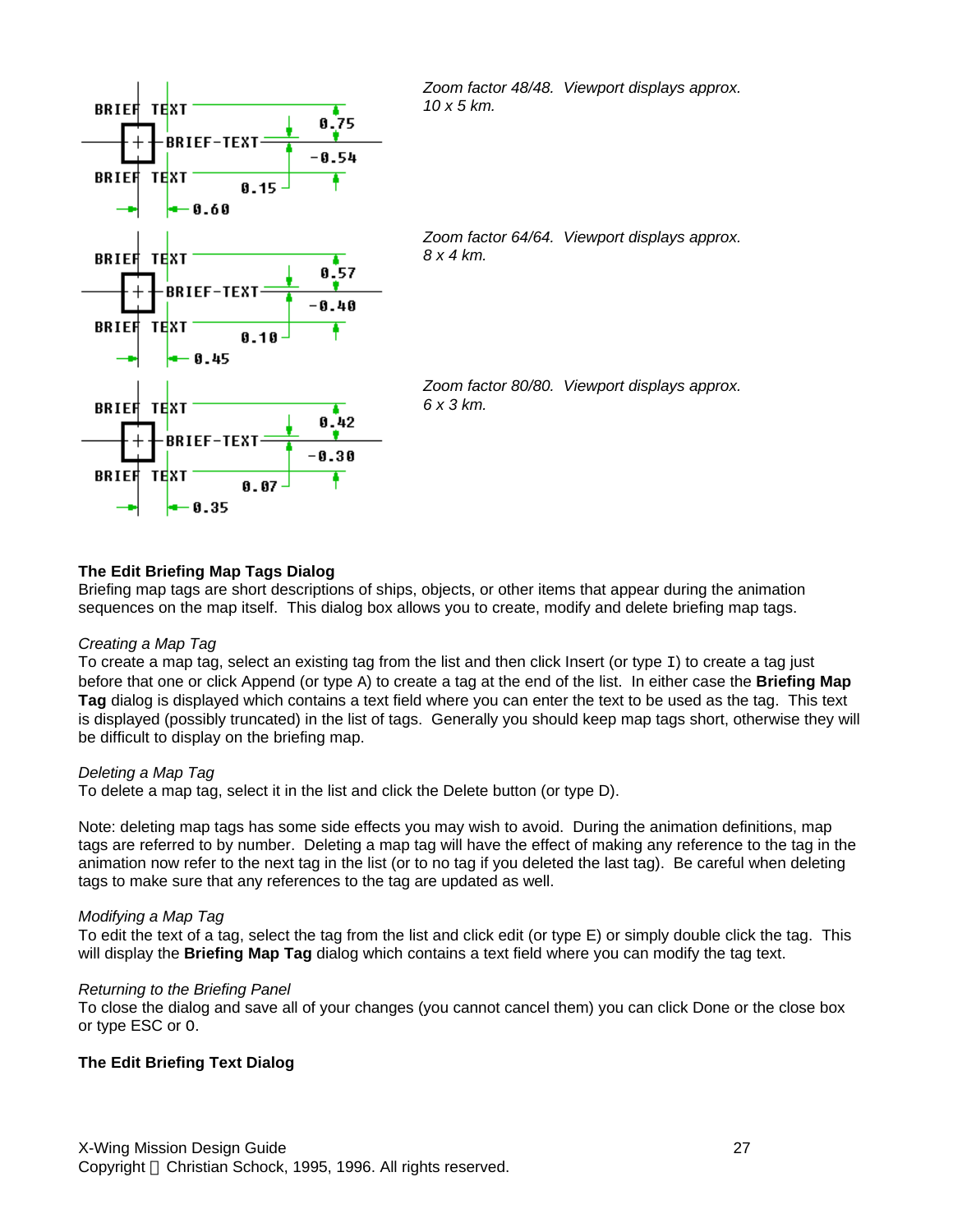Briefing text entries text elements used in the briefing other than map tags. Briefing text is used as the title above the map display, map display subtitles during the animation, and the text mission description pages. This dialog box allows you to create, modify and delete briefing text entries.

#### *Creating a Briefing Text Entry*

To create a briefing text entry, select an existing entry from the list and then click Insert (or type  $I$ ) to create an entry just before that one or click Append (or type A) to create an entry at the end of the list. In either case the Briefing Text dialog is displayed which contains a text editor where you can enter the text to be used. This text is displayed (possibly truncated) in the list of entries.

Generally you should keep animation page titles and subtitles short, around 20 characters per line of text. Text page entries can be longer, up to about one and a half lines in the text editor.

Full page entries should have each paragraph preceded by two blank spaces. Titles should be preceded by the character >. This tells X-Wing to center the text of the title.

#### *Deleting Briefing Text*

To delete a text entry, select it in the list and click the Delete button (or type D).

Note: deleting text entries has some side effects you may wish to avoid. During the animation definitions, text entries are referred to by number. Deleting one will have the effect of making any reference to the text in the animation now refer to the next text in the list (or to no text if you deleted the last text entry). Be careful to make sure that any references to the text are updated as well.

#### *Modifying Briefing Text*

To edit the text, select the text from the list and click edit (or type E) or simply double click the text. This will display the **Briefing Text** dialog which contains a text field where you can modify the text.

#### *Returning to the Briefing Panel*

To close the dialog and save all of your changes (you cannot cancel them) you can click Done or the close box or type ESC or O.

### **XMB Function Key Reference**

This section describes function keys used in XMB.

| Del                   | Deletes the selected ship group or object.                                                                             |
|-----------------------|------------------------------------------------------------------------------------------------------------------------|
| Tab                   | Moves the cursor to the next control in a dialog box or to the next unit on the mission map.                           |
| Shift-Tab             | Moves the cursor to the previous control in a dialog box or to the previous unit on the mission                        |
|                       | map.                                                                                                                   |
| Ins                   | Creates a new ship group or object.                                                                                    |
| ESC                   | Closes the currently open dialog box.                                                                                  |
| F1                    | Invokes context sensitive online help system.                                                                          |
| F2                    | Saves the currently active mission or briefing file.                                                                   |
| F3                    | Opens a briefing or mission file.                                                                                      |
| $Ctrl-F5$             | Resizes the active window.                                                                                             |
| F6                    | Displays the next open mission or briefing file.                                                                       |
| $Shift-F6$            | Displays the previous open mission or briefing file.                                                                   |
| F8                    | Edits the selected ship group.                                                                                         |
| $Alt-F3$              | Closes the currently displayed mission or briefing file after prompting to save it.                                    |
| $\text{Alt}-\text{C}$ | Copies the selected ship or object group to the paste list.                                                            |
| $\texttt{Alt-F}$      | Activates the File Menu.                                                                                               |
| $Alt-O$               | Activates the Options Menu.                                                                                            |
| $Alt-P$               | Displays the paste list and allows the user to select a ship or object group to replace the currently<br>selected one. |
| $Alt-S$               | Displays the Ship Groups dialog box.                                                                                   |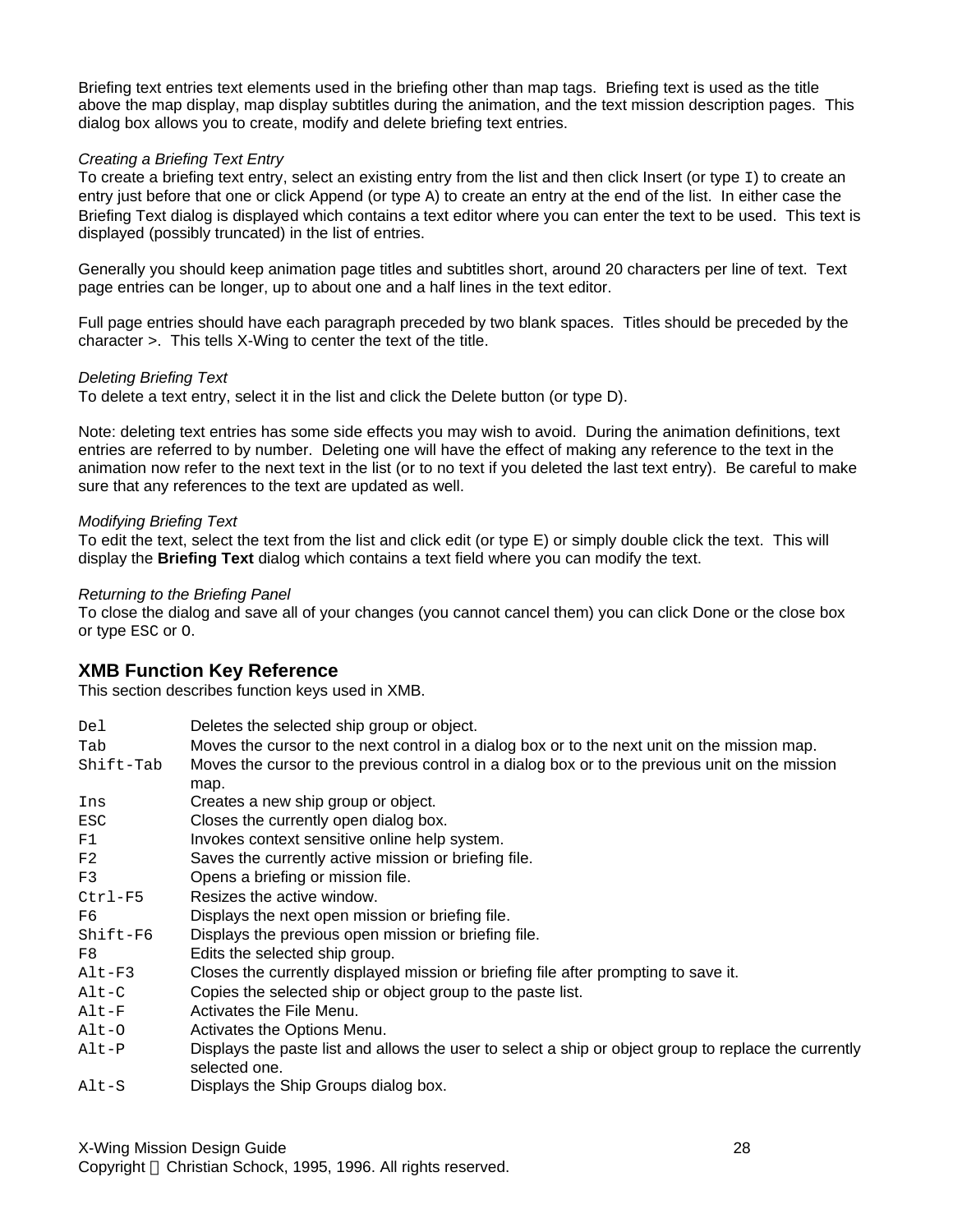- Alt-W Activates the Window Menu.
- Alt-X Exits XMB after prompting to save any open mission and briefing files.

Shift-O Displays the list of object groups.

### **How Do You Get XMB?**

XMB is a shareware program created by Neal Westfall available from a number of online sources including CompuServe, America Online, and the worldwide web. The unregistered version is fully functional but lacks important features used to confirm the correctness of a mission definition and briefing file. At last check, registration of XMB cost \$15.00 (US) but I was unable to contact Mr. Westfall to determine if he was still fulfilling registrations. To attempt to register a copy of XMB or to get more information from the author, contact Neal Westfall at:

Neal Westfall 3061 Oregon Street Rialto, CA 92376

CompuServe: 70222,1164<br>Internet: nwestfal@si nwestfal@silicon.csci.csusb.edu AOL: XMBOwner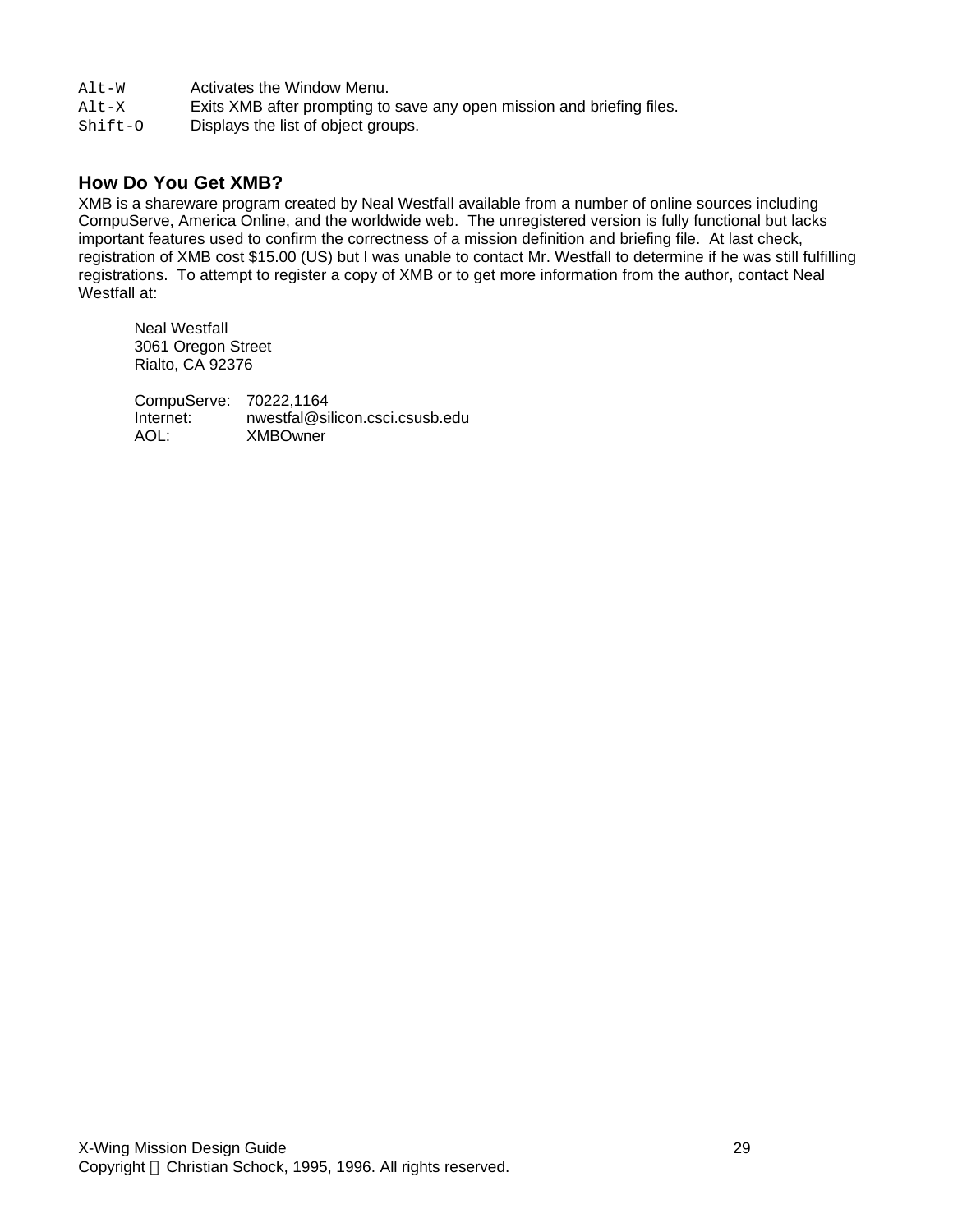# **Chapter 3: Using Custom Ship Designs**

This chapter discusses the issues related to using ships other than those in the original X-Wing game and also the use of modified ships. It describes two utilities that are available to edit ships definitions and the considerations of custom ship designs on mission playability.

## **Why Use Custom Ships?**

Custom ships can add variety to your missions. You can either create super invincible ships, or small, lightly armed craft and see what happens. I have found the latter makes for some interesting game play and the possibility of more "realistic" mission outcomes (i.e. the player cannot kill every ship and ten capital ships in a lone starfighter.) You may also wish to reproduce ships in the game or another game, such as TIE Fighter, and see how this impacts missions. For example, upgrading the T/A to the TIE Fighter game specs makes it a much more worthy opponent.

# **Limitations on Using Custom Ships**

There are a few limitations on using custom ships you should be aware of. First, you can only replace an existing ship in the game, not add a completely new one. That means that if you want to use all of the existing ships and a new one, you are out of luck. Also, the ship will appear like the one it is replacing. So, if you are adding a new capital ship, you'd best not replace the Tug! You can mix and match cockpit graphics, but you cannot add new graphics, so make sure any ship you create uses a weapons load-out identical to either the X-Wing, A-Wing, B-Wing or Y-Wing for maximum playability. Finally, you cannot fly anything but one of the four Alliance ships (or modified versions of them). While it sort of works to fly other craft, it is unreliable at best and should be avoided.

# **How to Create a Custom Ship**

To create a custom ship you must edit the FLIGHT.OVL (for X-Wing) or BFLIGHT.OVL file (for B-Wing). There are at least three utilities available that you can use to edit the BFLIGHT.OVL file. These are listed here and described in some detail below.

- X-Wing Ship Editor 5.0 for DOS
- X-Manager for Windows 5.1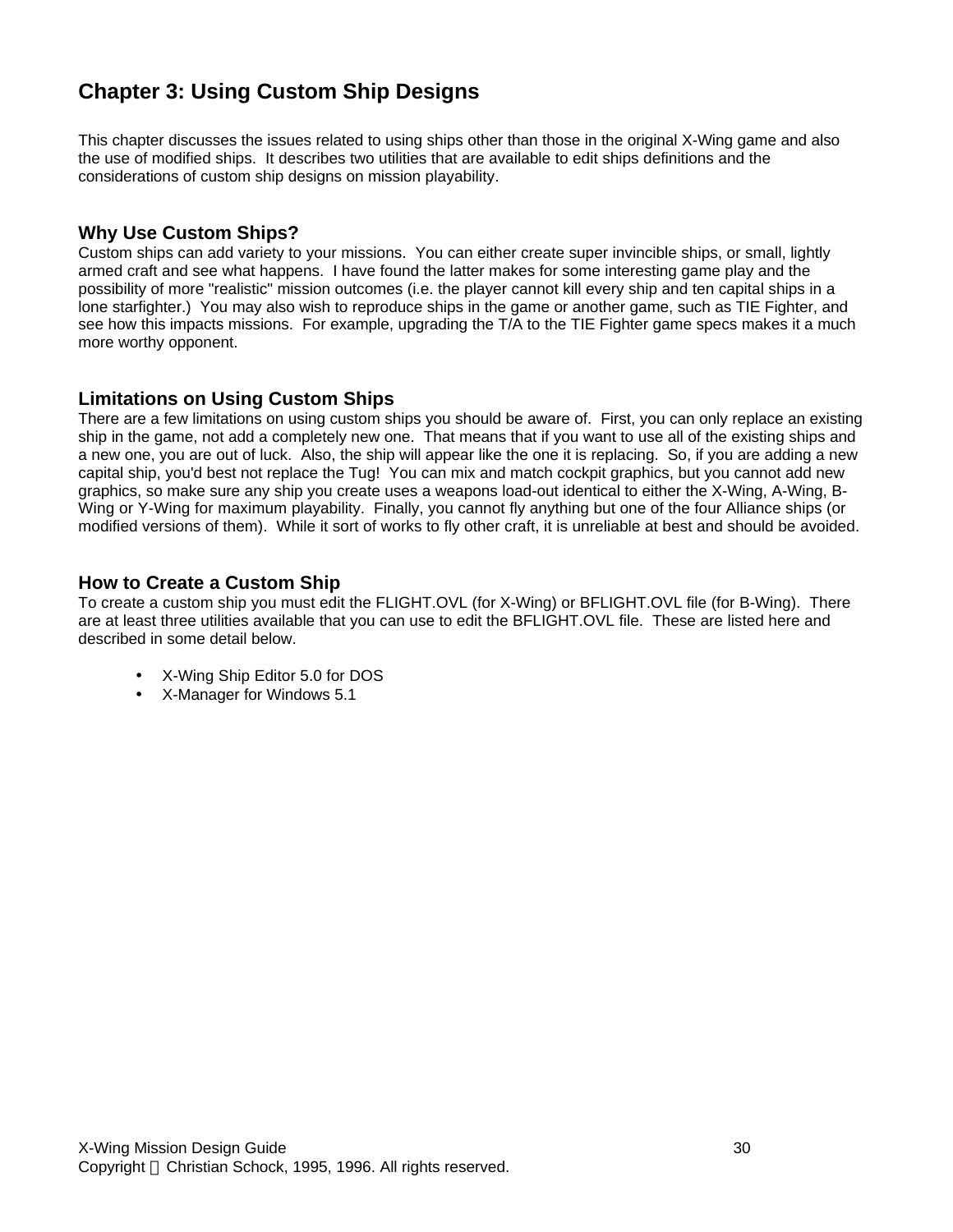# **X-Wing Ship Editor 5.0**

The X-Wing Ship Editor (XWSE) is a freeware editor for the BFLIGHT.OVL file. It is a DOS program that allows you to edit many aspects of ships. I found it to be flexible and relatively easy to use. You must own the B-Wing Tour of Duty or X-Wing CD to use XWSE 5.0.

#### **Using XWSE**

XWSE consists of a single window with a menu bar. Each area of the screen, dialog box and menu choice is described below. To jump to a specific topic area, click on the screen image below.

| LG XWSE50                                                                                             | $\Box$ o $\mathsf{X}$                                                                                                                                                         |  |
|-------------------------------------------------------------------------------------------------------|-------------------------------------------------------------------------------------------------------------------------------------------------------------------------------|--|
| $\mathbb{E}[\mathbf{H}[\mathbf{B}]\mathbf{B}]\mathbf{F}[\mathbf{B}]\mathbf{A}]$<br>Auto               |                                                                                                                                                                               |  |
| File<br><b>Weapons</b>                                                                                | X-Wing Ship Editor 5.0<br>Options<br>About<br><b>Long Name</b><br><b>S</b> Name                                                                                               |  |
| X-Wing<br>Y-Wing<br>$A-Wing$<br>TIE Fighter<br><b>TIE Interceptor</b><br><b>TIE Bomber</b><br>Gunboat | <b>X-WING</b><br>W-X<br>Global Settings<br>$CP$ $F/N$<br>Lasers: OFF<br>$RF(ec):$ OFF<br><b>Projs: OFF RF(p): OFF</b><br><b>XWING</b><br>Timer : ON<br><b>ILok</b><br>$:$ OFF |  |
| Transport<br>Shuttle<br>Tug<br>Container<br>Freighter<br>Cruiser<br>Frigate                           | Power<br>Hull<br><b>FShld</b><br><b>RShld</b><br>2500<br>2500<br>2100<br>300<br><b>Ro 11</b><br>Pitch<br>Accel<br><b>Speed</b>                                                |  |
| Corvette                                                                                              | 15<br>225<br>12<br>44                                                                                                                                                         |  |

#### *The File Menu*

The file menu allows to open, save and import ship data files.

**Open...** Selecting the Open... menu choice will display the **Open File...** dialog box. This dialog allows you to choose the file you wish to edit. While files may be named anything, the file must be a true BFLIGHT.OVL file. XWSE checks the file size and format when opening it to make sure it is an editable file.

**Save...** Selecting the Save... menu choice will prompt you to confirm whether or not you wish to write out any changes you have made to the file you are editing.

**Save As...** Selecting the Save As... menu choice will display the **Save As...** dialog box which allows you to select a file name and location to save the edited BFLIGHT.OVL file to.

**Transfer Ship Data...** Selecting the Transfer Ship Data... menu choice displays a submenu which allows you to choose whether you wish to transfer data from a standard ship to a User Defined ship or vice versa. Choosing either one will prompt you to select which ship to transfer all data from and the ship that should be so modified. This is an easy way to copy one ship onto another in the same file.

**Import Ship Data...** Selecting the Import Ship Data... menu choice displays the **Import Ship Data** dialog box. This allows you to select a .OVL file to completely overwrite another. This is really the equivalent of copying the file in DOS as far as I can tell, so I am not sure what real utility this provides.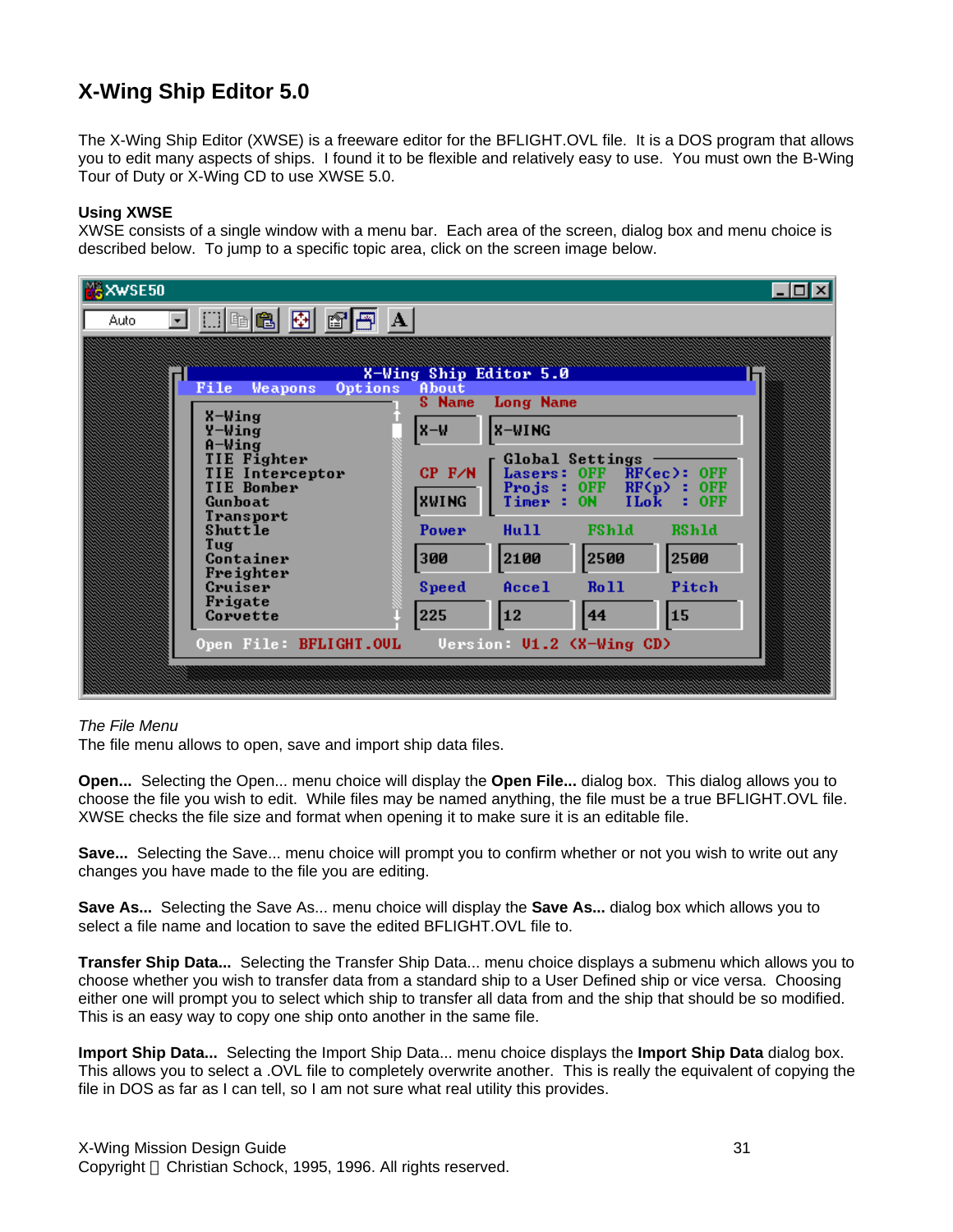**Print** Selecting the Print menu choice will prompt you to choose a detailed or summary printout. Either one prints the ship data out on a printer or to a text file. This is extremely useful when you want to see all the attributes of many ships at once.

**Print Setup** Selecting the Print Setup menu choice displays a submenu which allows you to specify where your print jobs will be spooled to. *Be sure that you pick a valid choice before printing, or XWSE may crash* and you will lose any edits you have made.

**Edit Pilot File...** XWSE comes with a simple .PLT file editor. Selecting the Edit Pilot File... menu choice displays a list of .PLT files in the current default directory and allows you to specify the Tour of Duty score, Pilot Rank, Pilot Rating (Ace, etc.), whether or not the pilot is dead or is captured. The only real reason to use this would be to "revive" a dead pilot. Other pilot editors I have seen are much easier to use and more complete in what they can edit.

**Exit** Selecting the Exit menu choice exits XWSE and returns you to the DS prompt. You are prompted to confirm your action.

#### *The Weapons Menu*

The weapons menu contains choices for modifying the standard weapons load and configuration for the currently selected ship.

**Choose Weapons to Install...** Selecting the Choose Weapons to Install... menu choice displays the **Weapons to Install** dialog box. This dialog allows you to choose the types of energy weapons and projectile weapons loaded on the ship. You can add up to 12 weapons on each ship, up to four different types of energy weapons and two types of projectiles weapons. You can also choose the Laser Link Mode. Your choices in each area are:

| <b>Energy Weapons</b>      |                                                                 |
|----------------------------|-----------------------------------------------------------------|
| Rebel (Red) Lasers         | Standard lasers, red colored when fired                         |
|                            | Imperial (Green) Lasers Standard lasers, green color when fired |
| Ion Cannons                | Allows ship to disable other ships                              |
| <b>Projectile Weapons</b>  |                                                                 |
| <b>Concussion Missiles</b> | Fast missiles meant for use on starfighters                     |
| Torpedoes                  | Slow missiles meant for use on capital ships                    |
| <b>Rebel Tracers</b>       | ?                                                               |
| <b>Imperial Tracers</b>    | ?                                                               |
| Ion Tracers                | ?                                                               |
| Laser Link Mode            |                                                                 |
| Single Fire Only           | Only one energy weapon of the active type fires at once         |
| Single/Linked              | One or all of the active weapon type fires at once              |
| Single/Dual/Linked         | One, two, or all weapons of the type fire at once               |

Each weapon must be placed in a "rack". Racks are the locations on the ship that carry the ordinance. Each weapon type may be placed in a range of racks. The first rack is number 0, the last 11. You should generally you racks in sequence without skipping any. You must also make sure you position the racks on the ship using the **Configure Weapons Racks...** menu choice.

**Configure Weapons Racks...** Selecting the Configure Weapons Racks... menu choice displays the **Weapon Rack Coordinates** dialog box. This shows the X, Y, and Z coordinates of the location on the ship in three dimensional space that holds the weapon. This determines the aiming points of the weapons, and can have a serious impact on e how easy the ship is to fight in close to any enemy. For example, the B-Wing has three very widely spaced lasers. This means hitting small targets up close with all three at once is hard. If hey were all at the origin point, just aim and shoot at any range.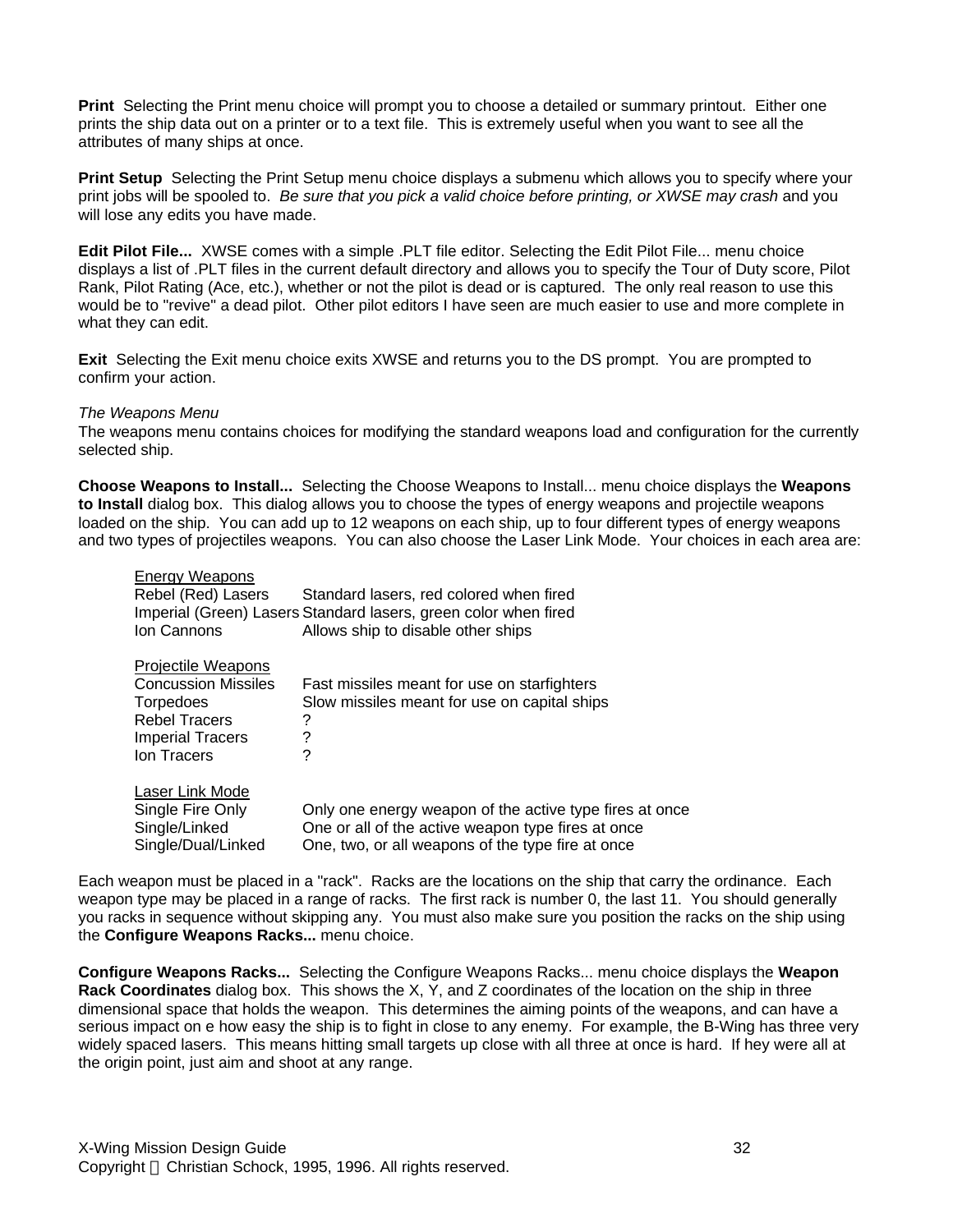The P choice for each rack show how many projectiles are loaded on that rack if it is a missile rack. If you want to see what the spacing looks like, use the Display button to view the rack locations head on and from the top. This is very useful if you get easily confused by three dimensional coordinates.

While you may simply ignore this dialog, it is very important when modeling real space frames. Small, compact fighters will have weapons close together. This can be useful for one on one dogfighting in close. Other, larger craft may have more widely spaced weapons that are better at long range and against larger opponents.

#### *The Options Menu*

The options menus allows you to set the global game behavior parameters displayed on the main screen.

**Unlimited Laser Power** Selecting this menu choice displays a submenu where you can turn Unlimited Laser Power on or off. If you turn it on your lasers will not discharge as you fire (though they may drain charge based on other actions you take, such transferring power to the shields). The default is Off. You can see this global setting on the main window in the Lasers field.

**Unlimited Projectiles** Selecting this menu choice displays a submenu where you can turn Unlimited Projectiles on or off. If you turn this on you will be able to fire as many projectiles as you want without ever running out. The default is Off. You can see this global setting on the main window in the Projs field.

**Mission Timer** Selecting this menu choice displays a submenu where you can turn the mission timer on or off. This is useful only in historical missions which you run out of time on and are forced to hyperspace home. Other missions have no real time limit. The default is On. You can see this global setting on the main window in the Timer field.

**Rapid Fire** Selecting this choice displays a submenu that allows you to choose to have either Rapid Fire on or off for energy weapons or projectiles. Turning on rapid fire reduces the amount of time between firing of missiles of energy weapons. You can see these global settings on the main window in the RF(ec) and RF(p) fields.

**Instalock** Selecting this menu choice displays a submenu where you can turn Instalock on or off. If you turn this setting on, you will acquire missile locks immediately at any range. The default is off. You can see this global setting on the main window in the ILok field.

#### *The About Menu*

The About menu choice displays an information dialog showing version number, copyright information and how to contact the author.

#### *The Main Window*

The main menu is where you edit most ship performance parameters and where global parameters edited elsewhere are displayed for ease of reference. Each section of the screen is described here.

**Ship Listing** The ship listing area is a list box at the left of the window. It is unlabeled. It shows the names of each ship in the BFLIGHT.OVL file. You cannot change these names here. Selecting one of the ships in the list displays its data in the other fields on this screen so that its attributes may be edited.

**S Name** This is the short name for the ship that will be shown on the command display, map, etc. It can be no more than 3 characters, and should be in all capitals.

**Long Name** This is the name for the craft that will be used when you see messages during flight. It should generally be entered in all capitals.

**CP F/N** This field defines which cockpit visual will be displayed when the player pilots the ship. Generally this is only really applicable to ships that the player could normally fly or variants of them. The possible valid values are AWING, BWING, XWING, and YWING.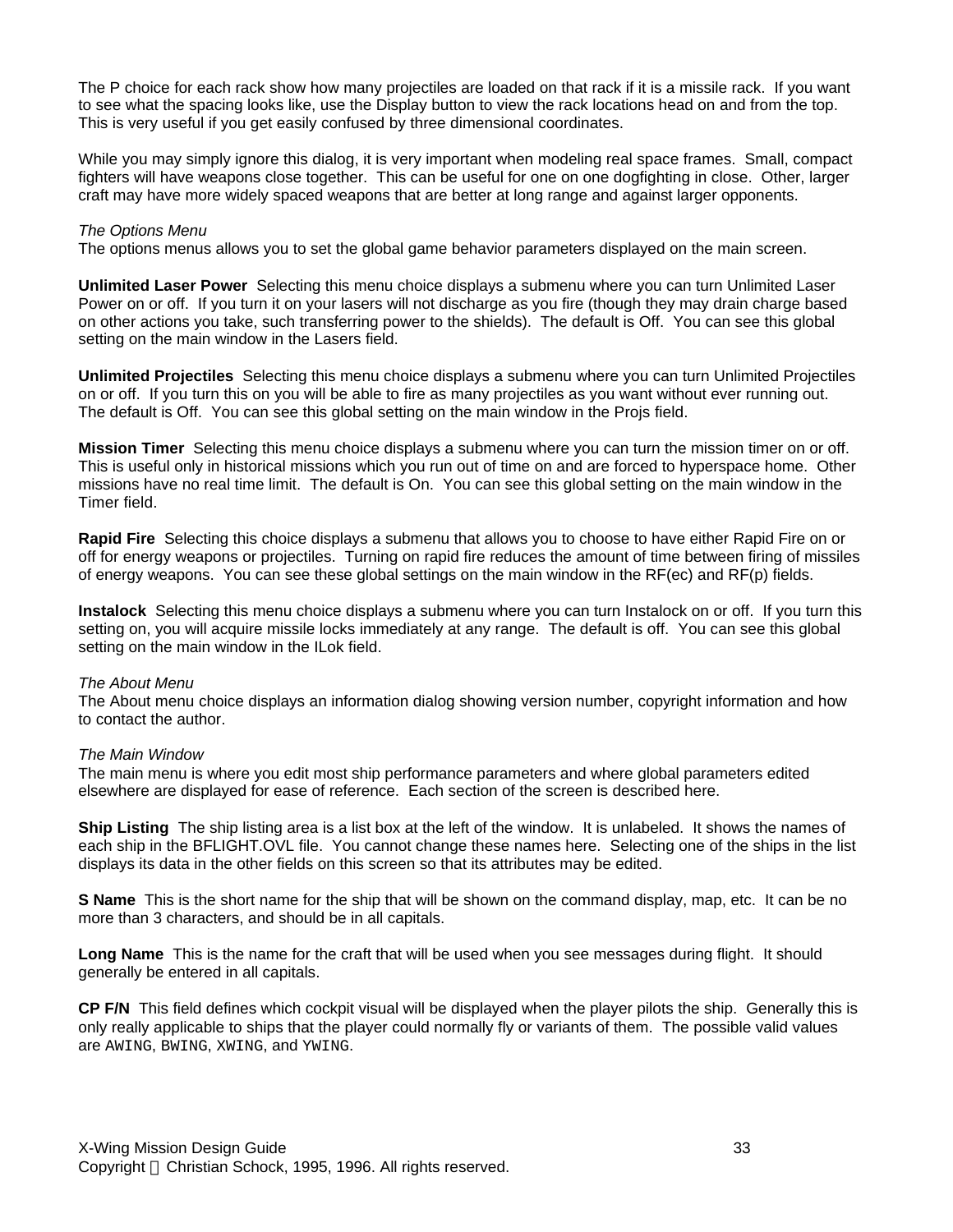**Lasers** This field displays the current value of the Unlimited Energy Weapons global setting. It is not editable here.

**Projs** This field displays the current value of the Unlimited Projectiles global setting. It is not editable here.

**Timer** This field displays the current value of the Mission Timer global setting. It is not editable here.

**RF(ec)** This field displays the current value of the Rapid Fire Energy Weapons global setting. It is not editable here.

**RF(p)** This field displays the current value of the Rapid Fire Projectiles global setting. It is not editable here.

**ILok** This field displays the current value of the Instalock global setting. It is not editable here.

**Power** This field allows you to set the engine output of the ship. This affects how much energy is available to recharge shields and lasers. The exact correlation of Power to recharge rate is unknown.

**Hull** This field allows you to set the hull strength of the ship.

**FShid** This field allows you to set the shield rating of the craft towards the front. Typically it should be identical to the value for the rear shields.

**RShld** This field allows you to set the shield factor of the craft towards the rear. Typically it should be identical to the value for the front shields.

**Speed** This field allows you to change the maximum speed at which the craft can travel when shields and lasers are at normal recharge.

**Accel** This field allows you to change the acceleration rate of the ship (change in velocity per second).

**Roll** This field allows you to change the rate at which the ship rolls around its axis in degrees per second.

**Pitch** This field allows you to change the rate at which the ship can change its angle of attack in degrees per second.

**Open File** This field displays the name of the file you are currently editing. It is display only and cannot be edited.

**Version** This field displays the version number of the BFLIGHT.OVL file you are editing. It is display only and cannot be edited.

#### **How Do I Get XWSE?**

XWSE is a freeware program created by Mark Schlageter and is available for download from CompuServe and from the CRS *Liberty* Web site. For more information or to send comments to the author, contact:

Mark Schlageter 3061 Oregon Street Rialto, CA 92376

CompuServe: 71054,1250 Internet: schlag@world.std.com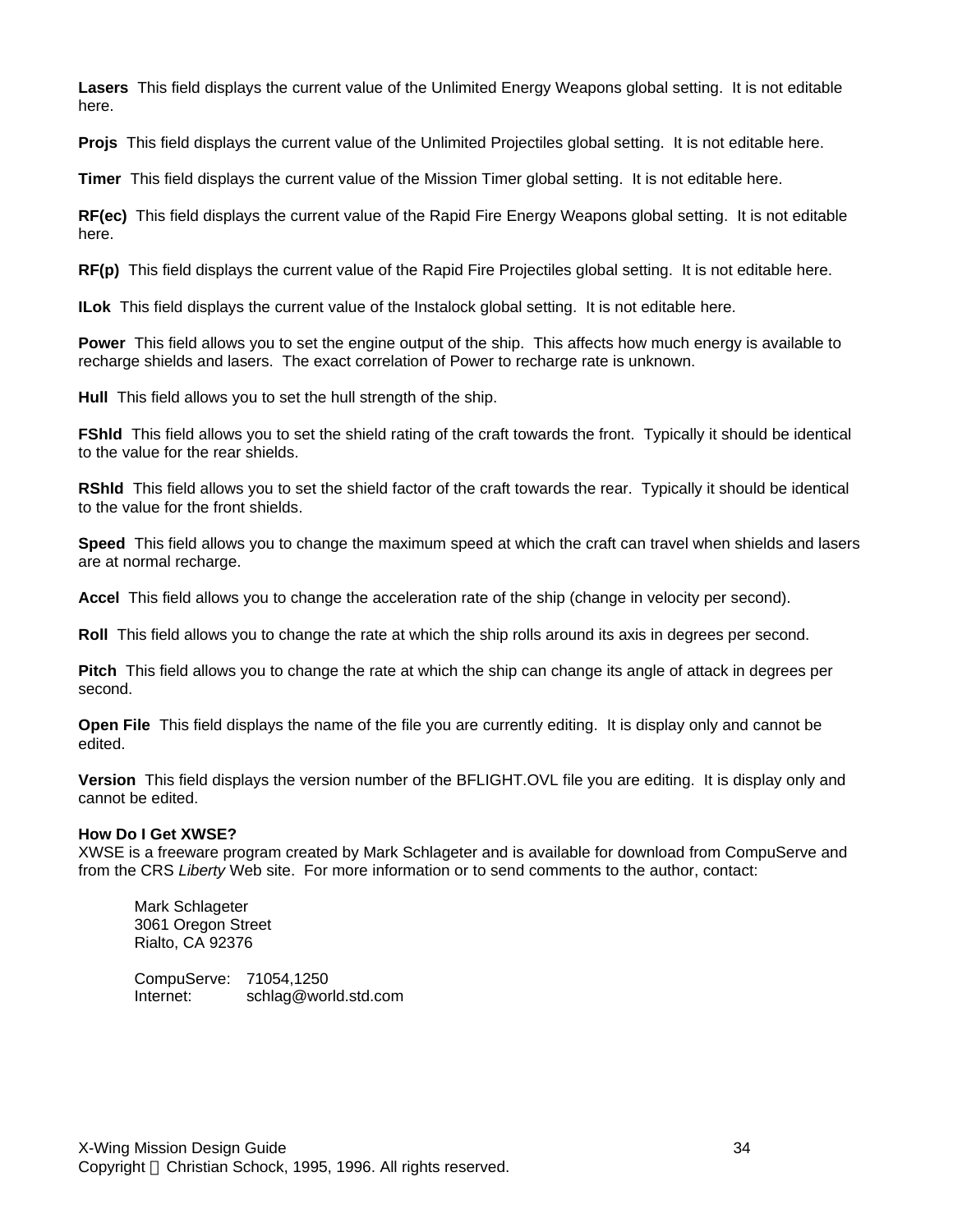# **XMW 5.1 for Windows**

X-Manager is a Microsoft Windows shareware editor for the BFLIGHT.OVL file. Included in the package is a pilot file editor as well. X-Manager is not nearly as flexible as XWSE, but some users may like the simple Windows interface. You must own the B-Wing Tour of Duty to use XMW. *XMW does not support X-Wing CD* due to differences in the BFLIGHT.OVL file format.

#### **Using XMW**

XMW does not allow you to edit all ships or ship characteristics as does XSWE. It can edit values for existing starfighters. The starfighters that you can modify are the X-Wing, Y-Wing, A-Wing, B-Wing, TIE Fighter, TIE Interceptor, TIE Bomber, TIE Advanced, and Assault Gunboat.

XMW approaches the editing task by allowing you to edit ship characteristics in game term units (MGLT for speed, RU for hull strength, etc.) You cannot specify arbitrary values, there are lists of possible values that represent examples from the actual game. The attributes that you can set for each supported starfighter and possible values you can use are:

Weapons

| Loaded Missiles | From zero to 9 per launcher                    |
|-----------------|------------------------------------------------|
| Missile Type    | Select Proton Torpedoes or Concussion Missiles |
| Laser Color     | Select Orange (Alliance) or Green (Imperial)   |

Defense Systems

| <b>Front Shield Strength</b> | Select from 0, 50, 75, 100, 150 or 200 SBD |
|------------------------------|--------------------------------------------|
| Rear Shield Strength         | Select from 0, 50, 75, 100, 150 or 200 SBD |
| Hull Strength                | Select from 0,15,20, 40, 50, 75, 100 RU    |

Performance Characteristics

| <b>Acceleration Rate</b> | Select any value from 1-25                                          |
|--------------------------|---------------------------------------------------------------------|
| <b>Roll Rate</b>         | Select any value from 1-6                                           |
| Pitch Rate               | Select any value from 1-7                                           |
| Engine Output            | Select any value from 100-500 KTU in increments of 50 KTU           |
| Top Speed                | Select from 70, 80, 90, 100, 110, 120, 144, 244, 1000, or 9000 MGLT |
|                          |                                                                     |

#### **How Do I Get XMW?**

XMW is a shareware program created by Glenn Price and Greg Smith and is available on CompuServe. The unregistered version is fully functional. At last check, registration of XMW cost \$5.00 (US). To register a copy of XMW or to get more information from the author, contact Glenn Price at:

Glenn Price 860 29th Place Apt #D San Pedro, CA 90731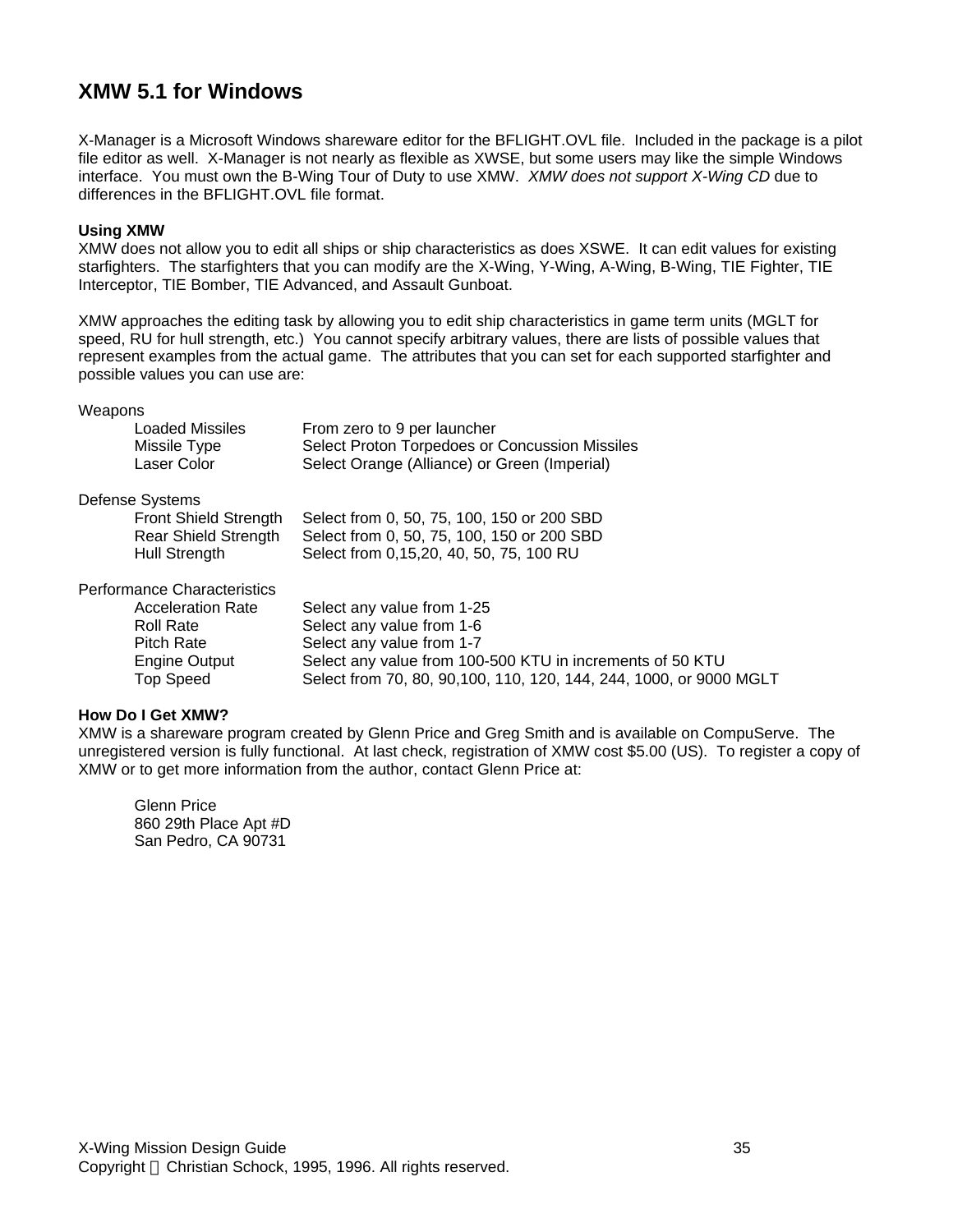# **Chapter 4: Playing Custom Missions**

This chapter describes how to play custom missions using X-Wing, both for the original disk based version of X-Wing and the X-Wing Collector's Edition CD.

### **Playing Missions with the Original X-Wing**

Playing a custom mission with the original X-Wing package is a relatively simple procedure. Basically the custom mission takes the place of an original mission. This requires that the custom mission be named exactly the same as an original mission and then copied over that mission in the \MISSION subdirectory of the XWING directory. This applies both to mission and briefing files.

To fly the mission, enter X-Wing and choose to fly the mission you replaced. Typically this will be mission 1 of the first Tour of Duty.

Note: It is a good idea to back up your original mission files before using a custom mission to avoid potential loss of the original mission.

### **Playing Missions with X-Wing CD**

To play a custom mission (or indeed to use any custom files) in X-Wing CD you must use a shareware utility: XCDR. The unregistered version allows you to put all custom files in a predefined directory. The registered version allows you to put these files in any directory you specify. This utility essentially monitors all file open requests in DOS, and substitutes the custom file for the file requested by the program. You could use this in playing custom missions in the original X-Wing too, if you like.

#### **How Do I Get XCDR?**

XCDR is a shareware program created by Matt Hart and is available on CompuServe and on the CRS *Liberty* web site. At last check, registration of XCDR cost \$10.00 (US). To register a copy of XCDR or to get more information from the author, contact Matt Hart at:

Matt E. Hart 2516 W. Kingsport Broken Arrow, OK 74011

CompuServe : 75450,3705 Internet: 75450.3705@compuserve.com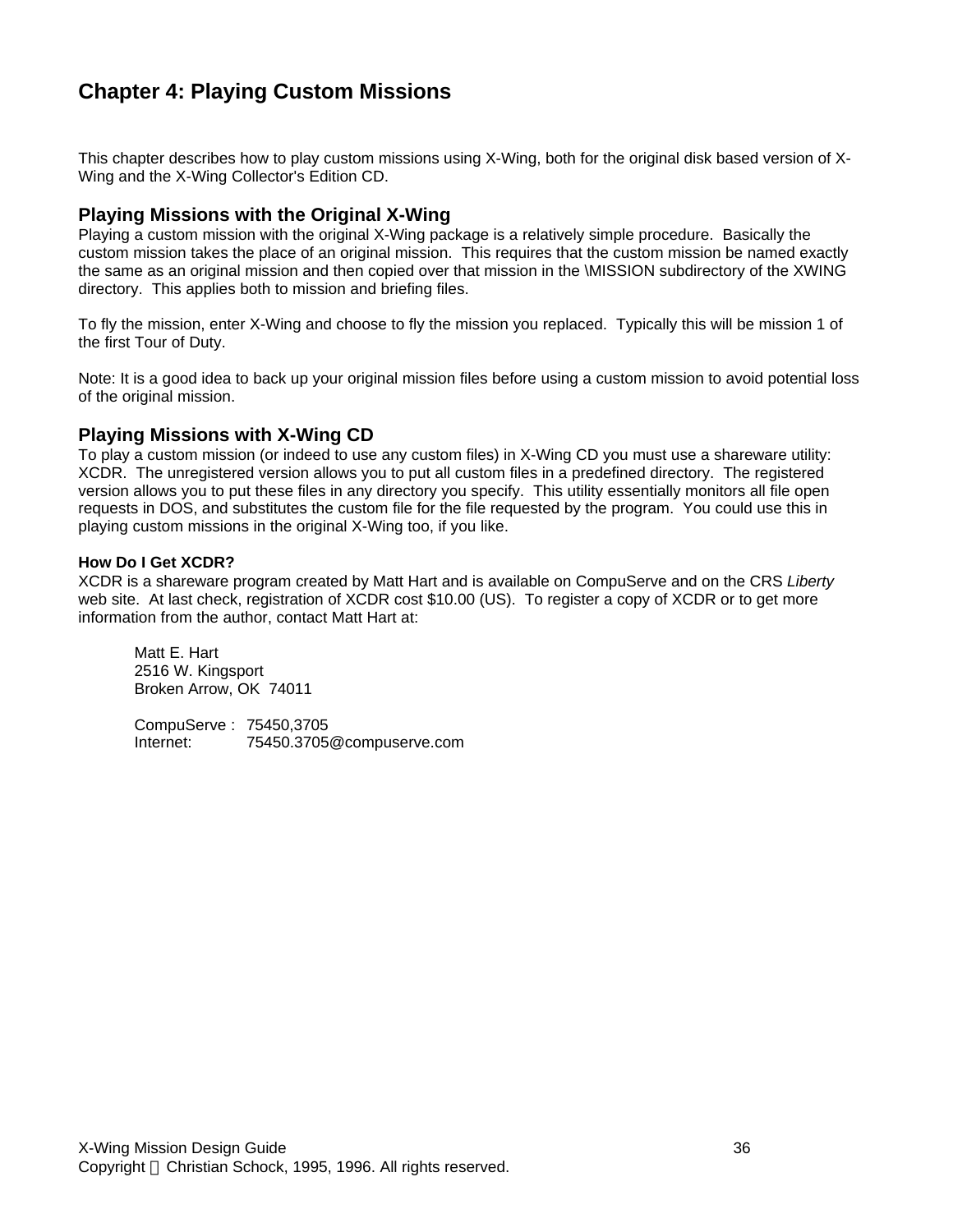# **Chapter 5: Other Customization Possibilities**

This chapter discusses a few other possible customizations you can make to X-Wing to enhance your missions. Generally these are much harder to do and require a Hex Editor and more care than those discussed elsewhere in this guide. While I have managed to edit the appropriate files with a hex editor to accomplish everything described in this chapter, it is very easy to make a mistake severe enough that you will corrupt your resource file in such a way that X-Wing cannot function. *You should be very careful to make backups of all files before editing them and to make small incremental changes where possible and test, so that you can go back to a previous working point if a corruption occurs.*

# **Adding Highlighting to Briefing Text**

You may wish to highlight words or phrases in the mission briefing text for a mission. It is possible to do this with some care. When you create the briefing text you need to leave a spot before and after the text to be highlighted. Put some unique character, such as %, in that location in XMB. When you have completed the briefing and are sure that it won't change from that point on, use a Hex Editor to edit those bytes from their current hex value to 02 prior to the highlighted text and 01 after the highlighted text.

# **Changing Spoken Briefings in X-Wing CD**

Each mission's spoken briefings have the same file name as the mission and each sound clip is in a separate file with a numeric extension. So, for example, for TOD 1 Mission 1, whose file name is DEFECT, the sound clips are stored in DEFECT.P02, DEFECT.P03, DEFECT.P04, etc. Sound clips are not ordered by their extension numbers. The extension is based on the briefing file text number. So, if the briefing text is in position 3 in the briefing file, your voice file should be named mission.P03.

The files are stored in 8-bit PCM mono .VOC format sampled at 11025 samples/second. However, X-Wing CD is rather picky about the file header area of the .VOC file. While my utilities in Windows and DOS could record and play back many different .VOC files, X-Wing requires the header be in a certain format. The first 16 bytes of the files must be structured as follows:

437265617469766520566f6963652046 Creative Voice F 696c651a1a000a01281101**02c2**00a500 ile-------------

And the final byte of the file must be a null (hex 00). The bold bytes are the length of the sample plus 2 (for the null at the end of this "line" and the end of the file. I am not an expert in .VOC file formats, but this is mostly standard stuff. If X-Wing CD won't play your file (but it does open it) you may have to hack the sound file as I did to *exactly* match the above except for the length bytes.

# **Modifying the Missions, Descriptions, and Intro Text for a Tour of Duty**

If you want to convert existing tours of duty into new custom tours, by replacing missions with your own you can use some freeware utilities to do this. These utilities do not let you create brand new tours of duty, they only edit existing tours.

- Editing Tour Intro Text
- **Modifying Tour Contents**

### **Adding a Tour of Duty to the Game**

Although I have yet to be able to correctly add a complete tour, I have been able to make the X-Wing engine think it has another Tour of Duty by adding a new file to the XWING directory. The file must be called tour6.xid and should contain only the values: 746f7572360d0a1a.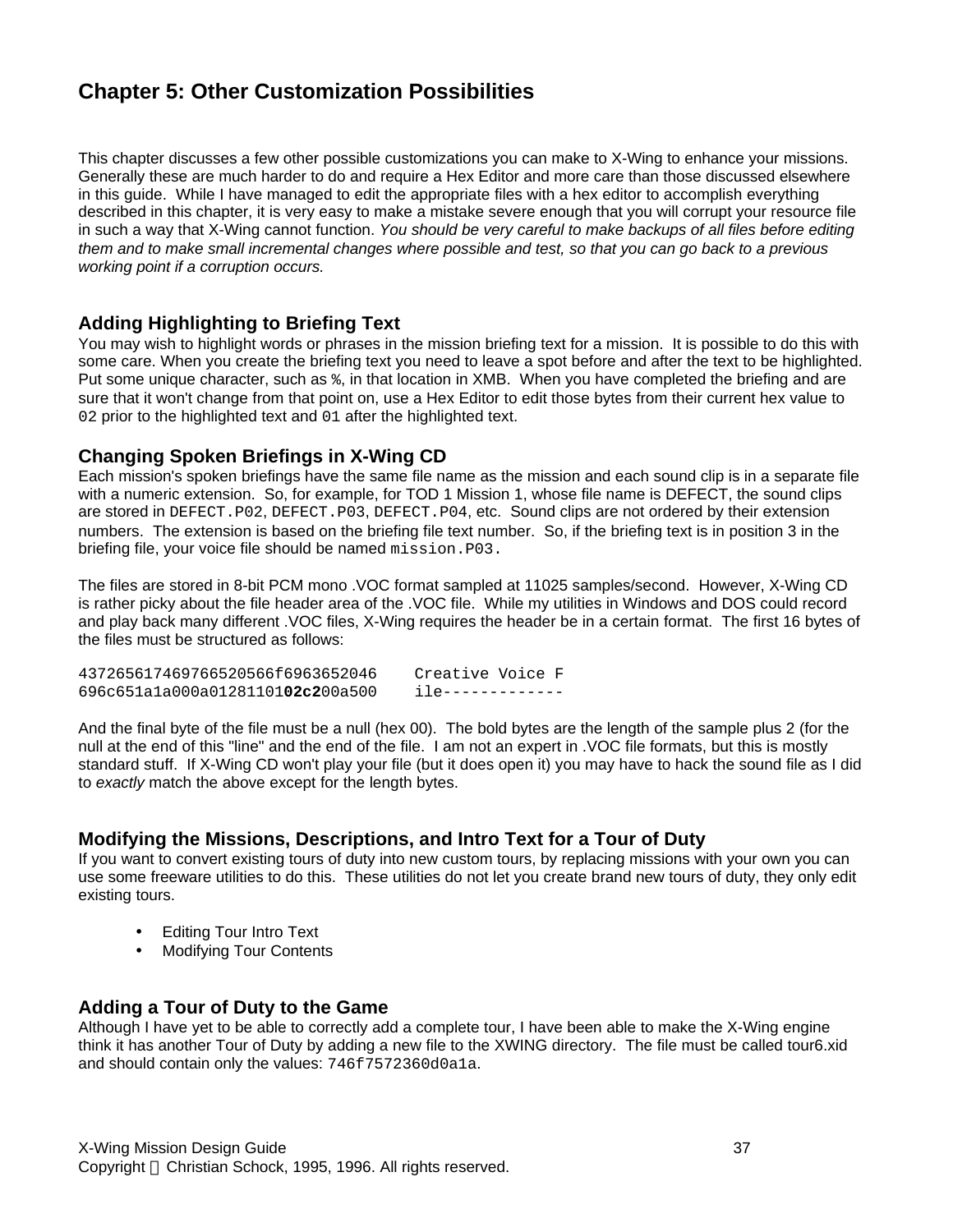I believe that by adding new resource entries into the BMISSION.LFD and BTITLE.LFD file for the tour description and intro text it should be possible to add a complete tour of duty since there is a place holder for tours 6 and seven in the BMISSION.LFD tours resource. See below for detailed technical information on how to edit these files using a hex editor.

#### **The .LFD File Format**

All X-Wing resource files are structured in a similar way. The first part of the file is a table of contents to the resource file which contains 16 bytes of information on each resource and a header describing how many resources there are. The first 16 bytes of each resource is virtually identical and contains information on how many resources are stored in the file. It has the format:

524d41507265736f75726365**b0**0000 RMAPresource----

The byte that is in bold is the number of resources (in hexadecimal notation) stored in the file. Immediately following this line is 16 bytes per resource in the format:

54455854746f6474783300**8e01**0000 TEXTtodtxt3-----

The first four bytes are a keyword identifying the type of resource: TEXT, FONT, DELT, ANIM, etc. The next eight bytes are the name of the resource. The next two bytes are the length of this resource in bytes in byte switched order. The last two bytes are always nulls and are the entry boundary. So, in the example above, the length in hexadecimal notation of the text resource todtxt3 is 018e.

To find a resource, the program calculates the offset into the file by finding the length of all resources before that one and then reads the number of bytes in the map entry length for that resource. If all of the above makes complete sense to you, then you can successfully change the length of resources. If not, then it is best not to try to change the length of any resource, as it will corrupt any resources coming after that one.

**Warning**: Be very careful when using a hex editor on any .LFD file. X-Wing is prone to lock-ups or other problems if these files are significantly altered. You should be especially careful about changing the length of the file or any resource within it.

#### **Modifying Tour of Duty Names and Descriptions**

Modifying the Tour of Duty names and descriptions that are shown at the tour of duty registration desk requires a hex editor. The file which contains this information is BMISSION.LFD in the \RESOURCE subdirectory if you have B-Wing. It is MISSIONS.LFD if you have X-Wing only or X-Wing CD.

The Tour of Duty descriptions and names begin at byte offset 3B5D of BMISSION.LFD. Each section of the text is separated by the value 00 hex (null). Each tour is preceded by two nulls in a row, followed by a control code which is the length of the resource in bytes (including the control byte but NOT the buffering nulls on either end of the resource fragment), and another null. So, for example, the original tour 1 entry in Hex and ASCII is as follows:

| 0000420041204e                   | R A N            |
|----------------------------------|------------------|
| 455720414c4c590054686520456d7069 | EW ALLY The Empi |
| 7265206c61756e636865732061206361 | re launches a ca |
| 6d706169676e00616761696e73742074 | mpaign against t |
| 686520526562656c6c69qf6e2e       | he Rebellion.    |

The characters in bold above denote the line breaks on the tour desk. You may have up to three lines of text in the tour desk. The first line should be the Tour of Duty name in capital letters. The second and third line are a very short description of the tour. Note that in this example, line two completely fills the space available on the tour desk, a mere 30 characters.

#### **Editing the Tour Intro Text**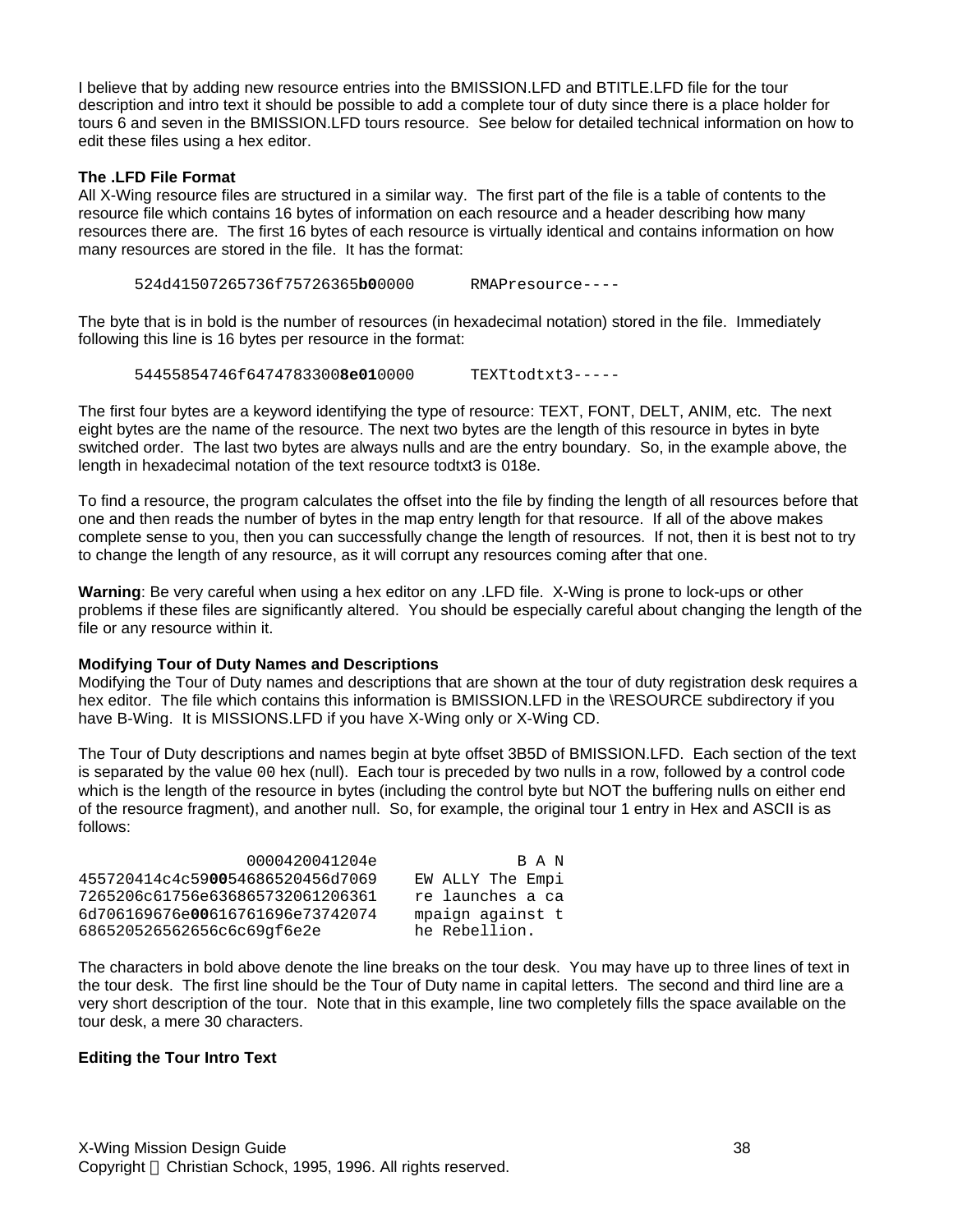The tour of duty introduction text is displayed as a scrolling text after a tour is chosen at the tour desk and the tour is entered. This text is stored in the BTITLE.LFD file for B-Wing and in the TITLE.LFD file for X-WING or X-Wing CD. The tour of duty introduction text begins at byte offset 67a6 of BTITLE.LFD. Each tour of duty has a separate resource entry in the file. As with the tour of duty description text on the tour desk line breaks are denoted by an entry of hex 00. A new paragraph is marked by the sequence 000a00. You can freely move line breaks and paragraph markers within each tour intro. If you wish to change the length of the resource you must also change the resource length indicator in the header of the file AND where it appears at the very start of the resource. Use hex 20 (space) for any unneeded room in the resource if you do not wish to alter the resource length.

#### **Modifying Historical Mission Descriptions and File Names**

Like the tour desk descriptions, the Historical Mission descriptions are stored in BMISSION.LFD (or MISSION.LFD). Each tour has a separate entry in the file. The resource names for the historical missions are: acombat, xcombat, ycombat and bcombat for the A-Wing, X-Wing, Y-Wing and B-Wing respectively. The extra bonus missions of X-Wing CD are stored in the, surprise, bonus resource.

Each historical mission resource includes nine subsections. These are:

1. the names of the mission files

2. the mission names that appears in the historical mission selection room on the screen

3-9. the description text for one mission that appears in the historical mission selection room on the screen

Each section is preceded by two bytes which show the length of that section, the text of the section (with names separated by null bytes for sections 1 and 2) and then two null bytes. So, for example the first section plus the header section of the acombat resource would look like this:

| 5445585461636f6d626174001c04     | $TEXTacombat---$            |
|----------------------------------|-----------------------------|
| 000008002e00617761697374656d0077 | ------awaistem-w            |
| 616167677231006d61783200636f6e76 | $a$ aqqr $1$ -max $2$ -conv |
| 6f7932006d617831350077617265636f | oy2-max15-wareco            |
| 6e310000                         | $n1 - -$                    |

This would be followed by the length bytes for section 2 and then the data for section 2, etc. In the above example, length bytes are shown in bold. The byte in italics is the number of missions in the tour of duty plus 2 (why I don't know).

So, to edit the mission names, simply edit the text of each mission name and adjust the length bytes for the entire resource both here and at the start of the file and also the length bytes just before the mission names (the second bolded bytes above).

Changing mission names and descriptions on the mission selection screen is done in a similar manner, but each mission description has its own sub-resource as noted above. Mission description text is always centered in the display such that the longest line is centered, others are ragged right margins. The maximum number of characters per line is about 25. Text does not wrap, you must manually force a line break with a null (hex 00). A maximum of 7 lines of mission description can be displayed.

#### **Changing File Names and Descriptions for Missions in a Tour of Duty**

This is handled in an identical manner to that of the historical missions, except that the tours of duty are stored in their own resources. Each tour has a resource structure identical to that of the historical missions.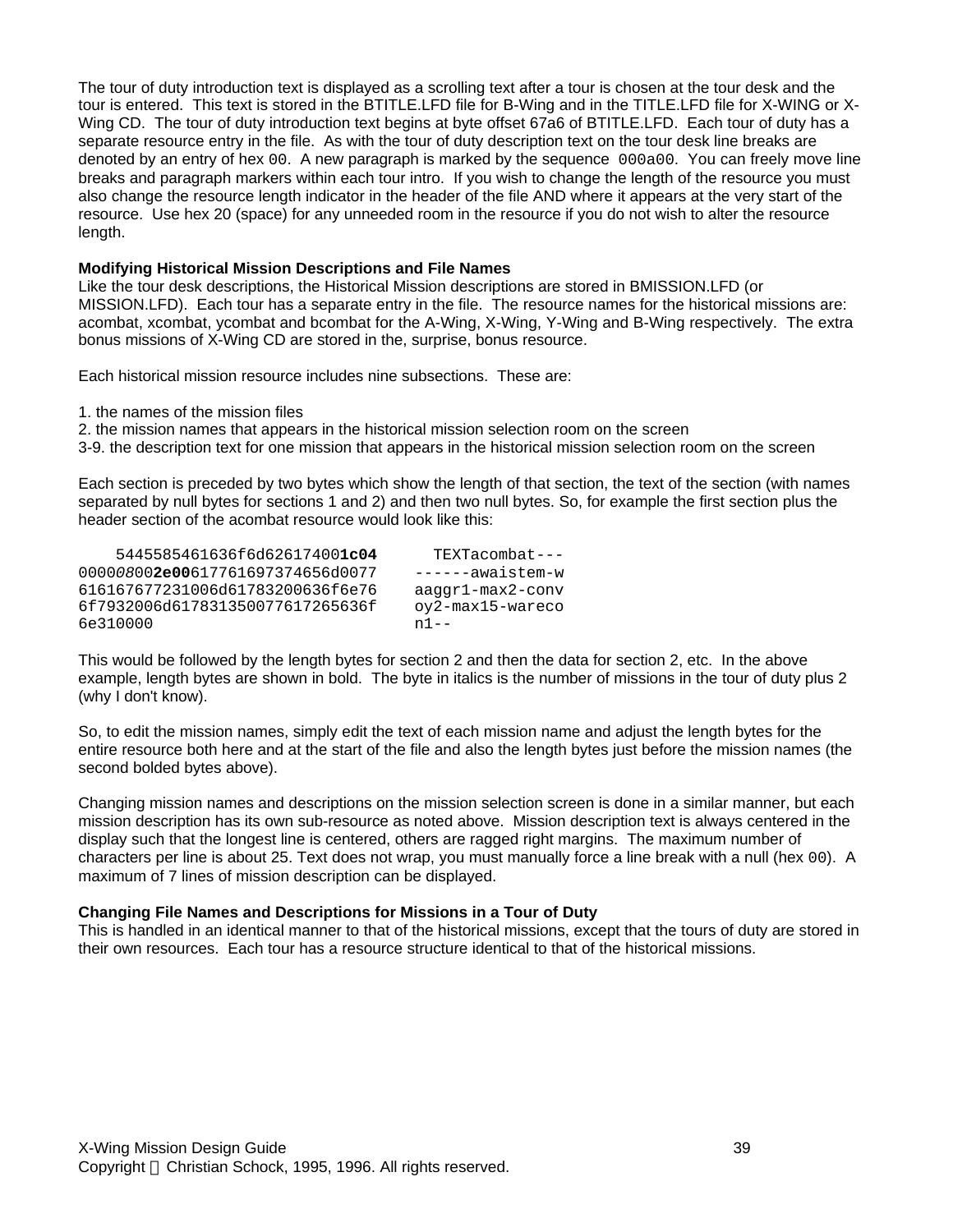# **Tour of Duty Editor**

The X-Wing Tour of Duty Editor allows you to edit the missions and their descriptions in each tour of duty. This lets you replace an existing tour of duty by your own. The editor is a Windows freeware utility and comes complete with a help file that explains everything you'll need to know. It also includes a utility to edit the scrolling text at the start of each tour.



#### **How Do I Get XTOD**

XTOD is a freeware program created by Robert Delinsky and is available on CompuServe and the CRS *Liberty* web site. You can contact the author at:

Robert S. Delinsky

CompuServe : 70651,3316 Internet: 70651,3316@compuserve.com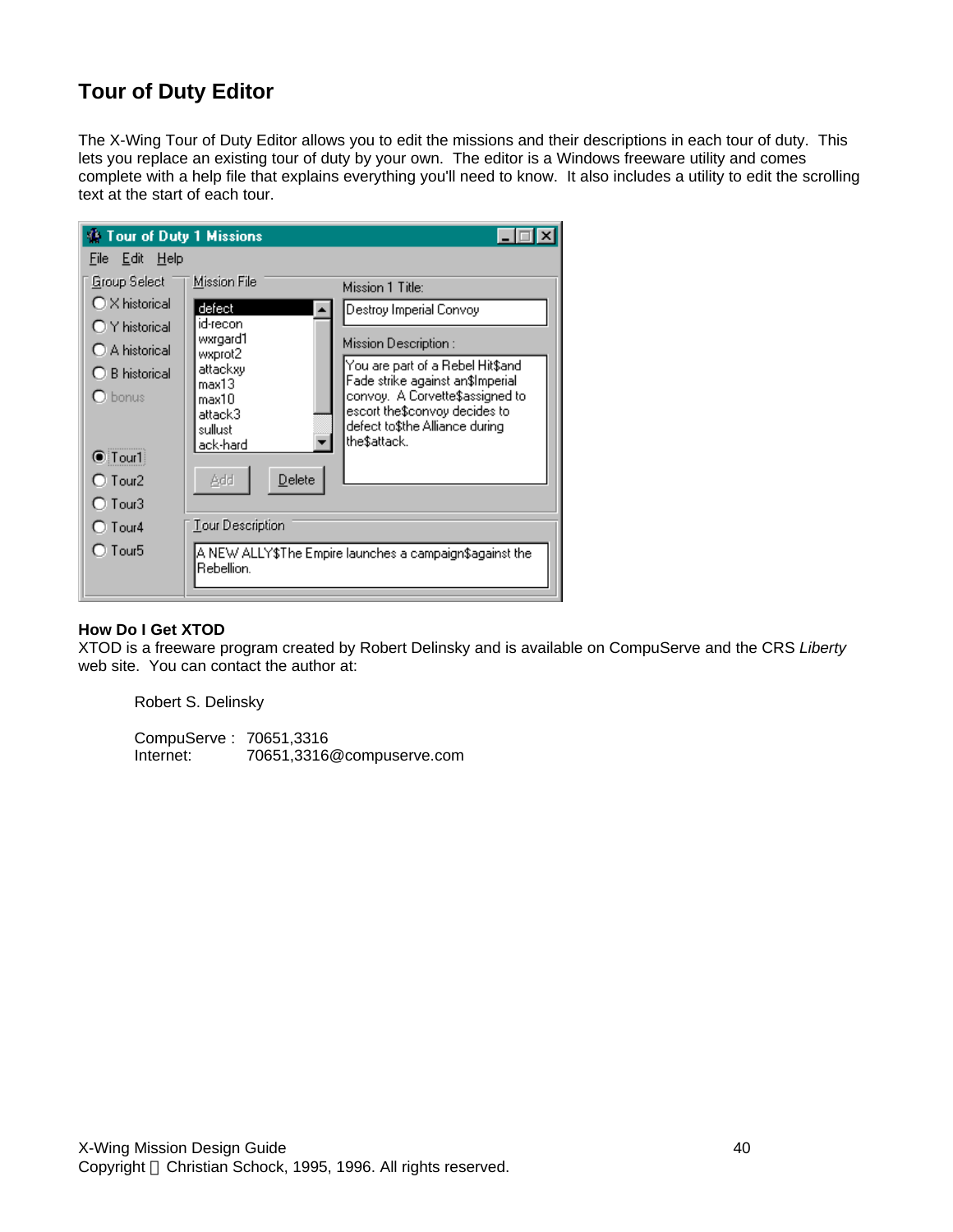# **Appendix A: Standard Ship Specifications**

This appendix lists ship specifications as determined from X-Wing for use in building custom ships or modifying standard ships for use in a mission. Information is shown in the units specified in the source material. So, for example, speed is measured in MGLT. Often the numbers shown here cannot be used directly with a ship editing utility. This appendix therefore also includes a conversion table that will allow you to convert the raw performance data into values usable in the ship editing utilities.

### **Ship Data Table**

The following data table was taken from the BFLIGHT.OVL file. Note that this data conflicts with the published specifications for many ships in the Tech Room of the game, mostly in the hull and shield ratings. In addition, some ships have different specifications in TIE Fighter than those in X-Wing (most blatantly the TIE Advanced).

| Ship       | <b>Speed</b> | Hull | Shield | Power | Accel | Roll | Pitch |
|------------|--------------|------|--------|-------|-------|------|-------|
| X-Wing 100 |              | 21   | 50     | 300   | 12    | 44   | 15    |
| Y-Wing 80  |              | 42   | 75     | 250   | 8     | 28   | 13    |
| A-Wing 120 |              | 15   | 50     | 400   | 16    | 60   | 18    |
| B-Wing 90  |              | 63   | 100    | 250   | 12    | 36   | 14    |
| T/F        | 100          | 10   | 0      | 100   | 15    | 48   | 20    |
| T/I        | 110          | 17.5 | 0      | 100   | 16    | 50   | 22    |
| T/B        | 80           | 30   | 0      | 100   | 10    | 50   | 17    |
| T/A        | 145          | 15   | 50     | 100   | ?     | ?    | 50    |
| <b>GUN</b> | 90           | 30   | 100    | 100   | 12    | 64   | 15    |

### **Unit Conversion**

This table shows how units are converted for use in two ship editing packages.

| Unit       | XWSE XMW               |             | Type              |
|------------|------------------------|-------------|-------------------|
|            | MGLT 2.25x 1.00x Speed |             |                   |
| RU         | 100x 1.00x             |             | Hull              |
| <b>SBD</b> |                        | 100x  1.00x | Shield            |
| KTU        | $1.00x$ $1.00x$        |             | Power             |
| Acc        | 1.00x                  | 1.00x       | MGLT/Second       |
| Roll       | 1.00x                  | 0.10x       | <b>Roll Rate</b>  |
| Pitch      | 1.00x                  | ?           | <b>Pitch Rate</b> |

### **Firepower Table**

This section shows the firepower of the various weapons available in X-Wing in terms of fully charged laser blast equivalents.

| Weapon                    | I BF |
|---------------------------|------|
| Fully Charged Laser       | 1    |
| Proton Torpedo            | 20   |
| <b>Concussion Missile</b> | 6    |

In general a fully charged laser blast equivalent is approximately equal to 5 SBD or 5 RU. Calculating this is at best an inexact science, however this seems to be valid in practice for the starfighters. Note also, the Hull and Shield ratings for capital ships do not seem to be in the same units as those for smaller ships. For example, according to BFLIGHT.OVL the Shuttle, Corvette, and B-Wing have identical shield ratings. However it takes approximately 20 fully charge laser blasts to bring down the shields of a B-Wing, whereas it takes approximately 80 for a Corvette. And whereas the TIE Fighter is rated at 1/5 the hull strength of a CRV it takes only two laser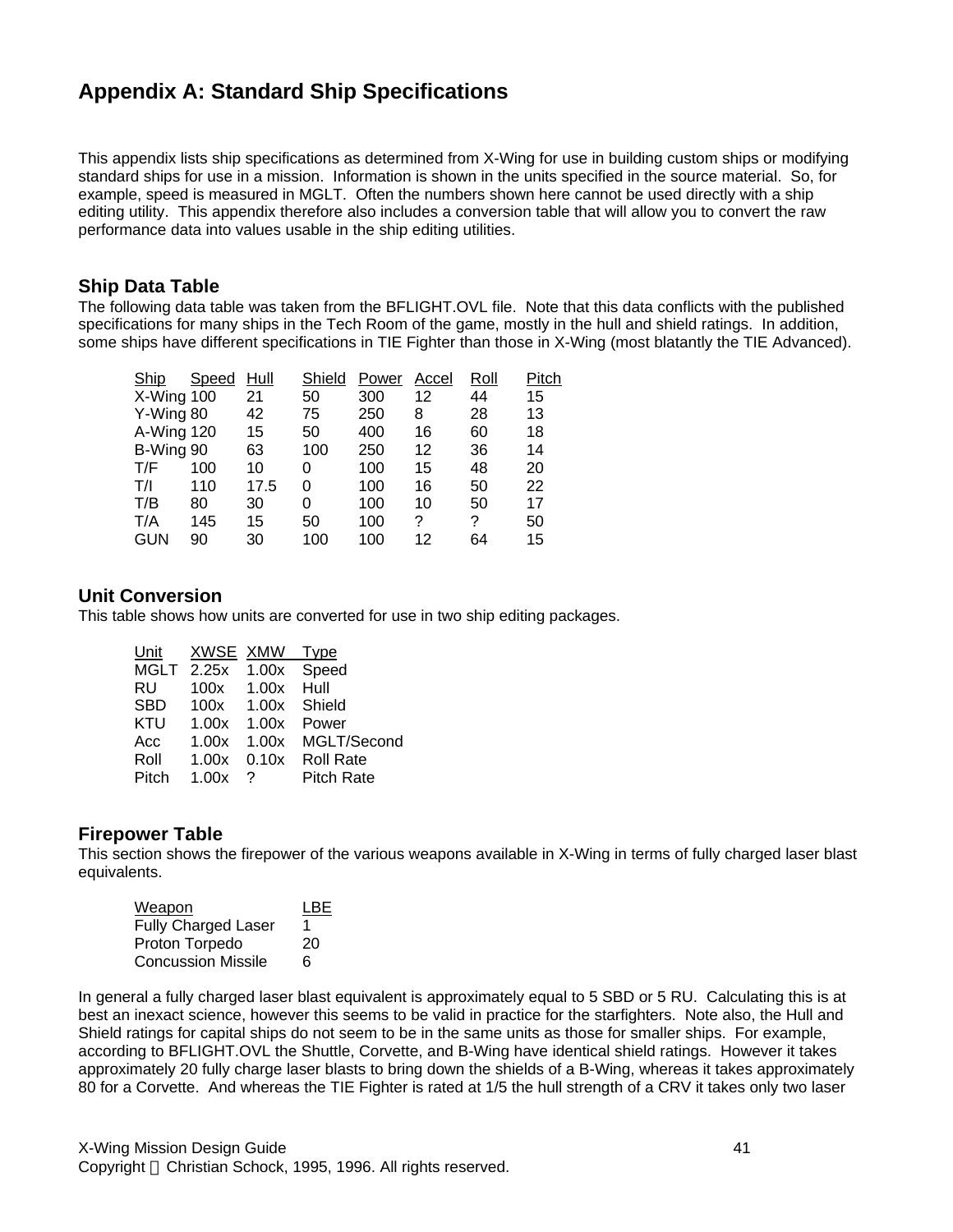blasts to destroy a TIE Fighter and 40 for the CRV. Unfortunately the ratio of 4/1 does not seem to be consistent for each Capital Ship.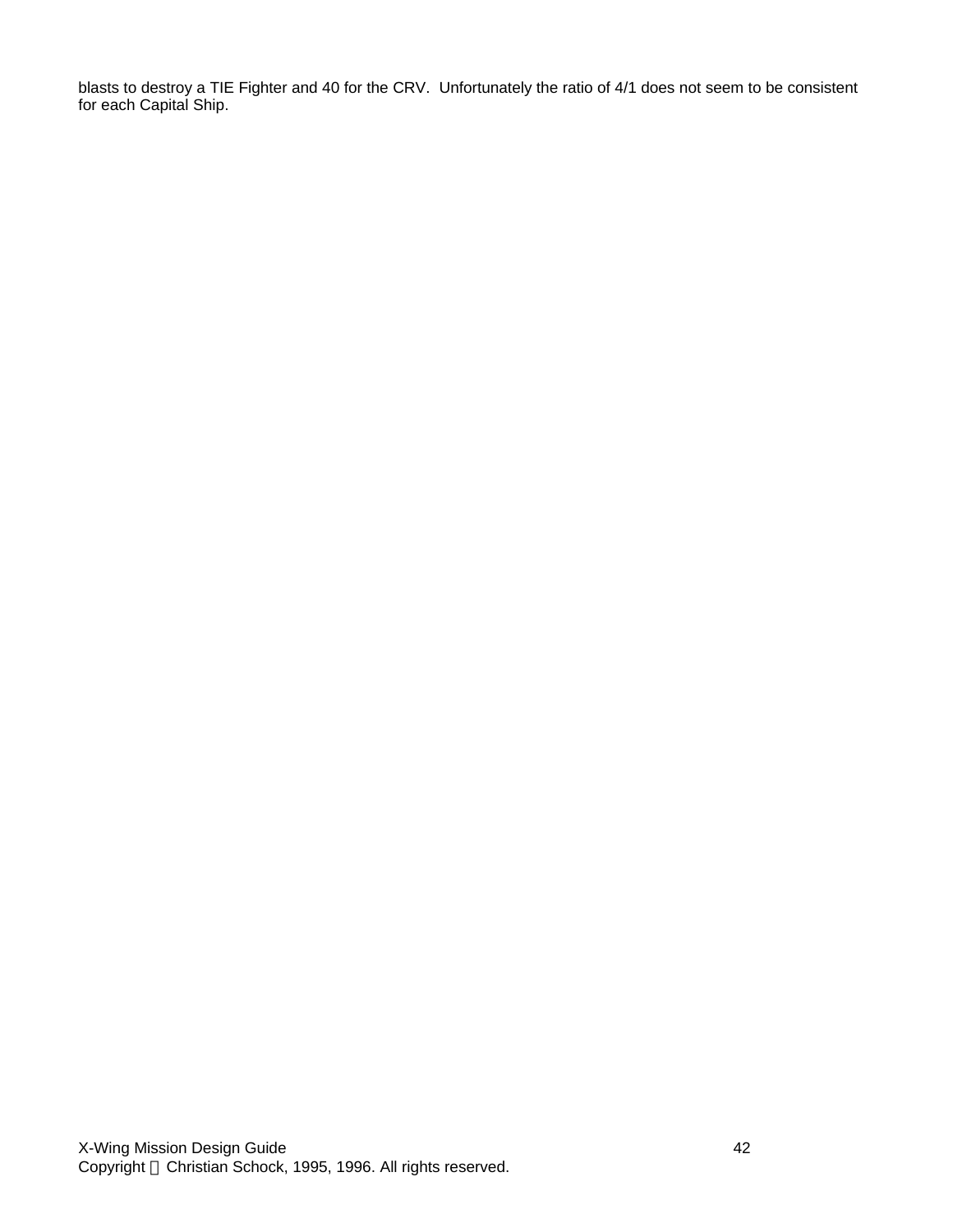# **Appendix B: Standard X-Wing Mission Files**

This appendix contains a list of all of the missions included in the original X-Wing games plus the Imperial Pursuit and B-Wing Tours of Duty released by LucasArts. It also includes data on the modified and additional missions included in the X-Wing Collector's CD version.

Missions are divided into sections corresponding to the Tour of Duty and Historical Missions. File names do not include extensions. Each mission has two files with the same name but differing extensions. Mission definitions have the file extension .XWI. Mission briefing definitions have the extension .BRF.

# **Historical Missions**

| $X-Wing \underline{\#}$                                        | <b>File</b>                                                             | <b>Name</b>                                                                                                                                                               |
|----------------------------------------------------------------|-------------------------------------------------------------------------|---------------------------------------------------------------------------------------------------------------------------------------------------------------------------|
| 1                                                              | <b>WAISTEM</b>                                                          | Dev's Sidestep                                                                                                                                                            |
| 2                                                              | MAX4                                                                    | Wingmen are Important                                                                                                                                                     |
| 3                                                              | SATLIT1                                                                 | <b>Destruction of Surveillance Satellites</b>                                                                                                                             |
| $3^*$                                                          | SATLIT1                                                                 | Destruction of Surveillance Satellites (X-Wing CD)                                                                                                                        |
| 4                                                              | MAX <sub>5</sub>                                                        | Beat the Odds                                                                                                                                                             |
| 5                                                              | <b>HALLEY</b>                                                           | Rescue at Mon Calamari                                                                                                                                                    |
| 6                                                              | <b>KEYAN</b>                                                            | <b>Farlander's First Mission</b>                                                                                                                                          |
| Y-Wing $#$                                                     | File                                                                    | Name                                                                                                                                                                      |
| 1                                                              | <b>YWASTEM</b>                                                          | <b>Commerce Raid</b>                                                                                                                                                      |
| $\overline{\mathbf{c}}$                                        | <b>YWAISTEM</b>                                                         | <b>Y-Wing Gunnery Practice</b>                                                                                                                                            |
| 3                                                              | <b>HELLO</b>                                                            | S.O.S from Twi'Lek Corvette Karinne                                                                                                                                       |
| $\overline{\mathbf{4}}$                                        | MAX7                                                                    | <b>Prisoners from Kessel</b>                                                                                                                                              |
| 5                                                              | WYRESC2                                                                 | <b>Escape from Mytus VII</b>                                                                                                                                              |
| 6                                                              | ACKBAR                                                                  | Interception and Capture                                                                                                                                                  |
| $6*$                                                           | <b>ACKBARE</b>                                                          | Interception and Capture (X-Wing CD)                                                                                                                                      |
| A-Wing $#_$                                                    | <b>File</b>                                                             | Name                                                                                                                                                                      |
| 1                                                              | <b>AWAISTEM</b>                                                         | Raid on an Imperial Repair Dock                                                                                                                                           |
| $\overline{c}$                                                 | WAAGGR1                                                                 | <b>Aggressor Squadron Training</b>                                                                                                                                        |
| 3                                                              | MAX <sub>2</sub>                                                        | Intercept TIE Bomber Run                                                                                                                                                  |
| 4                                                              | CONVOY2                                                                 | Attack Run on Supply Freighters                                                                                                                                           |
| 5                                                              | MAX15                                                                   | <b>Protect Returning Starfighters</b>                                                                                                                                     |
| 6                                                              | <b>WARECON1</b>                                                         | Deep Space Reconnaissance                                                                                                                                                 |
| $B$ -Wing $\frac{\textit{H}}{\textit{H}}$                      | <u>File</u>                                                             | <b>Name</b>                                                                                                                                                               |
| 1                                                              | T5H1WB                                                                  | <b>Project Shantipole</b>                                                                                                                                                 |
| $\overline{c}$                                                 | T5H2MB                                                                  | <b>Assault Imperial Convoy</b>                                                                                                                                            |
| 3                                                              | T5H3MB                                                                  | Capture the Frigate Priam                                                                                                                                                 |
| 4                                                              | T5H4WB                                                                  | B-Wing Attack on the Shrike                                                                                                                                               |
| 5                                                              | T5H5WB                                                                  | <b>Attack Death Star Surface</b>                                                                                                                                          |
| 6                                                              | T5H6MB                                                                  | Death Star Trench Run                                                                                                                                                     |
| <b>Bonus</b><br><u>#</u><br>1<br>$\overline{c}$<br>3<br>4<br>5 | <u>File</u><br>WOTAN1AW<br>WOTAN2XW<br>WOTAN3BW<br>MAX101AW<br>MAX102XW | <b>Name</b><br>(X-Wing CD only)<br>A-Wing Bonus Mission 1<br>X-Wing Bonus Mission 2<br><b>B-Wing Bonus Mission 3</b><br>A-Wing Interception<br>Assist Convoy Under Attack |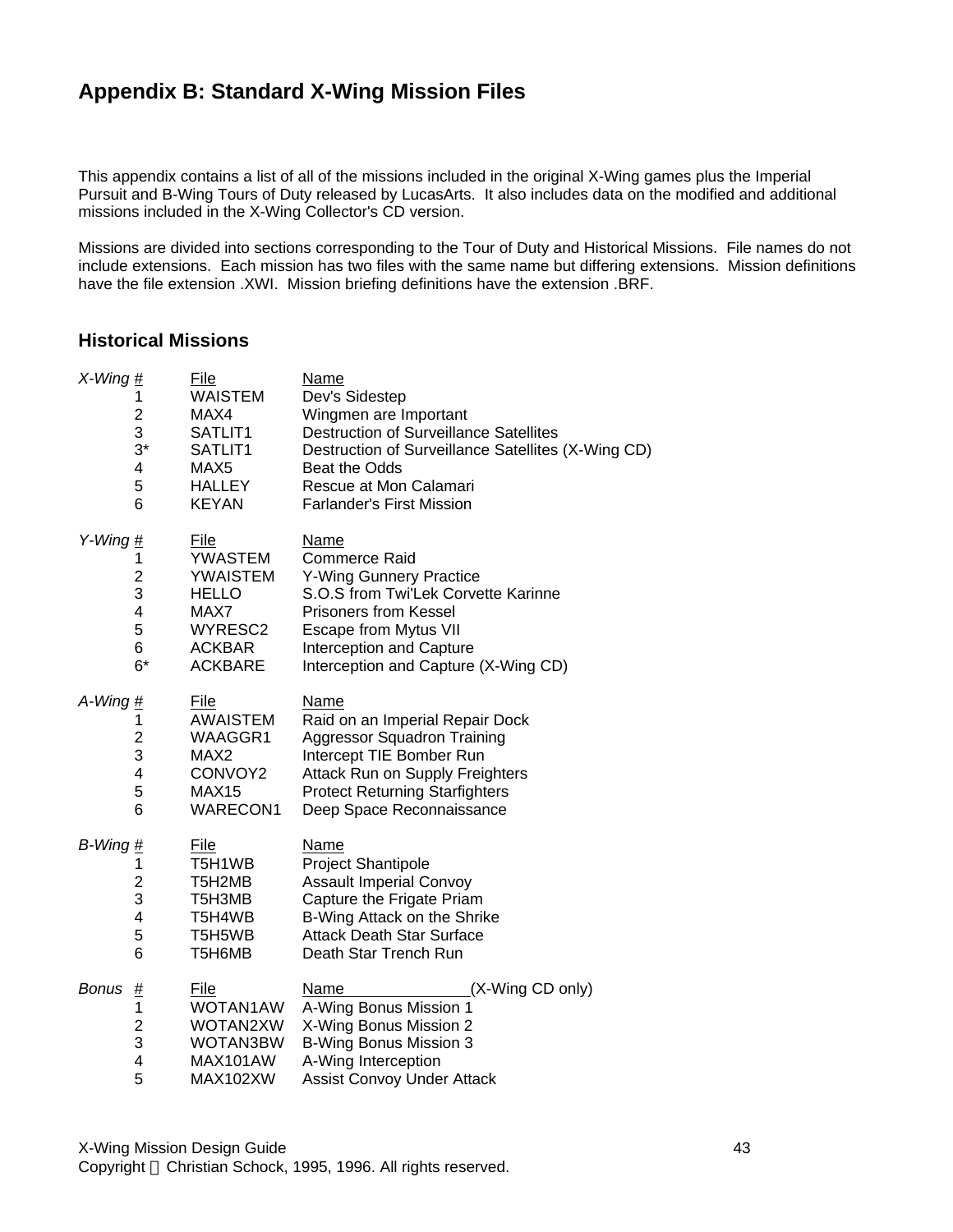MAX103BW B-Wing Attack

# **A New Ally**

| <u>#</u> | File              | Name                                    |
|----------|-------------------|-----------------------------------------|
| 1        | <b>DEFECT</b>     | <b>Destroy Imperial Convoy</b>          |
| 2        | <b>ID-RECON</b>   | Reconnaissance Mission                  |
| 3        | WXRGARD1          | <b>Fly Point During Evacuation</b>      |
| 4        | WXPROT2           | <b>Protect Medical Frigate</b>          |
| $4^*$    | WXPROT2E          | Protect Medical Frigate (X-Wing CD)     |
| 5        | <b>ATTACKXY</b>   | Ambush Imperial Supply Convoy           |
| 6        | MAX <sub>13</sub> | Raid for R-2 Units                      |
|          | MAX <sub>10</sub> | Recover Stolen X-Wings                  |
| 8        | ATTACK3           | Rescue Sullustan Tech Staff             |
| $8*$     | ATTACK3E          | Rescue Sullustan Tech Staff (X-Wing CD) |
| 9        | <b>SULLUST</b>    | <b>Diplomatic Summit at Sullust</b>     |
| 10       | <b>ACK-HARD</b>   | Rescue Sullustan Leader                 |
| $10*$    | <b>ACK-HARE</b>   | Rescue Sullustan Leader (X-Wing CD)     |
| 11       | <b>CYGNUS</b>     | Capture Staff from Cygnus               |
| 12       | MAX20             | <b>Recover Explosive Warhead</b>        |
|          |                   |                                         |

# **The Great Search**

| <u>#</u> | File              | Name                                    |
|----------|-------------------|-----------------------------------------|
|          | <b>STARSNDB</b>   | Rescue from Star's End                  |
| 1*       | <b>STARSNDE</b>   | Rescue from Star's End (X-Wing CD)      |
| 2        | RESCUE1           | Rescue Wookie Slaves                    |
| 3        | <b>YSTRIKE5</b>   | <b>Attack Weapons Convoy</b>            |
| 4        | WYCAPT2           | Capture Stolen Freighter                |
| 5        | MAX9              | <b>Protect Captured Satellites</b>      |
| $5^*$    | MAX9E             | Protect Captured Satellites (X-Wing CD) |
| 6        | CRNDRFT1          | Ambush in the Cron Drift                |
|          | MAX <sub>18</sub> | Protect a Disabled X-Wing               |
| 8        | MAX <sub>1</sub>  | Stop Hyperdrive Replacement             |
| 9        | STD <sub>1</sub>  | Take Out Intrepid's Escort              |
| 10       | STD <sub>2</sub>  | Destroy the Intrepid                    |
| 11       | LEIA              | Deliver Plans to Princess Leia          |
| 12       | <b>INTCEP1</b>    | <b>Protect Princess Leia</b>            |

# **The Gathering Storm**

| <u>#</u> | File                | Name                                  |
|----------|---------------------|---------------------------------------|
|          | DEFEND <sub>2</sub> | <b>Guard Weapons Transfer</b>         |
| 2        | YRAID               | Destroy Repair Dock                   |
| 3        | MAX14               | <b>Capture Military Transport</b>     |
| 4        | MAX17               | Scramble!                             |
| 5        | WYRESC3             | Intercept and Capture                 |
| 6        | LARRY1              | <b>Destroy Imperial Base</b>          |
| 7        | LARRY2              | <b>Destroy Priam's Escort</b>         |
| 8        | LARRY3              | Capture the Frigate Priam             |
| $8*$     | LARRY3E             | Capture the Frigate Priam (X-Wing CD) |
| 9        | ASSAULT2            | Capture Ethar I and II                |
| 10       | MAX19               | <b>Guard Vital Supply Depot</b>       |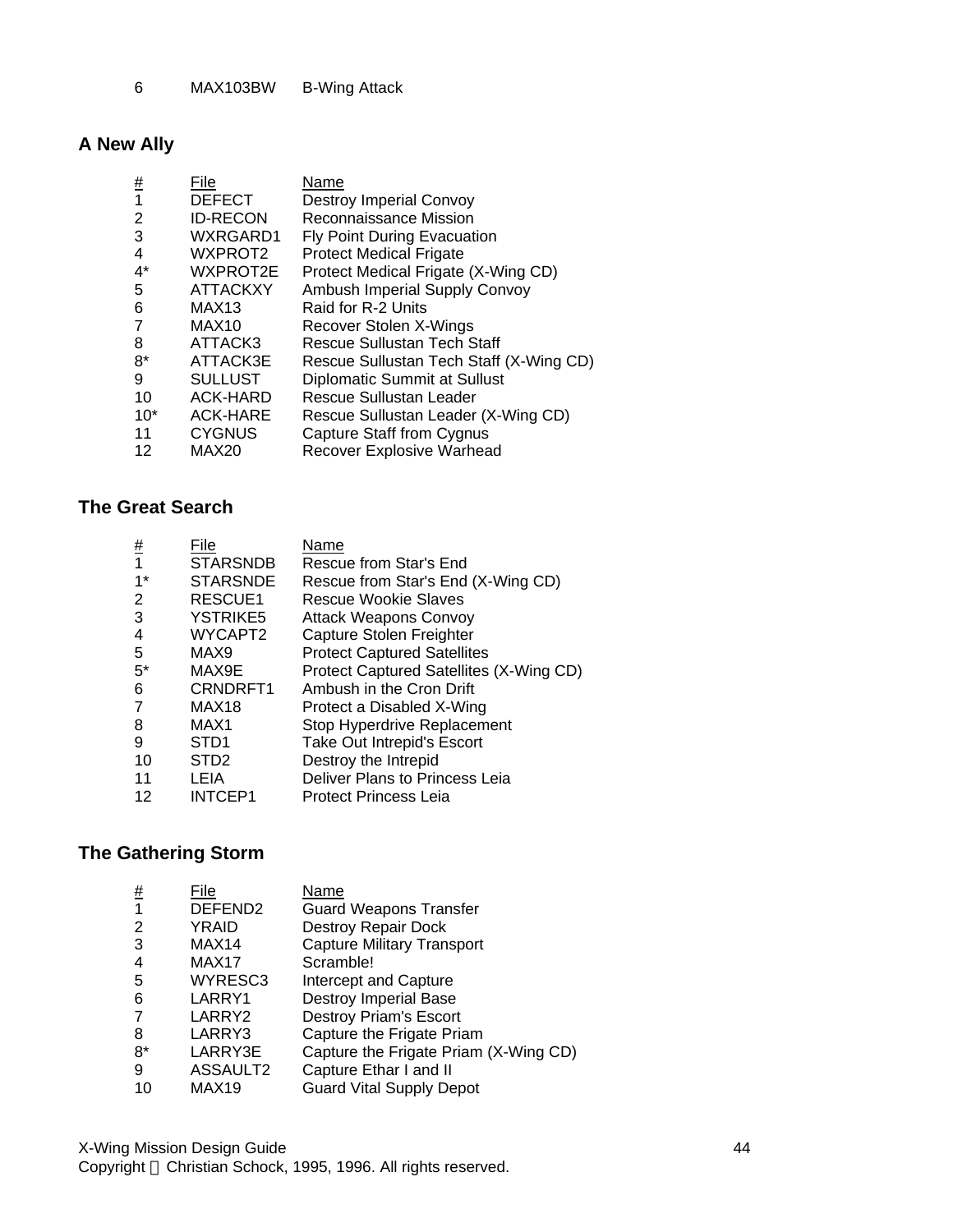| 11    | DEFEND1            | Defend the Independence               |
|-------|--------------------|---------------------------------------|
| 12    | DSTAR <sub>1</sub> | Begin Death Star Assault              |
| 13    | DSTAR <sub>2</sub> | <b>Attack Death Star Surface</b>      |
| $13*$ | DSTAR2E            | Attack Death Star Surface (X-Wing CD) |
| 14    | DSTAR3             | Death Star Trench Run                 |
| $14*$ | <b>DSTAR3E</b>     | Death Star Trench Run (X-Wing CD)     |

# **Imperial Pursuit**

|                | File           | <b>Name</b>                           |
|----------------|----------------|---------------------------------------|
| $\frac{\#}{1}$ | <b>T4M01AM</b> | <b>Escort Corvettes Fleeing Yavin</b> |
| 2              | T4M02XM        | <b>Provide Area Protection</b>        |
| 3              | T4M03XW        | Ambush of the Cruiser Maximus         |
| 4              | T4M04AW        | <b>Protect the Frigate Anvil</b>      |
| 5              | T4M05XW        | Abandon Ship!                         |
| 6a             | T4M06XMA       | <b>Guard Repair Operations</b>        |
| 6b             | T4M06XMB       | <b>Protect Vital Supply Container</b> |
| $\overline{7}$ | T4M07YM        | Hide and Seek                         |
| 8a             | T4M08YMA       | Clear Minefield at Jump Point         |
| 8b             | T4M08XMB       | Destroy Imperial Comm Sat             |
| 9              | T4M09AM        | Guard Cargo Transfer Area             |
| 10             | T4M10AW        | Grain Snatch                          |
| 11             | T4M11YW        | Capture Ghorin's Y-Wings              |
| 12a -          | T4M12XMA       | Raid on Imperial Storage Area         |
| 12b l          | T4M12XMB       | Corvette Alley                        |
| 13             | T4M13YW        | Grain Exchange                        |
| 14             | T4M14AM        | <b>Confirm Grain Delivery</b>         |
| 15             | T4M15AW        | Steal Advanced TIE Fighter            |
| 16a -          | T4M16AWA       | <b>Escort Convoy to Jump Point</b>    |
| 16b            | T4M16XWB       | <b>Support for Possible Allies</b>    |
| 17             | T4M17AM        | Attack the Frigate Red Wind           |
| 18             | T4M18YM        | <b>Capture Imperial Gunboats</b>      |
| 19             | T4M19YM        | Capture Corvette X                    |
| 20             | <b>T4M20XM</b> | Defend the Ram's Head                 |
| $20*$          | T4M20XM        | Defend the Ram's Head (X-Wing CD)     |

# **B-Wing**

| #               | File     | Name                                  |
|-----------------|----------|---------------------------------------|
| 1               | T5M01WX  | Protect B-Wing Assembly Area          |
| 2               | T5M02WX  | Cover Assembly Area Evacuation        |
| 3               | T5M03WA  | <b>Protect B-Wing Delivery</b>        |
| 4               | T5M04MB  | Destroy TIE Staging Area              |
| 5               | T5M05MB  | <b>Destroy Secret Weapons Base</b>    |
| 6               | T5M06MY  | <b>Prisoner Rescue</b>                |
| 7               | T5M07MX  | Help Neutrals Out of Ambush           |
| 8               | T5M08WA  | <b>Escort VIP to Alliance Cruiser</b> |
| 9               | T5M09MA  | Guard Cargo Pickup                    |
| 10              | T5M10WB  | Probe Capture                         |
| 11a             | T5M11WBA | <b>Destroy Corvette Base</b>          |
| 11 <sub>b</sub> | T5M11MBB | <b>Destroy Imperial Base</b>          |
| 12              | T5M12MB  | <b>Intercept Imperial Attack</b>      |
| 13              | T5M13MA  | <b>Protect B-Wing Delivery</b>        |
| 14a             | T5M14WXA | Capture Imperial Frigate              |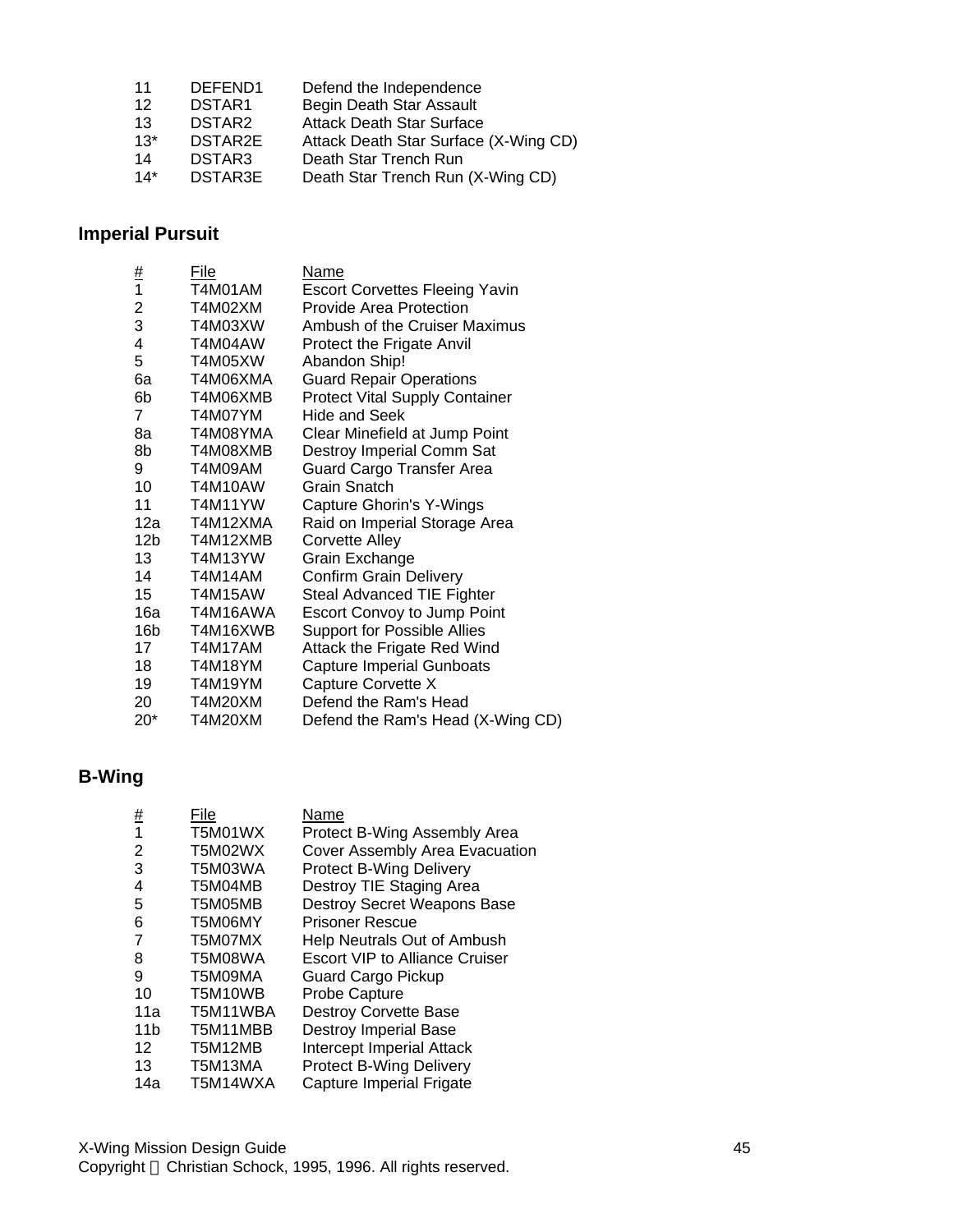| 14 <sub>b</sub> | T5M14MBB       | <b>Capture Imperial Officers</b>     |
|-----------------|----------------|--------------------------------------|
| 15              | <b>T5M15WA</b> | Escort B-Wings on Attack             |
| 16              | T5M16WB        | <b>Attack Probe Calibration Site</b> |
| 17a             | T5M17MAA       | Ambush Arms Shipment                 |
| 17 <sub>b</sub> | T5M17WBB       | Disrupt Delivery of New TIEs         |
| 18              | T5M18WB        | Destroy the Relentless!              |
| 19              | T5M19MB        | <b>Operation "Blunt Stick"</b>       |
| $19*$           | T5M19ME        | Operation "Blunt Stick" (X-wing CD)  |
| 20a             | T5M20MBA       | Save the Cruiser Cathleen            |
| 20 <sub>b</sub> | T5M20WBB       | Escape to Hoth!                      |
|                 |                |                                      |